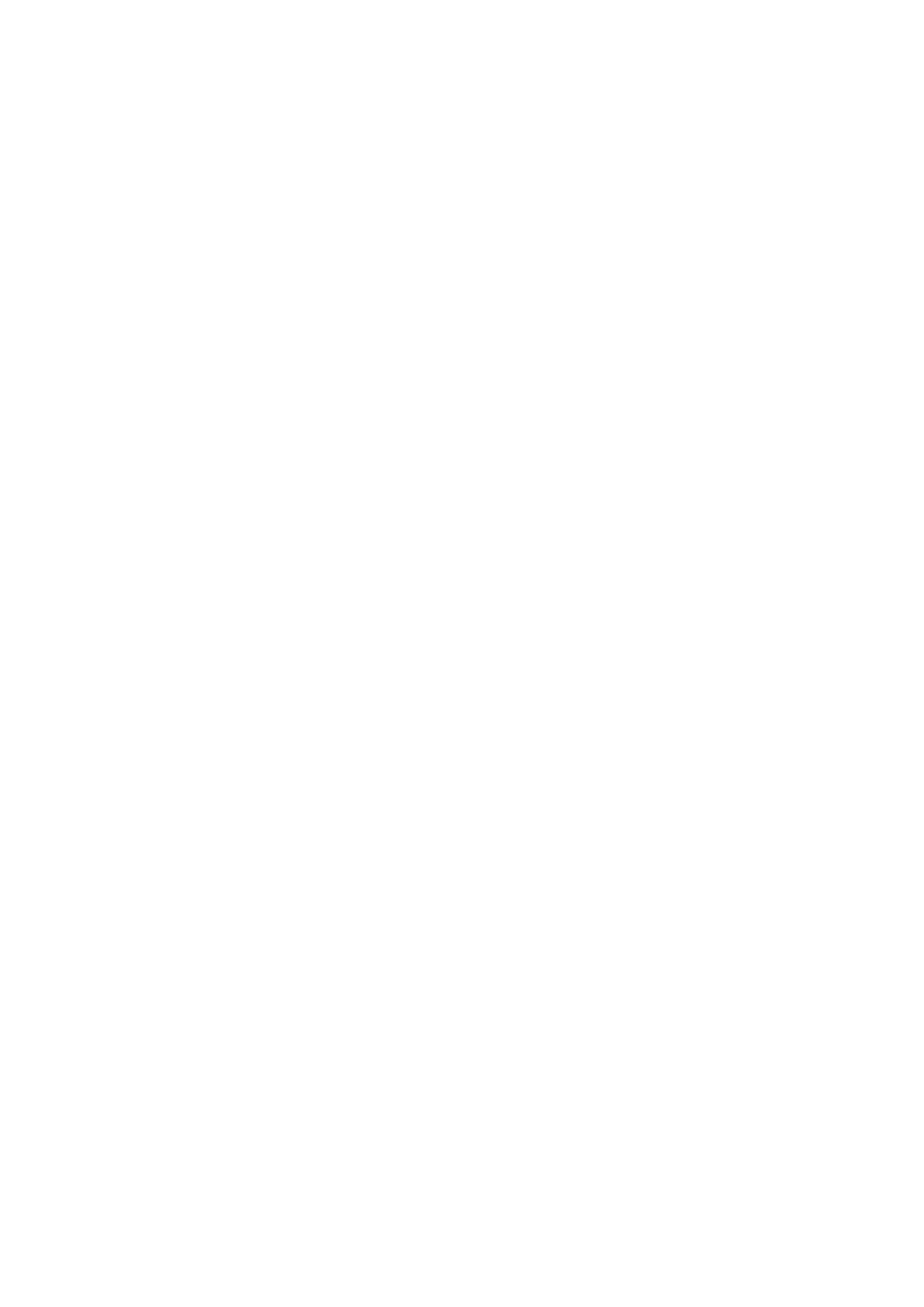### **Authoring & Approval**

| <b>Authors of the document</b>           |                            |            |  |  |
|------------------------------------------|----------------------------|------------|--|--|
| Name/Beneficiary                         | Position/Title             | Date       |  |  |
| Joost Vreeken NLR                        | Consortium member          | 23-06-2020 |  |  |
| Hans Brants NLR                          | Consortium member          | 23-06-2020 |  |  |
| Tom van Birgelen NLR                     | WP2 leader                 | 23-06-2020 |  |  |
| <b>Reviewers internal to the project</b> |                            |            |  |  |
| Name/Beneficiary                         | Position/Title             | Date       |  |  |
| Marta Ribeiro TUD                        | Consortium member          | 19-06-2020 |  |  |
| Filippo Tomasello EUSC                   | Consortium member          | 18-06-2020 |  |  |
| Marco Ducci DBL                          | Consortium member          | 17-06-2020 |  |  |
| Damiano Taurino                          | <b>Project Coordinator</b> | 17-06-2020 |  |  |
| Alkiviadis Tromaras CERTH                | Consortium member          | 17-06-2020 |  |  |

#### **Rejected By - Representatives of beneficiaries involved in the project**

| Name/Beneficiary | Position/Title | Date |
|------------------|----------------|------|
|                  |                |      |

#### **Document History**

| Edition  | Date       | <b>Status</b> | Author    | Justification             |
|----------|------------|---------------|-----------|---------------------------|
| 00.00.01 | 15/06/2020 | Draft         | See above | Initial draft             |
| 00.00.02 | 26/06/2020 | Draft         | See above | Review comments processed |
| 00.01.00 | 30/06/2020 | <b>Issued</b> | See above | Final version ready       |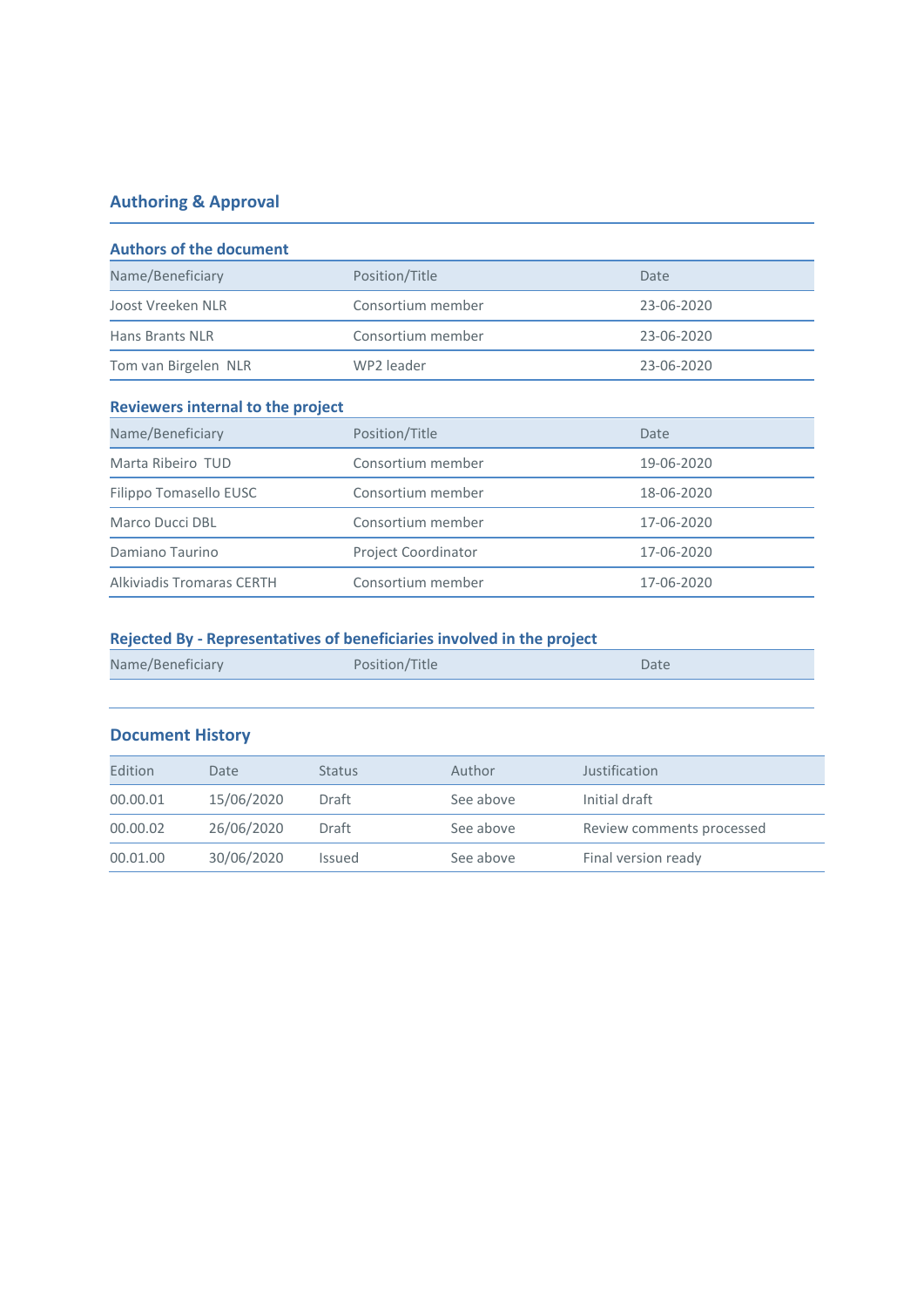# **AW-Drones**

### **Abstract**

AW-Drones aims at supporting the on-going rulemaking process in the European Union (EU) for the definition of common rules and identification of standards and procedures for civilian use of drones to enable safe, environmentally sound and reliable operations in the EU.

Work Package 3 of the AW-Drones project identifies industry consensus-based standards that are potentially suitable to serve as an Acceptable Means of Compliance (AMC) against drone regulations, as postulated by the "performance-based" approach to regulation. Subsequently Work Package (WP 4) assesses the suitability of these standards as AMC against drone regulations and the effect of not having a standard (i.e. a "gap") that could serve as AMC supporting a regulation. Also gaps in the available standards are identified (i.e. a standard may fulfil only partially a requirement). The assessment is performed using the methodology and assessment criteria developed by WP 2 and described in this document, which is the output of tasks 2.1 and 2.2 of the AW-Drones project.

The structuring methodology builds on safety objectives that are derived from relevant regulatory material. For the first two iterations in the project these are derivatives of:

- The published SORA<sup>1</sup> process (recommended by European Aviation Safety Agency EASA through AMC1 to Article 11 of Commission Implementing Regulation (EU) 2019/947 of 24 May 2019 on the rules and procedures for the operation of unmanned aircraft – Implementing Regulation 947); and
- The published opinion on U-space (Opinion 01/2020 High-level regulatory framework for the U-space) and draft texts of the associated proposed Commission Implementing Regulation, appendices and AMC & GM<sup>2</sup>.

The assessment methodology is based on Multi-Criteria Analysis (MCA) which works as follows:

- A criterion represents the effect of a potential standard or lack of a standard on a certain aspect. Criteria are: maturity of standard, type of standard, effectiveness to fulfil Key Performance Area (KPA) requirement, cost of compliance, environmental impact, impact on EU Industry competitiveness, social acceptance;
- For each criterion a ranking system is defined which allows to express the magnitude of the effect of an option on the applicable aspect;

<sup>&</sup>lt;sup>1</sup> Specific Operations Risk Assessment

<sup>2</sup> Guidance Material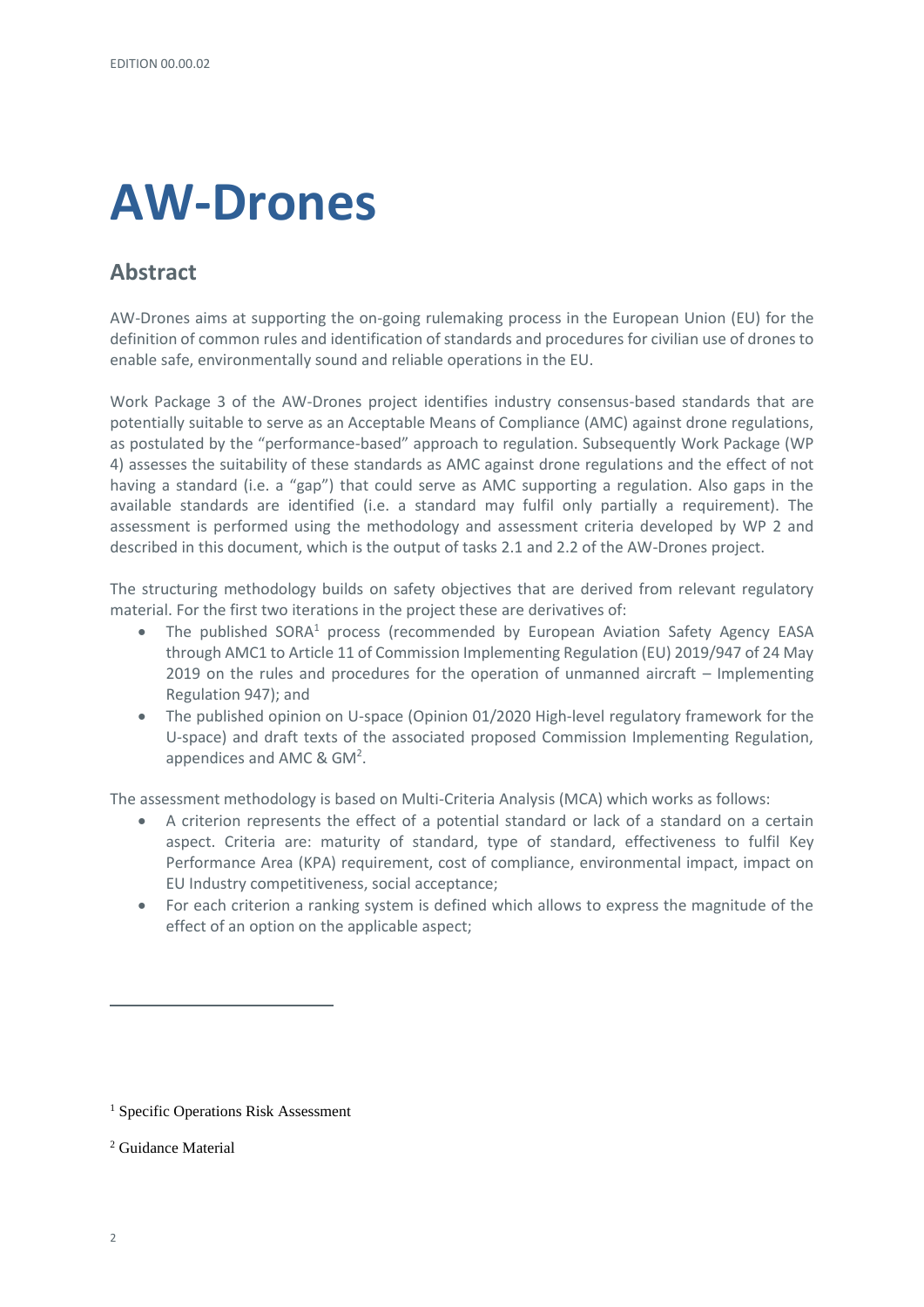- Rankings for the various criteria can have different units of measurements. To allow the combination of criteria, non-dimensional numerical scores are defined for each ranking system;
- The various criteria are combined by algebraically summing the scores of each criterion using a weight factor for each criterion. The weight factor expresses the importance of a criterion relative to the other criteria.

Feedback on the structuring and assessment methodology has been received from EASA during a workshop on 6-7 June 2019 at EASA in Cologne, during a workshop on 19 September 2019 at the European Organisation for the Safety of Air Navigation EUROCONTROL in Brussels, and was further refined after an Experts Review meeting on 27-29 January 2020 at EASA in Cologne.

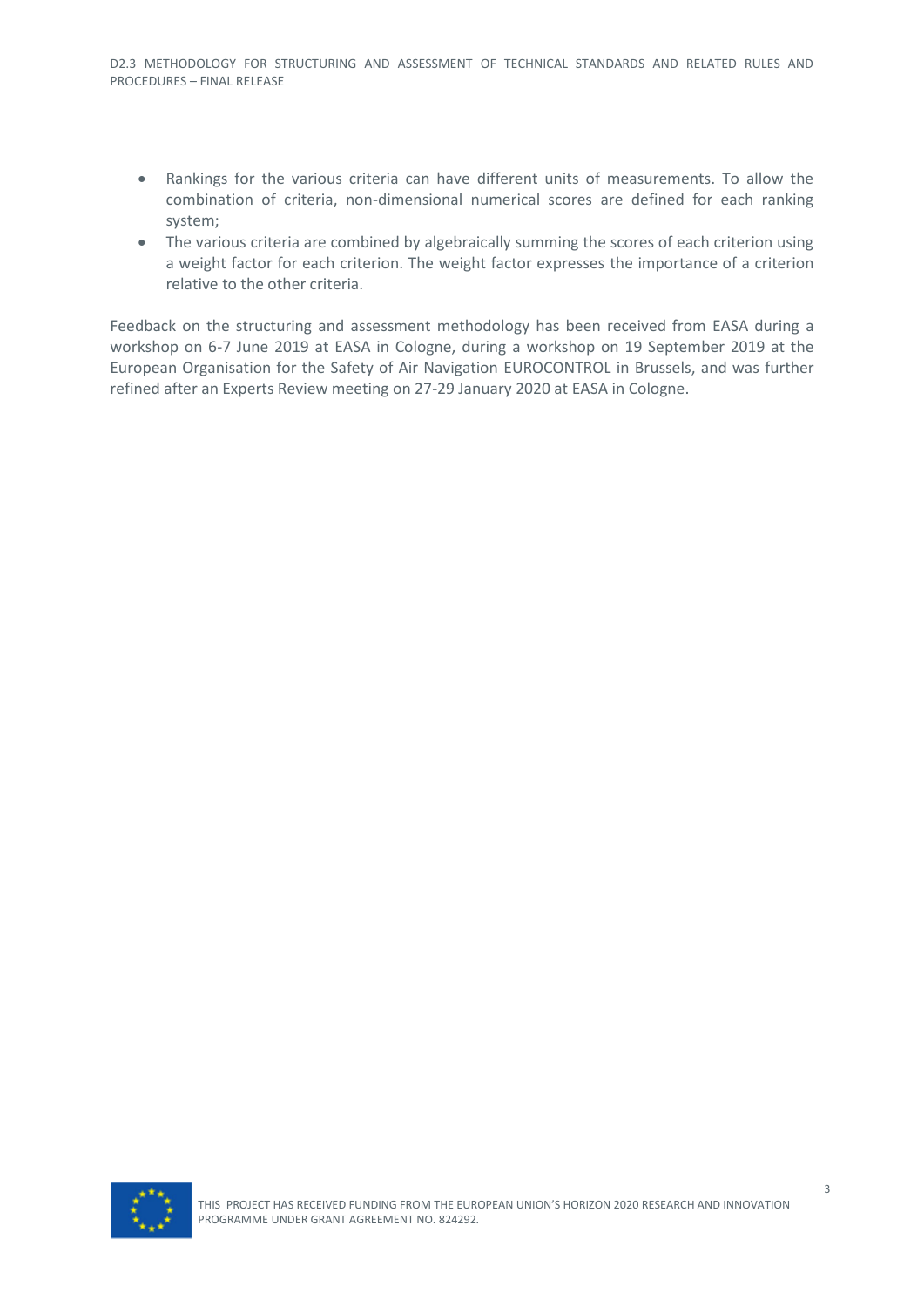### **Table of Contents**

| $\mathbf{1}$                                                                                             |  |
|----------------------------------------------------------------------------------------------------------|--|
| 1.1                                                                                                      |  |
| 1.2                                                                                                      |  |
| 1.3                                                                                                      |  |
| $\overline{2}$                                                                                           |  |
| Methodology for structuring standards based on SORA requirements 8<br>2.1                                |  |
| Methodology for structuring standards based on U-Space requirements 6<br>2.2                             |  |
| $\overline{\mathbf{3}}$                                                                                  |  |
| 3.1                                                                                                      |  |
| 3.2                                                                                                      |  |
| 3.3                                                                                                      |  |
| CASE 1: a standard that is potentially suitable to comply with a certain requirement has<br>3.4<br>3.4.1 |  |
| CASE 2: a standard that is potentially suitable to comply with a certain requirement has<br>3.5<br>3.5.1 |  |
| CASE 3: a standard that does not map on any requirement has been identified 12<br>3.6<br>3.6.1           |  |
| $\boldsymbol{4}$                                                                                         |  |
| Appendix 1 Methodology for structuring the standards – graphical representation  19                      |  |
| Appendix 2 Methodology for assessing the standards – graphical representation 21                         |  |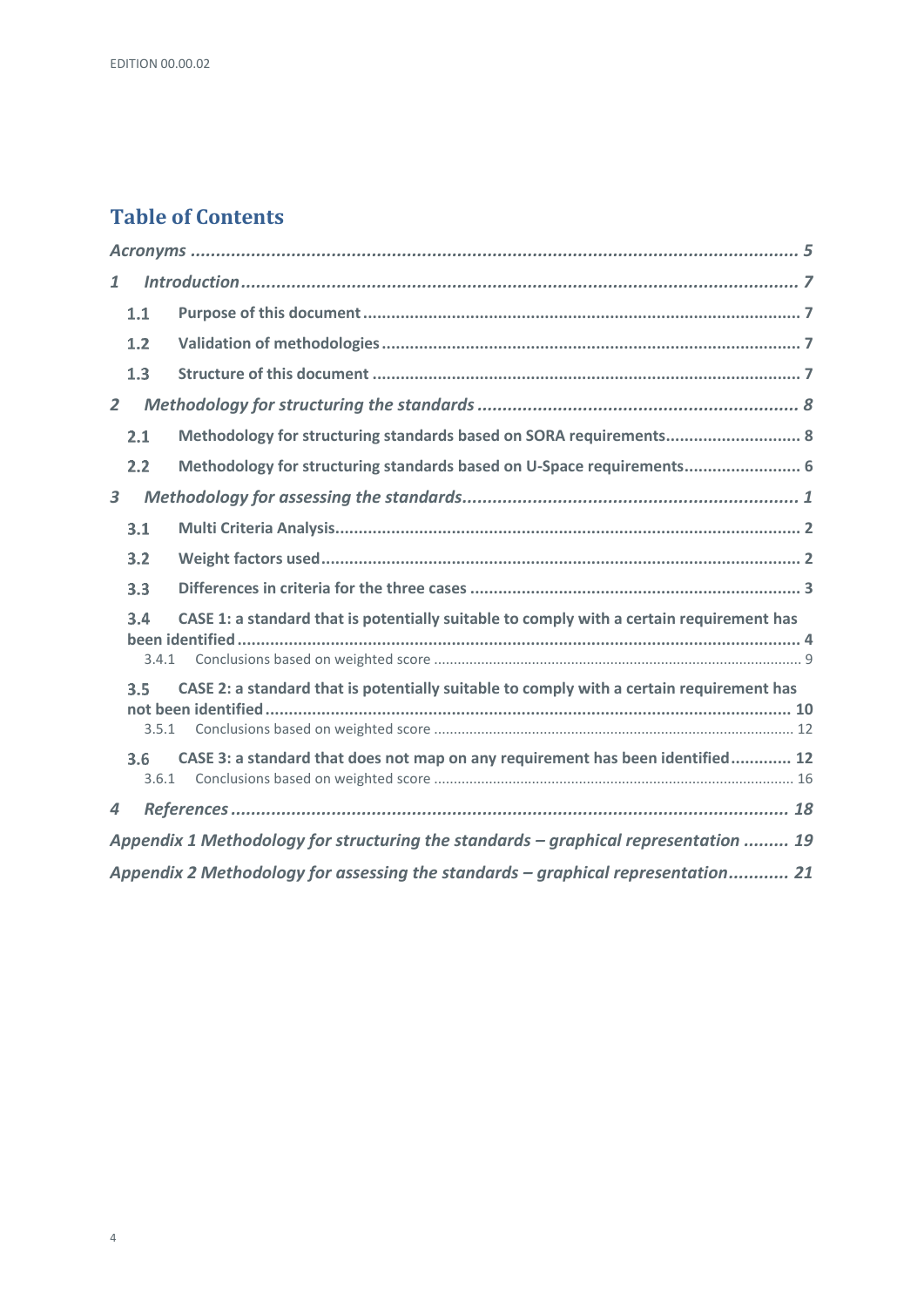# <span id="page-6-0"></span>**Acronyms**

| <b>AEH</b>     | Airborne Electronic Hardware                            |
|----------------|---------------------------------------------------------|
| AMC            | <b>Acceptable Means of Compliance</b>                   |
| ANSP           | Air Navigation Service Provider                         |
| <b>ASTM</b>    | American Society for Testing and Materials              |
| <b>BVLOS</b>   | Beyond Visual Line Of Sight                             |
| C <sub>2</sub> | <b>Command and Control</b>                              |
| C <sub>3</sub> | Command, Control and Communications                     |
| $CIS+$         | <b>Common Information Service</b>                       |
| ConOps         | <b>Concept of Operations</b>                            |
| <b>CSP</b>     | <b>Communication Service Provider</b>                   |
| CS-UAS         | Certification Specifications - Unmanned Aircraft System |
| EASA           | <b>European Aviation Safety Agency</b>                  |
| EC             | <b>European Commission</b>                              |
| <b>ERP</b>     | <b>Emergency Response Plan</b>                          |
| EU             | <b>European Union</b>                                   |
| <b>EUROCAE</b> | European Organisation for Civil Aviation Equipment      |
| EUROCONTROL    | European Organisation for the Safety of Air Navigation  |
| <b>FAQ</b>     | <b>Frequently Asked Questions</b>                       |
| <b>FCS</b>     | <b>Flight Clearance Service</b>                         |
| <b>GM</b>      | <b>Guidance Material</b>                                |
| <b>ISO</b>     | <b>International Standards Organisation</b>             |
| <b>KPA</b>     | Key Performance Area                                    |

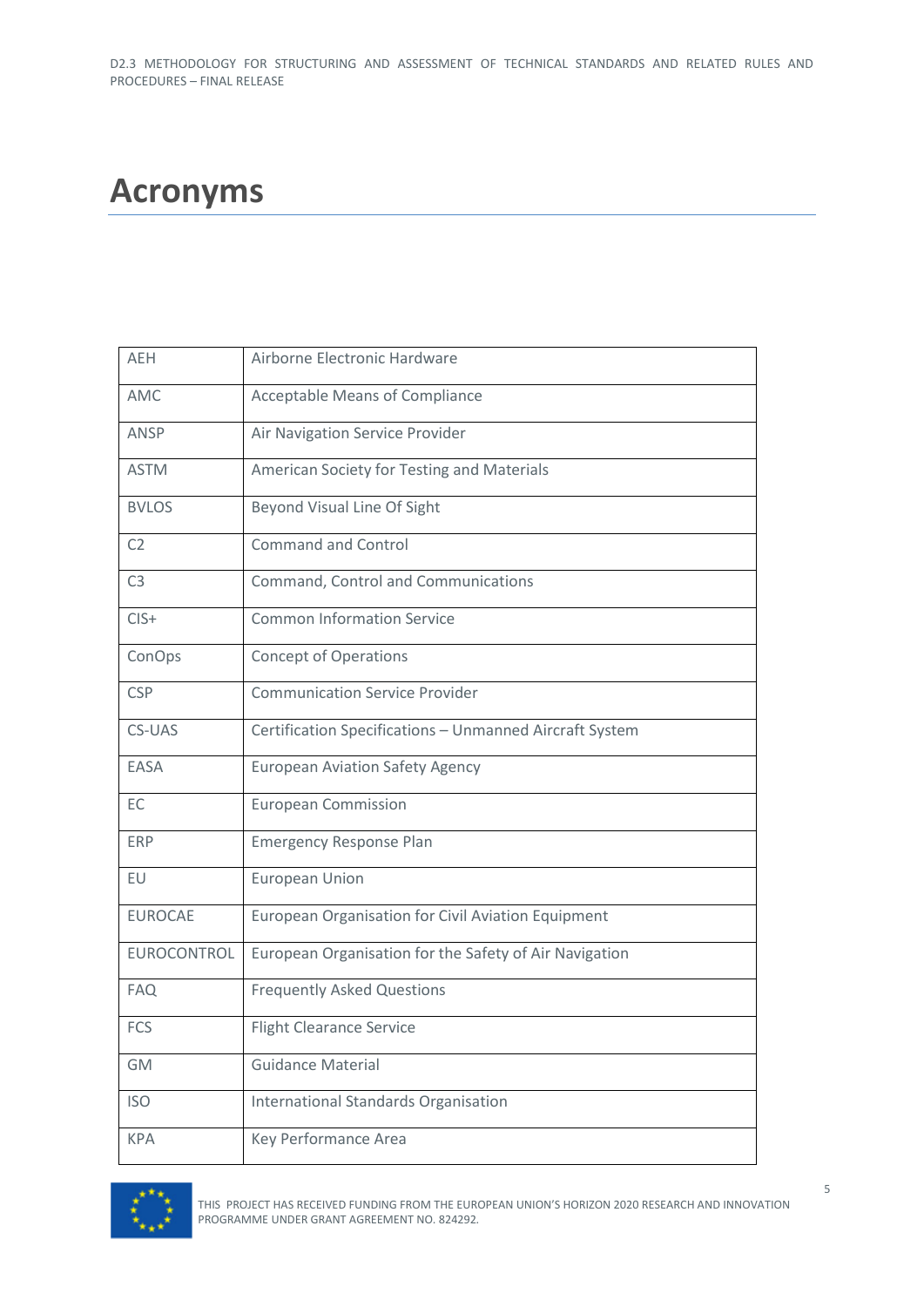| <b>MCA</b>  | Multi-Criteria Analysis                           |
|-------------|---------------------------------------------------|
| N.A.        | Not Applicable                                    |
| <b>NAA</b>  | <b>National Aviation Authority</b>                |
| <b>NIS</b>  | <b>Network Identification Service</b>             |
| <b>OSO</b>  | <b>Operational Safety Objective</b>               |
| <b>RIA</b>  | <b>Regulatory Impact Assessment</b>               |
| <b>RTCA</b> | <b>Radio Technical Commission for Aeronautics</b> |
| SDO         | <b>Standard Development Organisation</b>          |
| <b>SORA</b> | <b>Specific Operations Risk Assessment</b>        |
| SW          | Software                                          |
| <b>TCRS</b> | <b>Tactical Conflict Resolution Service</b>       |
| <b>UAS</b>  | <b>Unmanned Aircraft System</b>                   |
| <b>USO</b>  | U-space Safety Objective                          |
| <b>USSP</b> | U-space Service Provider                          |
| <b>VLOS</b> | Visual Line Of Sight                              |
| <b>WP</b>   | Work Package                                      |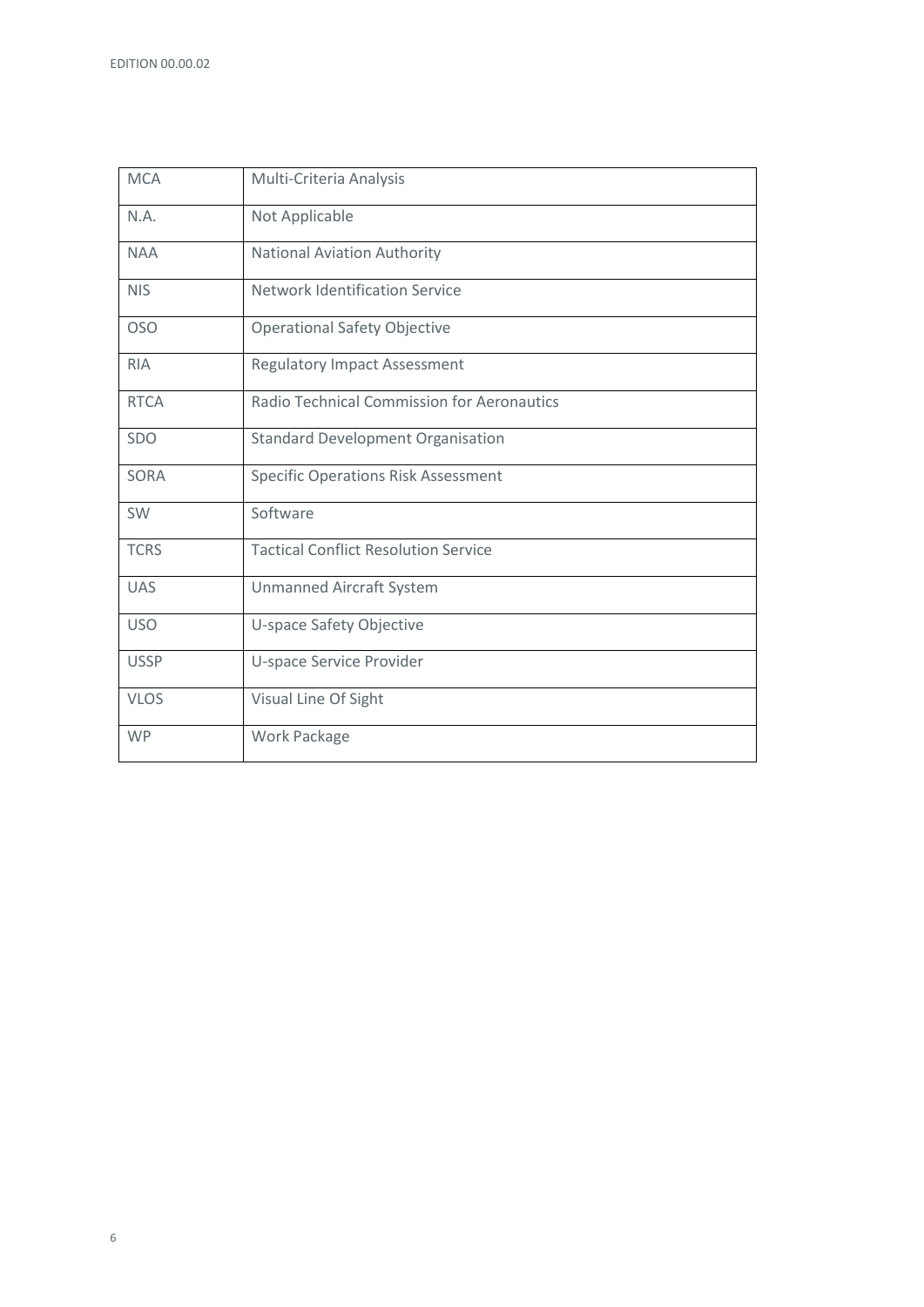# <span id="page-8-0"></span>**1 Introduction**

### <span id="page-8-1"></span>**Purpose of this document**

The purpose of this document is to describe the final validated methodology for both structuring and assessing the standards as identified in Work Package (WP) 3 of the AW-Drones project. It is the combined and final output of tasks 2.1 and 2.2 of the AW-Drones project.

# <span id="page-8-2"></span>**Validation of methodologies**

The methodology for both structuring and assessing the identified standards is validated on the basis of the following:

- Feedback internal to the project.
- Feedback from European Aviation Safety Agency EASA during a workshop on 6-7 June 2019 at EASA in Cologne.
- Feedback during a large stakeholder workshop on 19 September 2019 at European Organisation for the Safety of Air Navigation EUROCONTROL in Brussels.
- Feedback from an experts review meeting on 27-29 January 2020 at EASA in Cologne.

### <span id="page-8-3"></span>**1.3 Structure of this document**

The remainder of this document is structured as follows:

- Chapter 2 describes the methodology for structuring the standards for the Specific Operations Risk Assessment (SORA) and U-space
- Chapter 3 describes the methodology for assessing those standards.

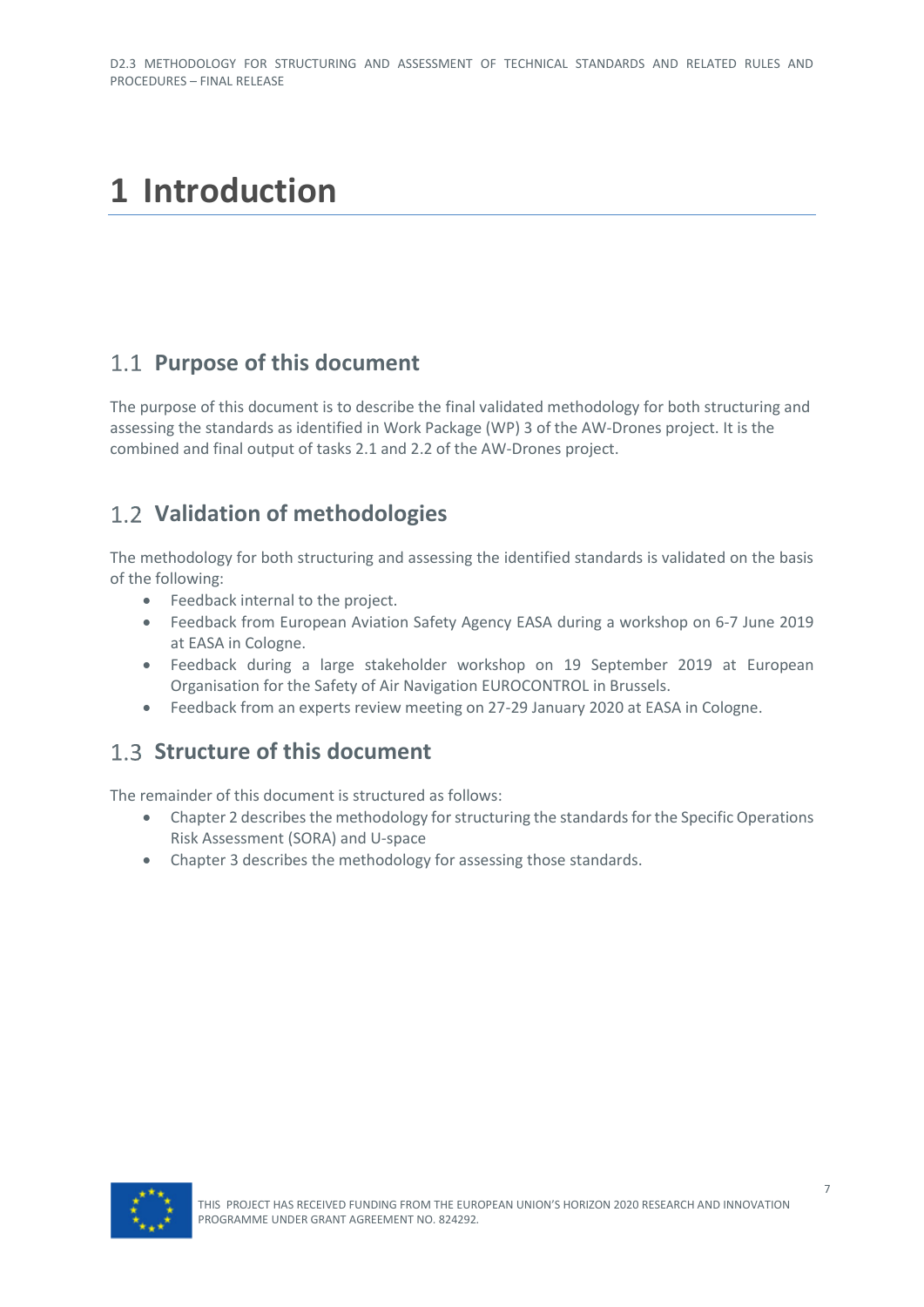# <span id="page-9-0"></span>**2 Methodology for structuring the standards**

Ref. 1 identifies consensus-based technical standards and related procedures coming from industry, through Standard Development Organisations (SDOs). In the context of "Performance-Based Regulation" these standards may support the promulgated and on-going European Union's (EU's) common rules and related guidance material for civilian use of drones to enable safe, environmentally sound and reliable operations in the EU. The methodology for structuring the standards takes into account published or proposed (draft) regulatory material. For the first two iterations of the project these are the following:

- The published SORA process (recommended by EASA through AMC1 (Acceptable Means of Compliance) to Article 11 of Commission Implementing Regulation (EU) 2019/947 of 24 May 2019 on the rules and procedures for the operation of unmanned aircraft – IR 947); and
- The published opinion on U-space (Opinion 01/2020 High-level regulatory framework for the U-space) and proposed (draft) texts of the associated Commission Implementing Regulation, appendices and related AMC & GM<sup>3</sup>.

From this regulatory material the requirements are derived and further detailed in Safety Objectives that are (potentially) to be supported by standards. Because of the fundamental differences between the published SORA process and the Opinion on U-space, the considered aspects for deriving the requirements are also different: section 2.1 describes the methodology for the SORA and section 2.2 for U-space. A graphical and condensed overview of this methodology is provided in appendix 1.

# <span id="page-9-1"></span>**Methodology for structuring standards based on SORA requirements**

The SORA process described in AMC1 to Article 11 of IR 947 comprises of 10 steps that identify air and ground risks, the Operational Safety Objectives (OSOs) to mitigate these risks to an acceptable level, and additional risk considerations:

- Mitigations for ground risk
- Air risk tactical mitigations
- Operational Safety Objectives
- Adjacent area/airspace considerations

 $3$  GM = Guidance Material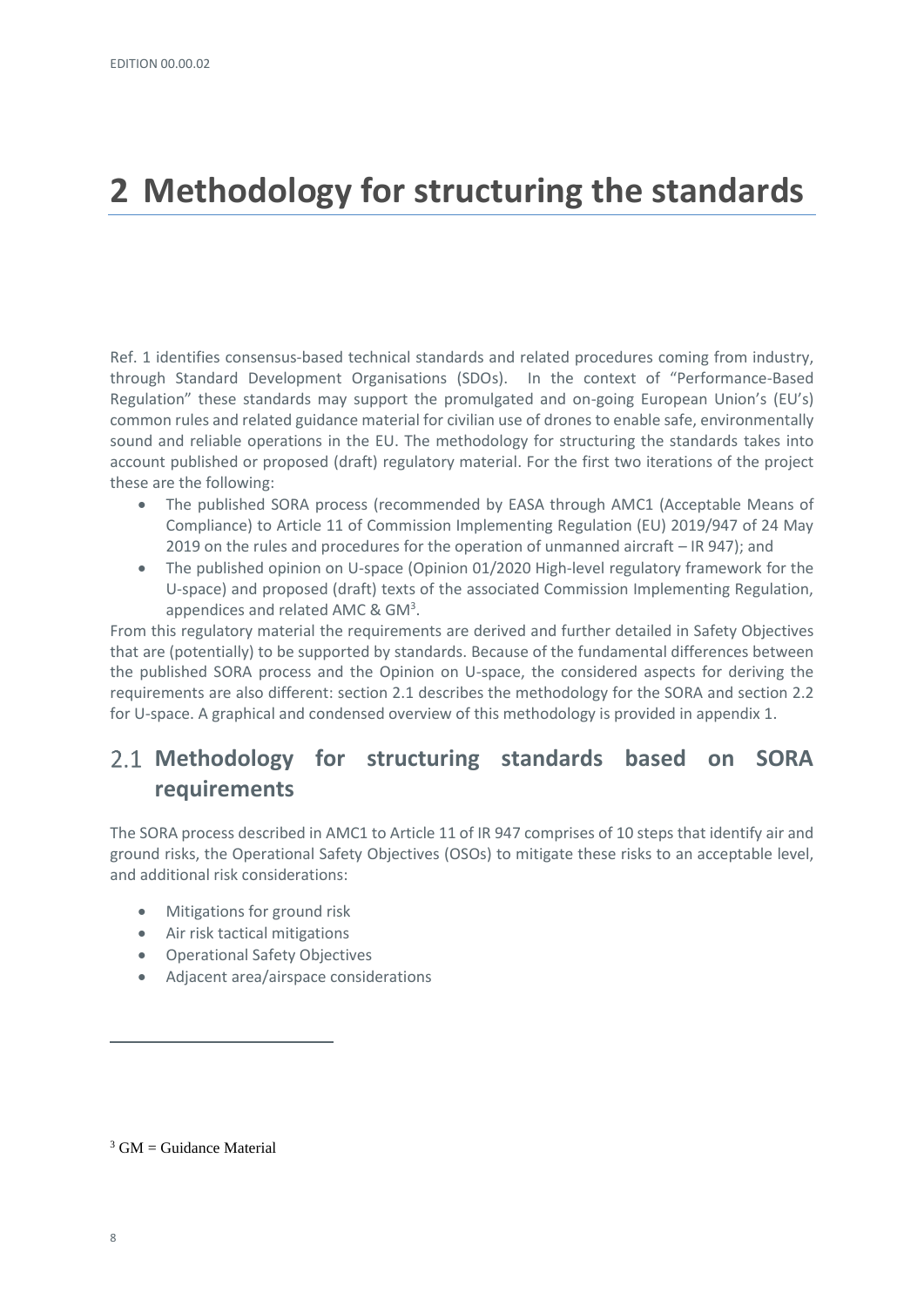D2.3 METHODOLOGY FOR STRUCTURING AND ASSESSMENT OF TECHNICAL STANDARDS AND RELATED RULES AND PROCEDURES – FINAL RELEASE

The mentioned EASA AMC1 breaks this down into the issues as listed in the table below.

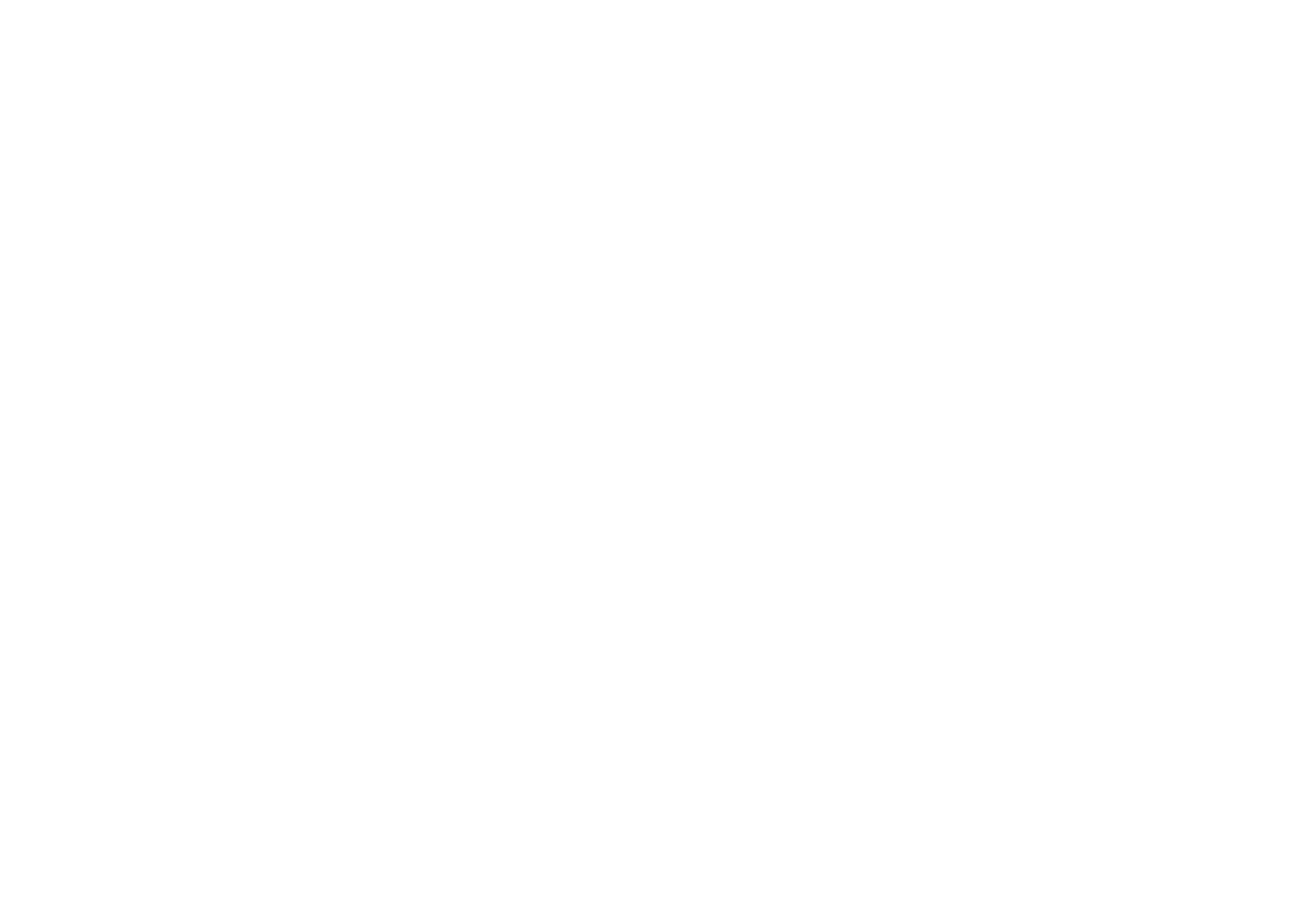| <b>Component</b>                  | <b>Constituents</b>                                                                                                    | Objectives (potentially) to be supported by standards                                                                                                                                                                                                                                                                                                 | <b>Source</b>                                                                                                        |
|-----------------------------------|------------------------------------------------------------------------------------------------------------------------|-------------------------------------------------------------------------------------------------------------------------------------------------------------------------------------------------------------------------------------------------------------------------------------------------------------------------------------------------------|----------------------------------------------------------------------------------------------------------------------|
| Mitigations<br>for<br>ground risk | $M1 -$ Strategic mitigations for<br>ground risk                                                                        | This mitigation is meant as a means to reduce the number of<br>people at risk considering tethered and non-tethered and<br>should define the ground risk buffer and evaluation of people<br>at risk                                                                                                                                                   | AMC1 to article 11, 2.3.2<br>footnote 10; Annex B to<br>appendix A to article 11, B.2                                |
|                                   | $M2$ - Effects of ground impact<br>are reduced                                                                         | This mitigation is meant as a means to reduce the energy<br>absorbed by the people on the ground upon impact and could<br>consider technical design, procedures and training                                                                                                                                                                          | AMC1 to article 11, 2.3.2<br>footnote 11 Annex B to<br>appendix A to article 11, B.2                                 |
|                                   | $M3 - An$ emergency response<br>plan (ERP) is in place, the UAS <sup>4</sup><br>operator is validated and<br>effective | This mitigation considers training and procedures, for which the<br>applicant should:<br>(a) define a response plan for use in the event of a loss of control<br>of the operation;<br>(b) describe the procedures to limit the escalating effects of a<br>crash; and<br>(c) describe the procedures for use in the event of a loss of<br>containment. | AMC1 to article 11, 2.3.2;<br>Annex A to AMC1 to article<br>11, A.1.3.5; Annex B to<br>appendix A to article 11, B.2 |
| Air risk tactical<br>mitigations  | Tactical mitigations - VLOS <sup>5</sup>                                                                               | Tactical mitigation whereby a pilot and/or observer uses (use)<br>human vision to detect aircraft and take action to remain well<br>clear from and avoid collisions with other aircraft. This is further                                                                                                                                              | AMC1 to article 11, 2.4.1;<br>Annex D to appendix A to<br>AMC1 to article 11, D.5.1,<br>D.5.2                        |

<sup>4</sup> Unmanned Aircraft System

<sup>5</sup> Visual Line Of Sight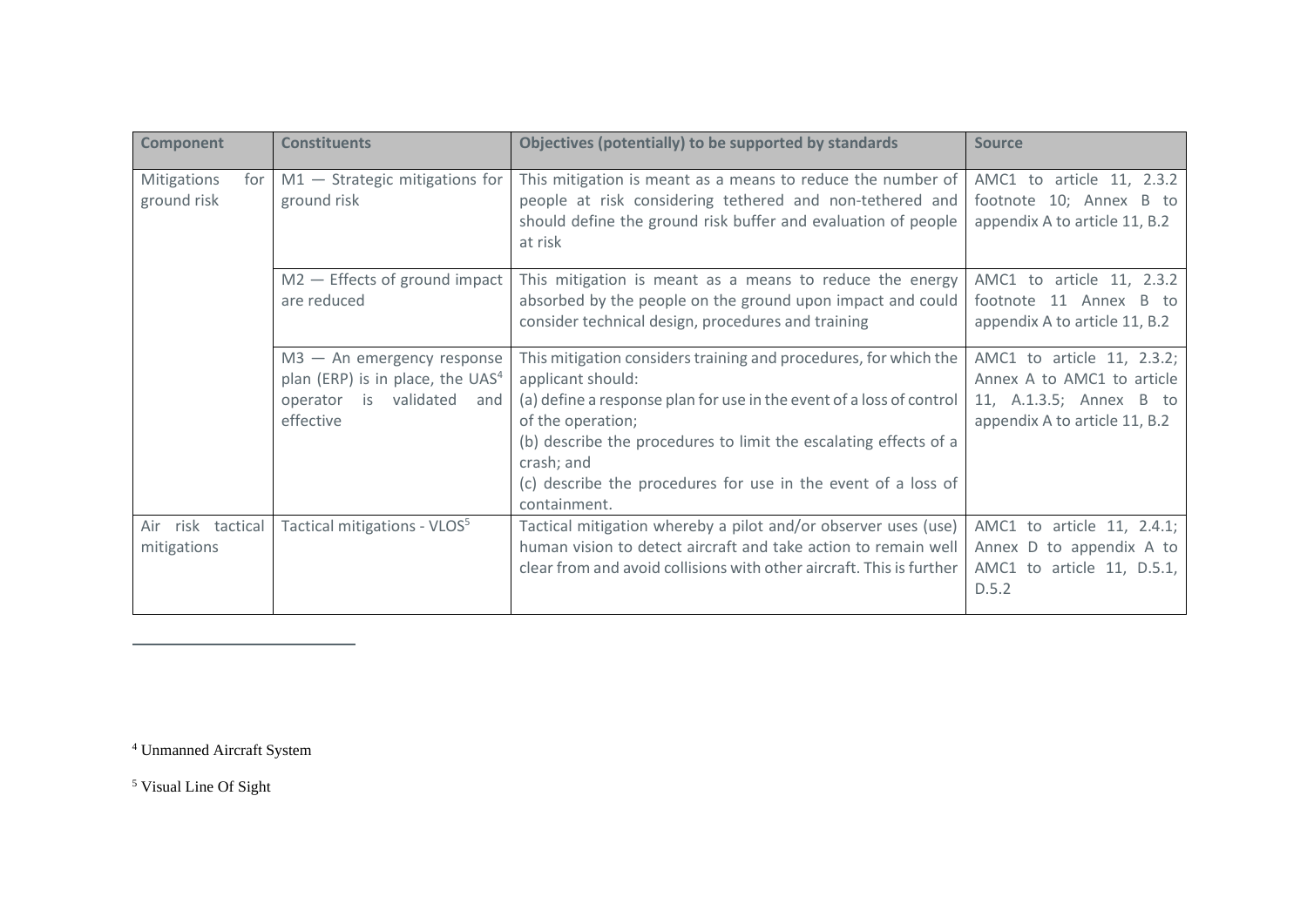| <b>Component</b>                 | <b>Constituents</b>                                                           | Objectives (potentially) to be supported by standards                                                                                                                                                                                                                                                                                                                                          | <b>Source</b>                                                                                   |
|----------------------------------|-------------------------------------------------------------------------------|------------------------------------------------------------------------------------------------------------------------------------------------------------------------------------------------------------------------------------------------------------------------------------------------------------------------------------------------------------------------------------------------|-------------------------------------------------------------------------------------------------|
|                                  |                                                                               | detailed on de-confliction scheme and Phraseology, procedures<br>and protocols                                                                                                                                                                                                                                                                                                                 |                                                                                                 |
|                                  | Tactical mitigations - BVLOS <sup>6</sup>                                     | Tactical mitigation whereby an alternate means of mitigation to<br>human vision, as in machine or machine assistance30, is applied<br>to remain well clear from and avoid collisions with other aircraft<br>(e.g. ATC separation services, TCAS, DAA, U-space, etc.). This is<br>further detailed on the functions detect, decide, command,<br>execute, feedback loop, integrity and assurance | AMC1 to article 11, 2.4.1;<br>Annex D to appendix A to<br>AMC1 to article 11, D.5.1,<br>D.5.3.2 |
| Operational<br>Safety Objectives | OSO #01 - Ensure that the UAS<br>operator is competent and/or<br>proven       | Through requiring sufficient knowledge of the UAS, operational<br>procedures and risk assessments                                                                                                                                                                                                                                                                                              | Annex E to appendix A to<br>AMC1 to article 11, E.2                                             |
|                                  | OSO #02 - UAS designed and<br>produced by a competent<br>and/or proven entity | By requiring manufacturing procedures                                                                                                                                                                                                                                                                                                                                                          | Annex E to appendix A to<br>AMC1 to article 11, E.2                                             |
|                                  | OSO #03 $-$ UAS maintained by<br>and/or<br>competent<br>proven<br>entity      | Details maintenance -instructions, -staff requirements,<br>programs, -logs and -procedure manuals.                                                                                                                                                                                                                                                                                             | Annex E to appendix A to<br>AMC1 to article 11, E.2                                             |
|                                  | OSO #04 $-$ UAS developed to<br>authority recognised<br>design<br>standards   | Mandates that the UAS is designed to standards considered<br>adequate by the competent authority                                                                                                                                                                                                                                                                                               | Annex E to appendix A to<br>AMC1 to article 11, E.2                                             |

<sup>6</sup> Beyond Visual Line Of Sight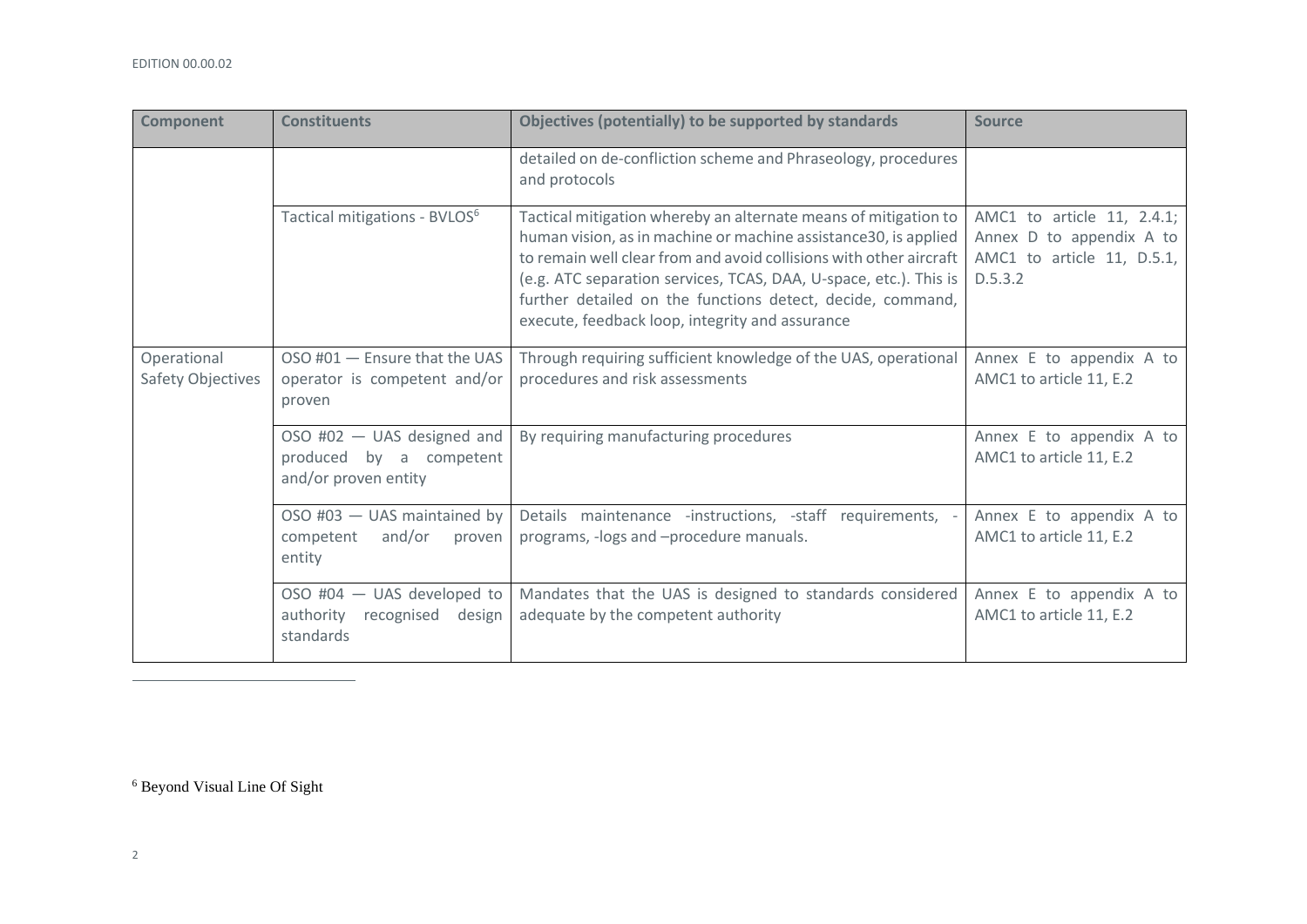D2.3 METHODOLOGY FOR STRUCTURING AND ASSESSMENT OF TECHNICAL STANDARDS AND RELATED RULES AND PROCEDURES – FINAL RELEASE

| <b>Component</b> | <b>Constituents</b>                                                                                                                  | Objectives (potentially) to be supported by standards                                                                                                                                                                                                     | <b>Source</b>                                       |
|------------------|--------------------------------------------------------------------------------------------------------------------------------------|-----------------------------------------------------------------------------------------------------------------------------------------------------------------------------------------------------------------------------------------------------------|-----------------------------------------------------|
|                  | OSO #05 $-$ UAS is designed<br>considering system safety and<br>reliability                                                          | Describes the required level of system safety and reliability<br>analysis and type of failures to be considered.                                                                                                                                          | Annex E to appendix A to<br>AMC1 to article 11, E.2 |
|                  | OSO<br>#06<br>C3 <sup>7</sup><br>link<br>characteristics<br>(e.g.<br>performance, spectrum use) are<br>appropriate for the operation | Considers the C2 <sup>8</sup> link and any communication link required for<br>the safety of the flight including performance requirements,<br>actual performance and RF spectrum usage and environmental<br>conditions that might affect the performance. | Annex E to appendix A to<br>AMC1 to article 11, E.2 |
|                  | OSO #07 $-$ Inspection of the<br>UAS (product inspection) to<br>ensure consistency with the<br>ConOps <sup>9</sup>                   | Requires that remote crew ensures that the UAS is in a<br>condition for safe operation and conforms to the approved<br>ConOps by mandating procedures and training.                                                                                       | Annex E to appendix A to<br>AMC1 to article 11, E.2 |
|                  | OSO #08, OSO #11, OSO #14 and<br>OSO #21 related to operational<br>procedures                                                        | Considers<br>operational<br>procedures<br>including procedure<br>definition, complexity and consideration of potential human<br>error.                                                                                                                    | Annex E to appendix A to<br>AMC1 to article 11, E.3 |

<sup>7</sup> Command, Control and Communications

<sup>8</sup> Command and Control

<sup>9</sup> Concept of Operations

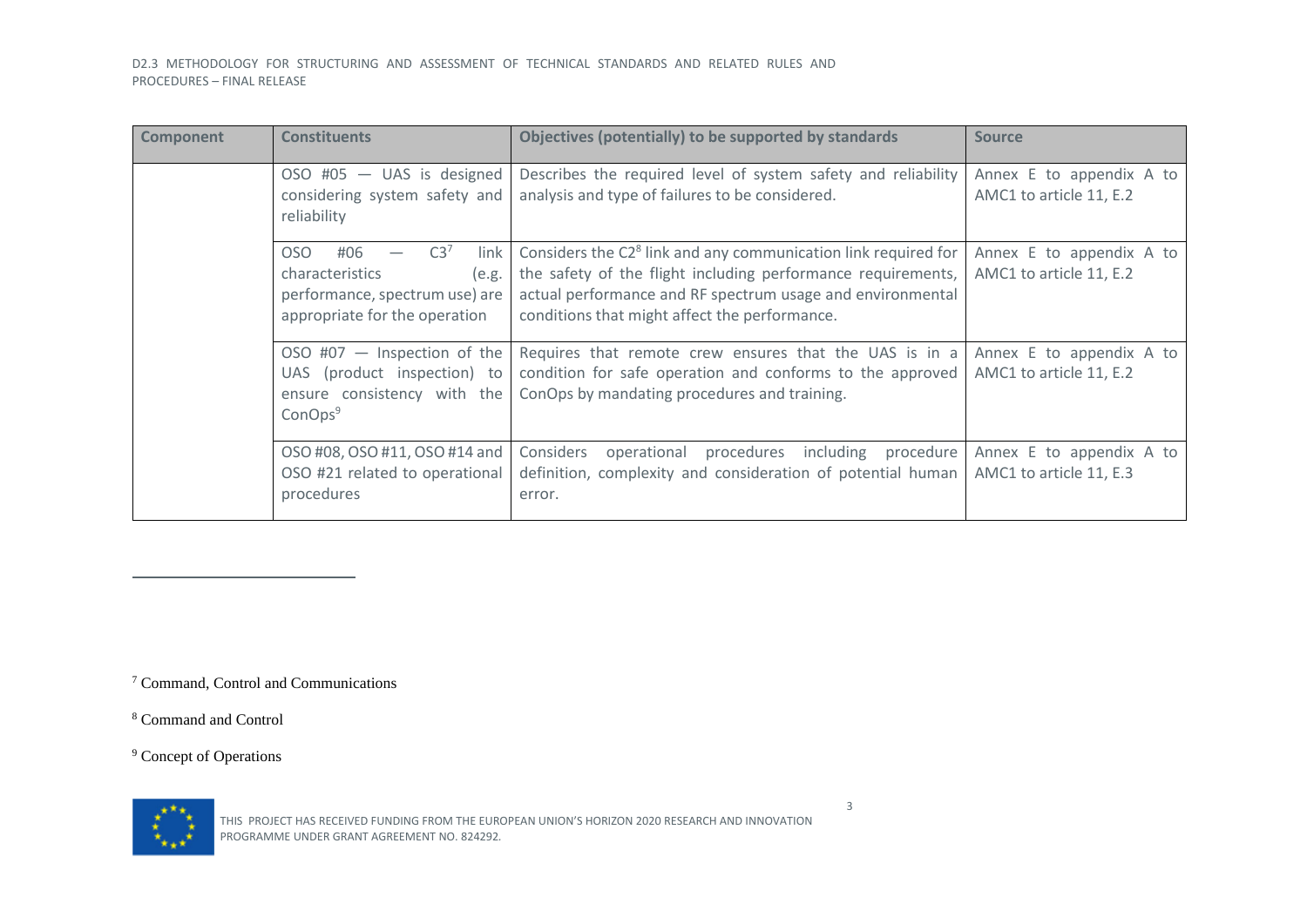| <b>Component</b> | <b>Constituents</b>                                                                         | Objectives (potentially) to be supported by standards                                                                                                                                                                                                                                                                              | <b>Source</b>                                       |
|------------------|---------------------------------------------------------------------------------------------|------------------------------------------------------------------------------------------------------------------------------------------------------------------------------------------------------------------------------------------------------------------------------------------------------------------------------------|-----------------------------------------------------|
|                  | OSO #09, OSO #15 and OSO #22<br>related to remote crew training                             | Ensures that competency-based, theoretical and practical<br>training is adequate for the operation.                                                                                                                                                                                                                                | Annex E to appendix A to<br>AMC1 to article 11, E.4 |
|                  | OSO #10 & OSO #12 related to<br>safe design                                                 | Aims to complement the technical containment safety<br>requirements by addressing the risk of a fatality while operating<br>over populated areas or assemblies of people                                                                                                                                                           | Annex E to appendix A to<br>AMC1 to article 11, E.5 |
|                  | OSO #13<br>External services<br>supporting UAS operations are<br>adequate for the operation | It encompasses any service providers necessary for the safety<br>of the flight, such as communication service providers (CSPs)<br>and U-space service providers and ensures that the level of<br>performance for any externally provided service necessary for<br>the safety of the flight is adequate for the intended operation. | Annex E to appendix A to<br>AMC1 to article 11, E.6 |
|                  | <b>OSO</b><br>#16<br>Multi<br>crew<br>coordination                                          | Applies to those personnel directly involved in the flight<br>operation and details crew procedures, training and<br>communication devices.                                                                                                                                                                                        | Annex E to appendix A to<br>AMC1 to article 11, E.7 |
|                  | OSO #17 Remote crew is fit to<br>operate                                                    | Ensures that crew is physically and mentally fit to perform their<br>duties and safely discharge their responsibilities.                                                                                                                                                                                                           | Annex E to appendix A to<br>AMC1 to article 11, E.7 |
|                  | OSO #18 Automatic protection<br>of the flight envelope from<br>human errors                 | Automatic protection of the flight envelope is intended to<br>prevent the remote pilot from operating the UA outside its<br>flight envelope.                                                                                                                                                                                       | Annex E to appendix A to<br>AMC1 to article 11, E.7 |
|                  | OSO #19 - Safe recovery from<br>human errors                                                | Addresses the risk of human errors which may affect the safety<br>of the operation if not prevented or detected and recovered in<br>a timely fashion by mandating procedures and checklists,<br>training and design criteria.                                                                                                      | Annex E to appendix A to<br>AMC1 to article 11, E.7 |
|                  | $OSO$ #20 $-$ A Human Factors<br>evaluation has been performed                              | Requires that UAS information and control interfaces are clearly<br>and succinctly presented and do not confuse, cause                                                                                                                                                                                                             | Annex E to appendix A to<br>AMC1 to article 11, E.7 |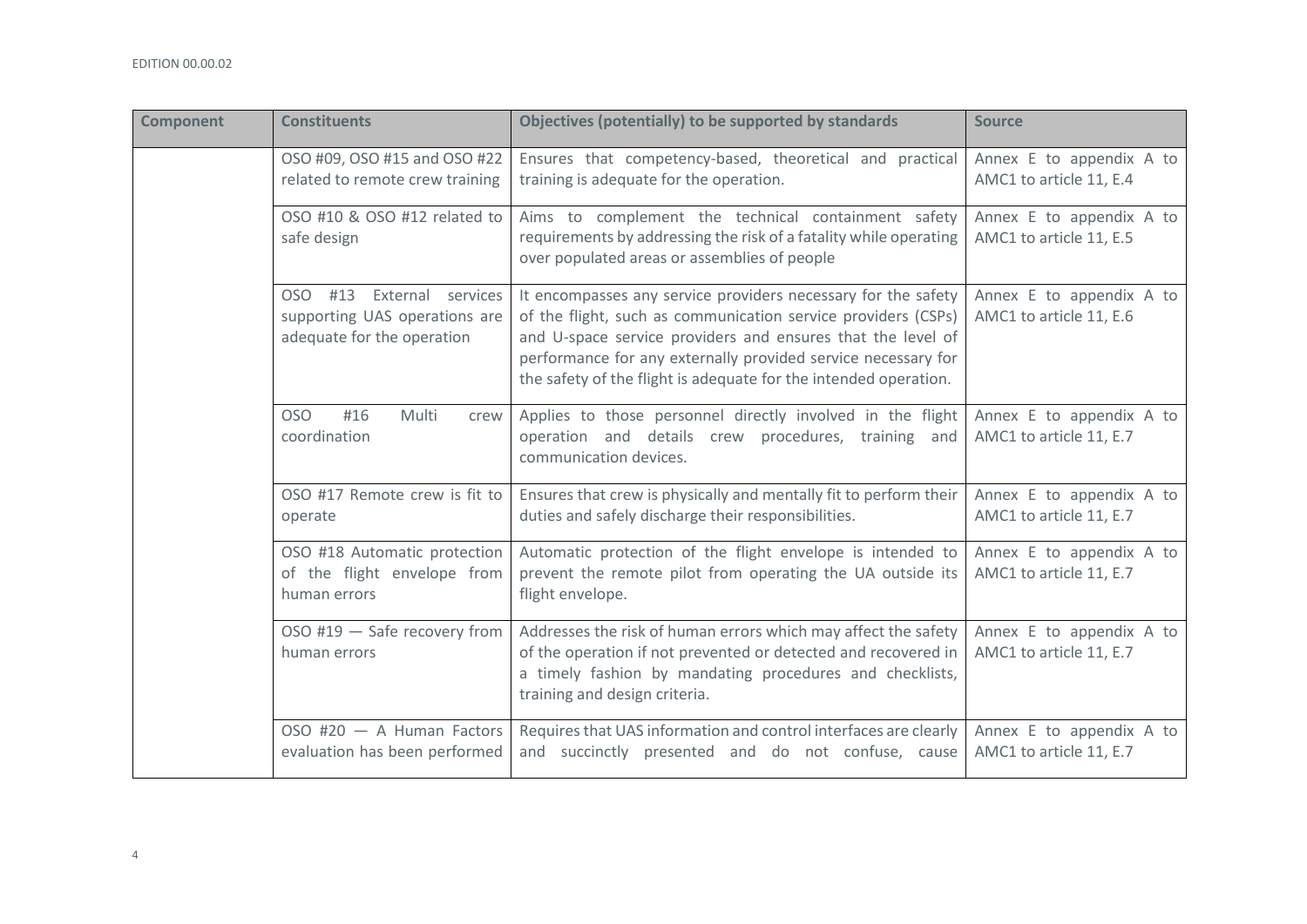| <b>Component</b>                            | <b>Constituents</b>                                                                                                                             | Objectives (potentially) to be supported by standards                                                                                                                                                                                                                                                                                                                                                                                        | <b>Source</b>                                       |
|---------------------------------------------|-------------------------------------------------------------------------------------------------------------------------------------------------|----------------------------------------------------------------------------------------------------------------------------------------------------------------------------------------------------------------------------------------------------------------------------------------------------------------------------------------------------------------------------------------------------------------------------------------------|-----------------------------------------------------|
|                                             | and the HMI found appropriate<br>for the mission                                                                                                | unreasonable fatigue, or contribute to remote crew errors that<br>could adversely affect the safety of the operation.                                                                                                                                                                                                                                                                                                                        |                                                     |
|                                             | OSO #23 - Environmental<br>conditions for safe operations<br>are defined, measurable and<br>adhered to                                          | Ensures it by requiring that environmental conditions for safe<br>operations are defined and reflected in the flight manual or<br>equivalent document as procedures and that Training covers<br>assessment of meteorological conditions.                                                                                                                                                                                                     | Annex E to appendix A to<br>AMC1 to article 11, E.8 |
|                                             | OSO #24 - UAS is designed and<br>qualified<br>for<br>adverse<br>environmental conditions (e.g.<br>DO-160<br>adequate sensors,<br>qualification) | Considers whether credit can be taken for the equipment<br>environmental qualification tests / declarations, the suitability<br>of the equipment for the intended/expected UAS<br>environmental conditions can be determined from either in-<br>service experience or relevant test results or considering any<br>limitations which would affect the suitability of the equipment<br>for the intended/expected UAS environmental conditions. | Annex E to appendix A to<br>AMC1 to article 11, E.8 |
|                                             | <b>TECHNICAL OSO</b>                                                                                                                            | A generic technical objective detailing different levels of<br>assurance for technical related OSOs                                                                                                                                                                                                                                                                                                                                          | Annex E to appendix A to<br>AMC1 to article 11, E.9 |
| Adjacent<br>area/airspace<br>considerations | Adjacent<br>area/airspace<br>considerations                                                                                                     | This addresses the risk posed by a loss of control of the<br>operation, resulting in an infringement of the adjacent areas on<br>the ground and/or adjacent airspace. It details the allowed<br>probability of leaving the operational volume, the allowed<br>failure of UAS or any external system supporting the operation<br>and Software (SW) and airborne electronic hardware (AEH)<br>development criteria                             | AMC1 to article 11, 2.5.3                           |

#### **Table 1: SORA breakdown**

<span id="page-16-0"></span>Standards are to be structured against the main components and constituent as detailed in [Table 1.](#page-16-0)

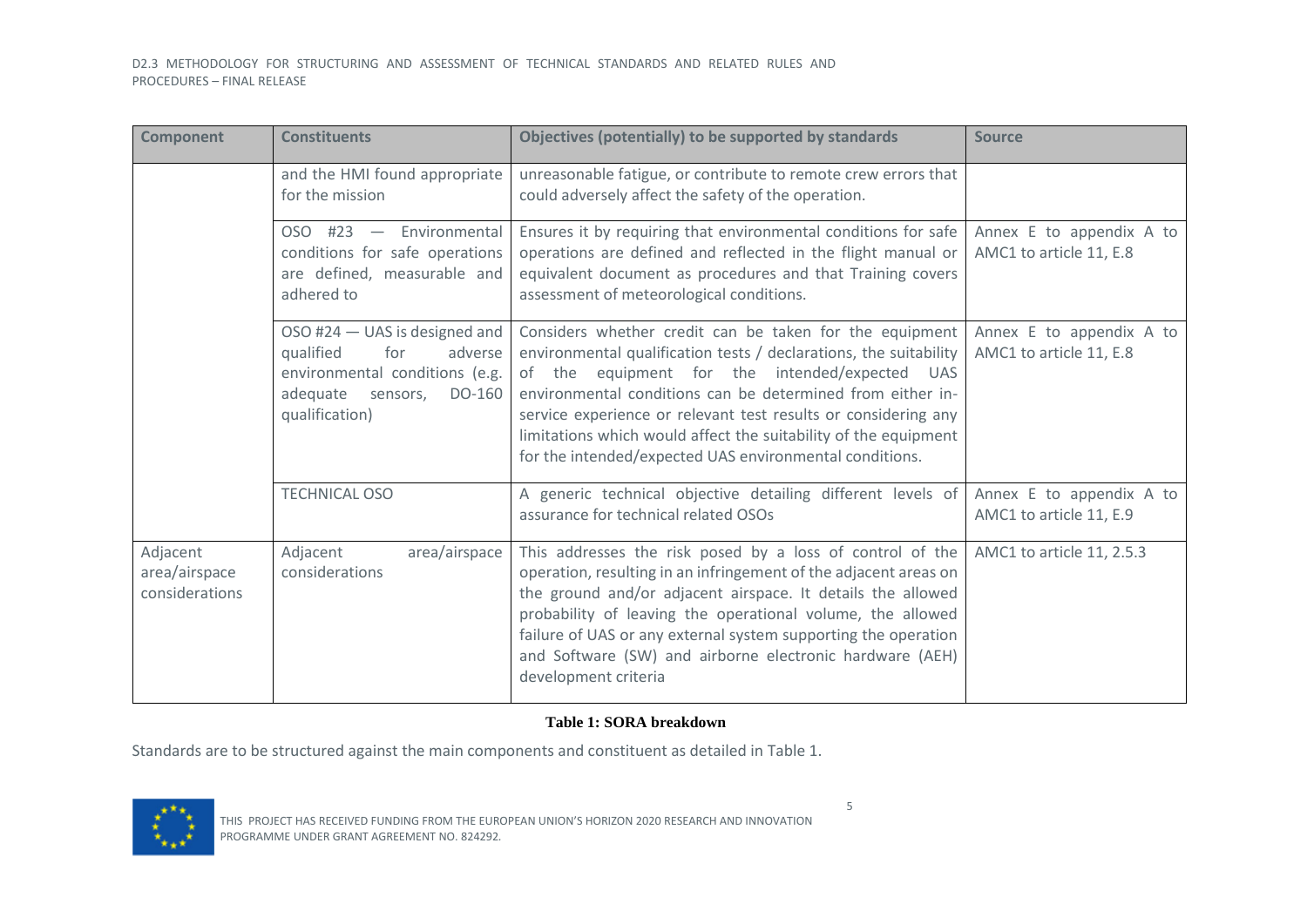# <span id="page-17-0"></span>**Methodology for structuring standards based on U-Space requirements**

EASA Opinion No 01/2020 (Ref. 2) defines U-space as '*a set of services provided in a specific volume of airspace designated by the Member States to manage a large number of UAS operations in a safe and*  efficient manner<sup>'10</sup>. It also proposes the following requirements:

- Articles 6 9 are general requirements for U-space Service Providers (USP) and for the operators of UAS and of manned aircraft operating in U-space airspace
- Articles 10 16 specify the U-space services subject to certification by the Aviation Authority
- Articles 6 and 7 provide high level principles for the required technical capabilities for utilising these U-space services
- Article 5 introduces the Common Information Service (CIS).

The risk assessment for U-space has not yet the level of maturity of the risk assessment in the SORA for the operations: for U-space there are no OSOs no mitigations, and no criteria for levels of robustness. An initial scan yielded that standards would be needed for Network Identification, Geoawareness, Flight authorisation, Traffic information, Tracking, Weather, Conformance monitoring, Common Information Service, Occurrence Reporting and Contingency & Emergency Management. For each an AMC and the objectives that should be supported by standards shall be indicated. The table below derives a tentative list of U-space Safety Objectives (USOs) on basis of the requirements in Ref. 3.

 $10$  The original definition in the U space Blueprint (Ref. 4) is 'a set of new services and specific procedures designed to support safe, efficient and secure access to airspace for large numbers of drones'. Because of these different definitions, one should be alert that a standard that is based on the definition in Ref. 4 may not fit in the definition in Ref. 2.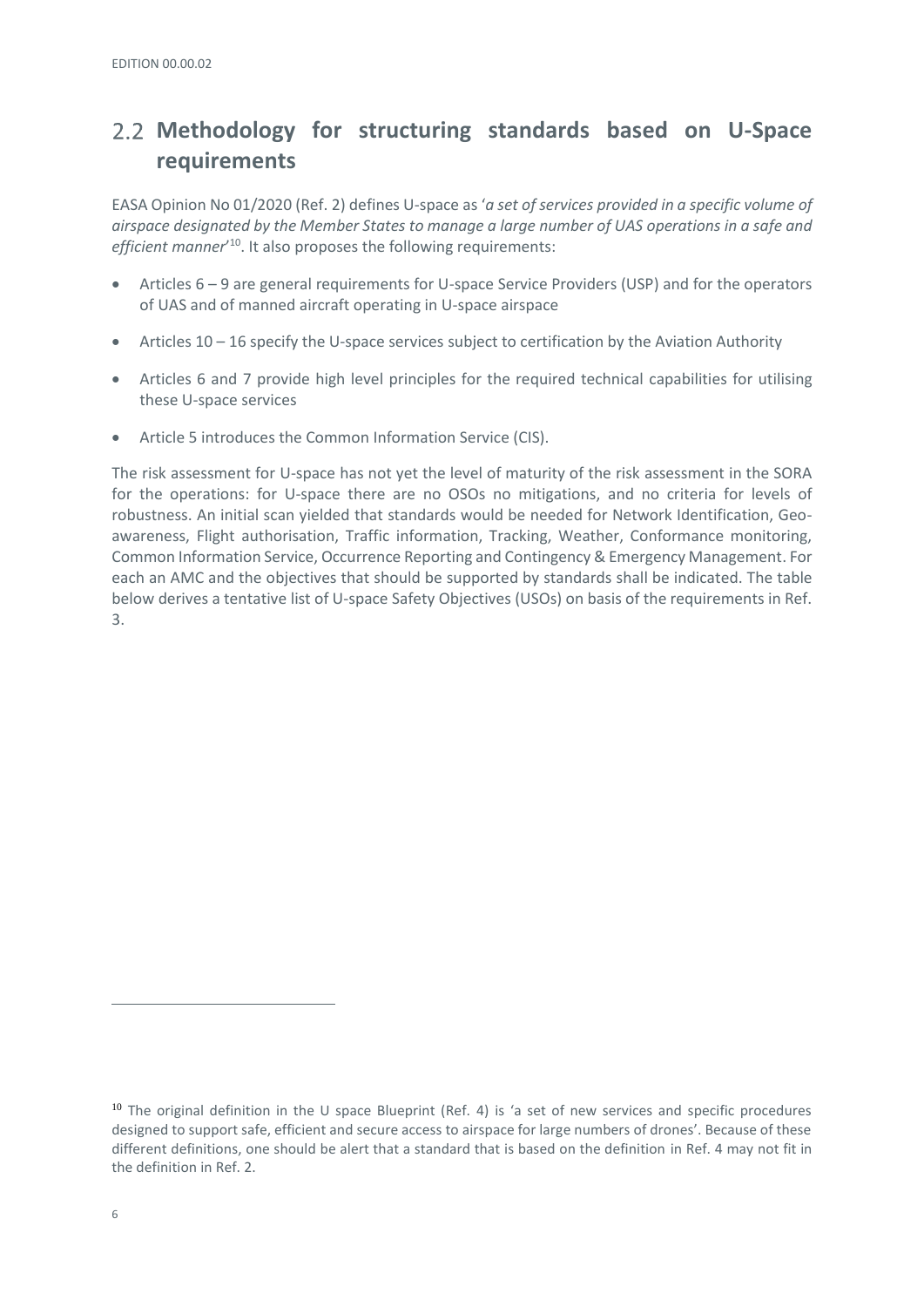| <b>Article</b>                                  | <b>Title</b>                                                                       | Objectives (potentially) to be supported by standards                                                                                                                                                                                                                                      | <b>Source</b>                                                                         |  |  |  |  |
|-------------------------------------------------|------------------------------------------------------------------------------------|--------------------------------------------------------------------------------------------------------------------------------------------------------------------------------------------------------------------------------------------------------------------------------------------|---------------------------------------------------------------------------------------|--|--|--|--|
| Chapter I - Principles and general requirements |                                                                                    |                                                                                                                                                                                                                                                                                            |                                                                                       |  |  |  |  |
| $\mathbf{1}$                                    | Subject matter and scope<br>N.A. because it only sets the scope                    |                                                                                                                                                                                                                                                                                            |                                                                                       |  |  |  |  |
| $\overline{2}$                                  | Objectives                                                                         | N.A. because it only provides generic objectives                                                                                                                                                                                                                                           |                                                                                       |  |  |  |  |
| 3                                               | <b>Definitions</b>                                                                 | N.A. because it only provides definitions                                                                                                                                                                                                                                                  |                                                                                       |  |  |  |  |
|                                                 | Chapter II - Establishment of the U-space                                          |                                                                                                                                                                                                                                                                                            |                                                                                       |  |  |  |  |
| $\overline{4}$                                  | Designation of U-space<br>airspace                                                 | N.A.; Responsibility of States, through respective competent aviation authority and not of the U-<br>Space Service Provider (USSP).                                                                                                                                                        | $\overline{\phantom{a}}$                                                              |  |  |  |  |
| $\overline{5}$                                  | Common information<br>service                                                      | The information provided by the CIS comes from trusted sources                                                                                                                                                                                                                             | GM1 to Article 5                                                                      |  |  |  |  |
|                                                 |                                                                                    | The information provided by the CIS is of sufficient quality, integrity, accuracy and security for<br>other USSP's to provide their service                                                                                                                                                | GM1 to Article 5                                                                      |  |  |  |  |
|                                                 |                                                                                    | The CIS provider ensures that all information can be exchanged between the various organisations<br>to fulfil their obligations (i.e. interoperability based on common semantics)                                                                                                          | GM1 to Article 5                                                                      |  |  |  |  |
|                                                 |                                                                                    | Chapter III - General requirements for aircraft operators and U-space service providers                                                                                                                                                                                                    |                                                                                       |  |  |  |  |
| 6                                               | <b>UAS operators</b>                                                               | In U-space airspace, the unmanned aircraft is technically capable of receiving the U-space services                                                                                                                                                                                        | GM1 to Article 6                                                                      |  |  |  |  |
|                                                 |                                                                                    | The UAS operator has contingency measures and procedures and makes these available to the<br>USP, based on a Service Level Agreement                                                                                                                                                       | Article 6                                                                             |  |  |  |  |
|                                                 | Obligation for operators<br>of manned aircraft<br>operating in U-space<br>airspace | In U-space airspace that is in uncontrolled airspace, manned aircraft provide their position at<br>regular intervals, with the necessary level of performance in terms of integrity, accuracy,<br>continuity, availability and security to the Tactical Conflict Resolution Service (TCRS) | GM1 to Article 7,<br>plus<br><b>TCRS</b><br>identified by the<br><b>CORUS</b> project |  |  |  |  |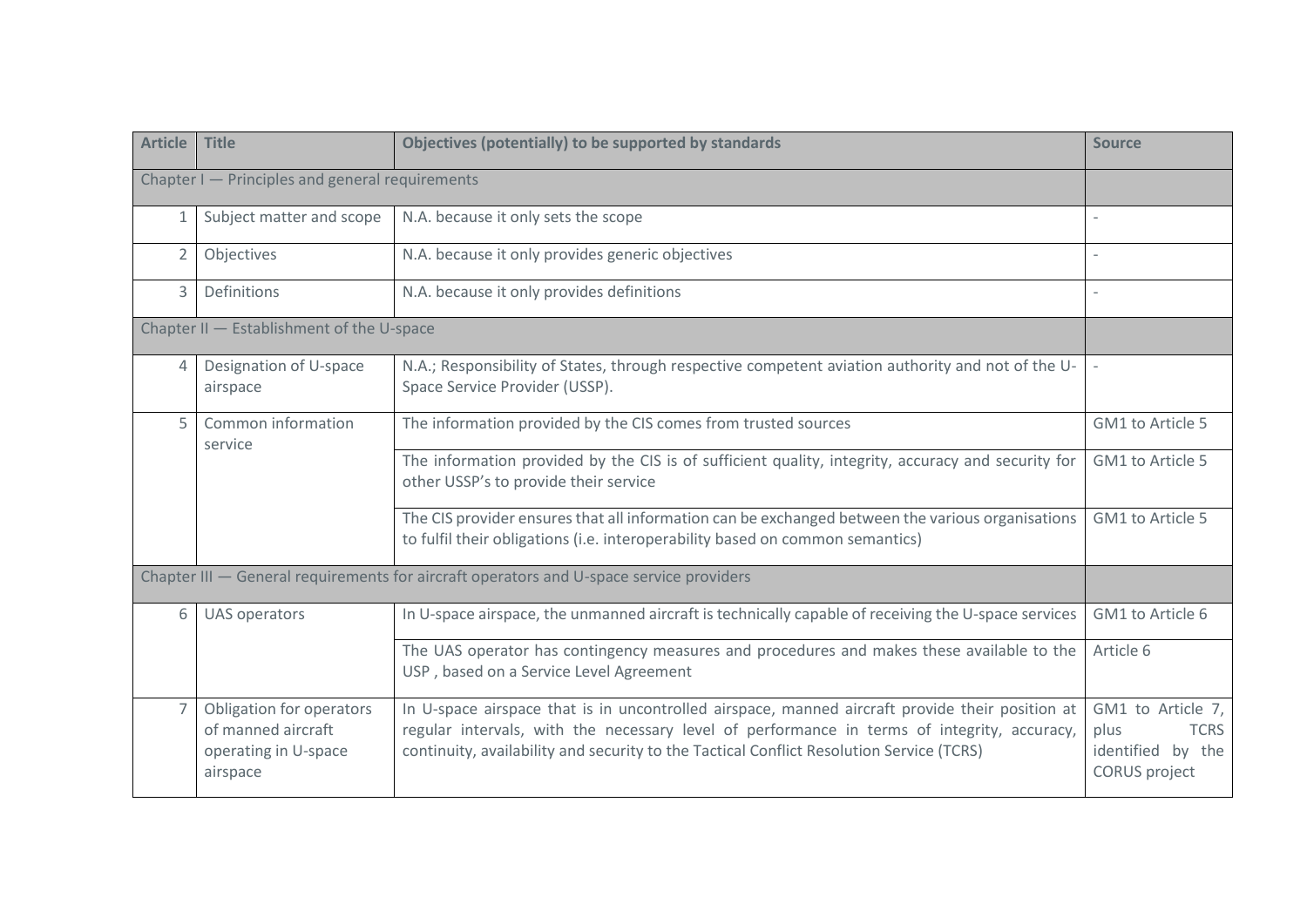| <b>Article</b>  | <b>Title</b>                                                                                                                                      | Objectives (potentially) to be supported by standards                                                                                                                                    | <b>Source</b>     |
|-----------------|---------------------------------------------------------------------------------------------------------------------------------------------------|------------------------------------------------------------------------------------------------------------------------------------------------------------------------------------------|-------------------|
| 8               | U-space service providers                                                                                                                         | The CIS provides e.g. airspace restrictions, status of the airspace, available traffic information,<br>based on common model for exchange of geographical data                           | GM1 to Article 8  |
|                 | The USSP for Flight Clearance Service (FCS) is capable of checking a flight authorisation request for<br>completeness, plausibility, and accuracy |                                                                                                                                                                                          | GM1 to Article 8  |
|                 |                                                                                                                                                   | Any USSP is able to exchange information with the CIS based on a common interface protocol                                                                                               | GM1 to Article 8  |
|                 |                                                                                                                                                   | When necessary, the USSP is be able to exchange information with Air Traffic Service Providers<br>(ATSP's)                                                                               | GM1 to Article 8  |
|                 |                                                                                                                                                   | Any USSP provides the information with the necessary quality requirements and ensures the<br>necessary protection                                                                        | Article 8         |
| 9               | Occurrence reporting                                                                                                                              | Any USSP reports occurrences based on the current regulation in civil aviation, as reflected in its<br>procedures or manuals                                                             | GM1 to Article 9  |
|                 | Chapter IV $-$ U-space services                                                                                                                   |                                                                                                                                                                                          |                   |
| 10              | Network identification<br>service                                                                                                                 | The Network Identification Service (NIS) operationally supports traffic safety and the traceability<br>of an unmanned aircraft during respective flights                                 | GM1 to Article 10 |
| 11              | Geo-awareness service                                                                                                                             | The geo-awareness service provides UAS operators with geo-awareness with the level of accuracy<br>and performance based on a common format to exchange geographical information          | GM1 to Article 11 |
| 12              | Flight authorisation<br>service                                                                                                                   | Within controlled airspace, the U-space service provider coordinates the flight authorization<br>(which is considered to be a clearance) requests with the relevant air traffic services | Article 12.2      |
|                 |                                                                                                                                                   | The flight authorisation service checks against airspace restrictions and limitations and de-conflicts<br>from other traffic according to the priority rules                             | Article 12.4      |
| 13 <sup>°</sup> | <b>Traffic information</b><br>service                                                                                                             | The traffic information service provides the alerts, air situation and known/predicted traffic to the<br>UAS operator with the required level of detail, accuracy and update frequency   | GM1 to Article 13 |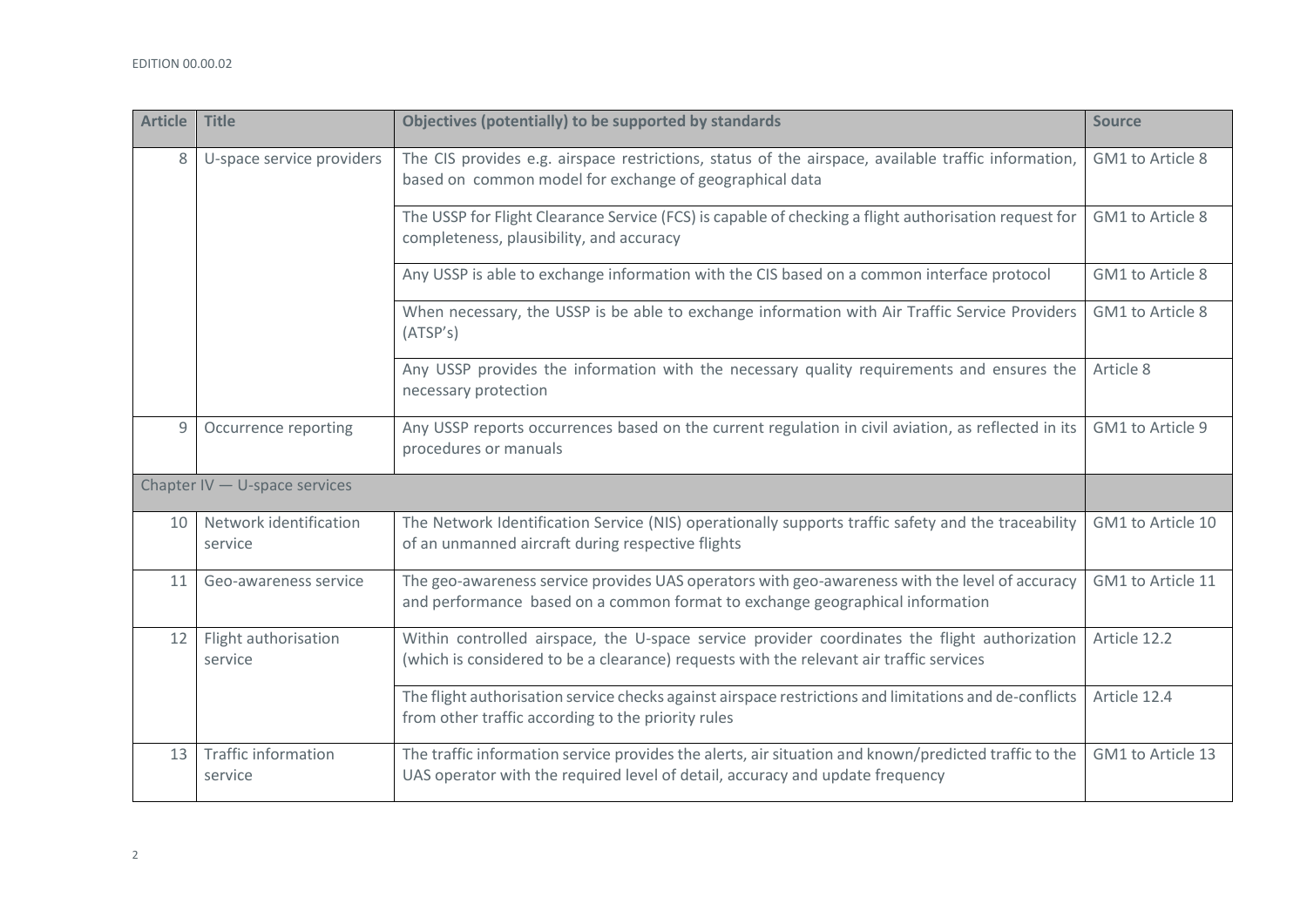| <b>Article</b> | <b>Title</b>                                                                     | Objectives (potentially) to be supported by standards                                                                                                                                      | <b>Source</b>                   |
|----------------|----------------------------------------------------------------------------------|--------------------------------------------------------------------------------------------------------------------------------------------------------------------------------------------|---------------------------------|
| 14             | <b>Tracking service</b>                                                          | The tracking service fuses data from the different tracking sources into unique and reliable UAS<br>flight tracks                                                                          | GM1 to Article 14               |
| 15             | Weather information<br>service                                                   | The weather information service collects reliable specific weather information necessary to<br>support UAS operational decisions and other U-space services                                | Article 15<br>GM1 to Article 15 |
| 16             | Conformance monitoring<br>service                                                | The conformance monitoring service checks the current track of each UAS with respect to its<br>planned mission, considers new geo-fencing areas and alerts when detecting non-conformities | GM1 to Article 16               |
|                |                                                                                  | Chapter $V - CIS$ providers and U-space service providers certification                                                                                                                    |                                 |
| 17             | Application for a CIS<br>provider and U-space<br>service provider<br>certificate | N.A. because provides details of the certificates                                                                                                                                          |                                 |
| 18             | Conditions for obtaining a<br>certificate                                        | The CIS provider is able to provide its services in a safe, efficient, continuous and sustainable<br>manner, consistent with the level of service                                          | Article 18.1                    |
|                |                                                                                  | The CIS provider uses systems and equipment that guarantee the quality, accuracy and integrity<br>of the U-space services                                                                  | Article 18.2                    |
|                |                                                                                  | The CIS provider has established an information security management system                                                                                                                 | Article 18.5                    |
| 19             | Validity of the certificate                                                      | N.A. because states the conditions of validity                                                                                                                                             |                                 |
|                | Chapter VI - Competent authorities                                               |                                                                                                                                                                                            |                                 |
| 20             | Competent authority                                                              | N.A. because it applies to authorities only                                                                                                                                                |                                 |

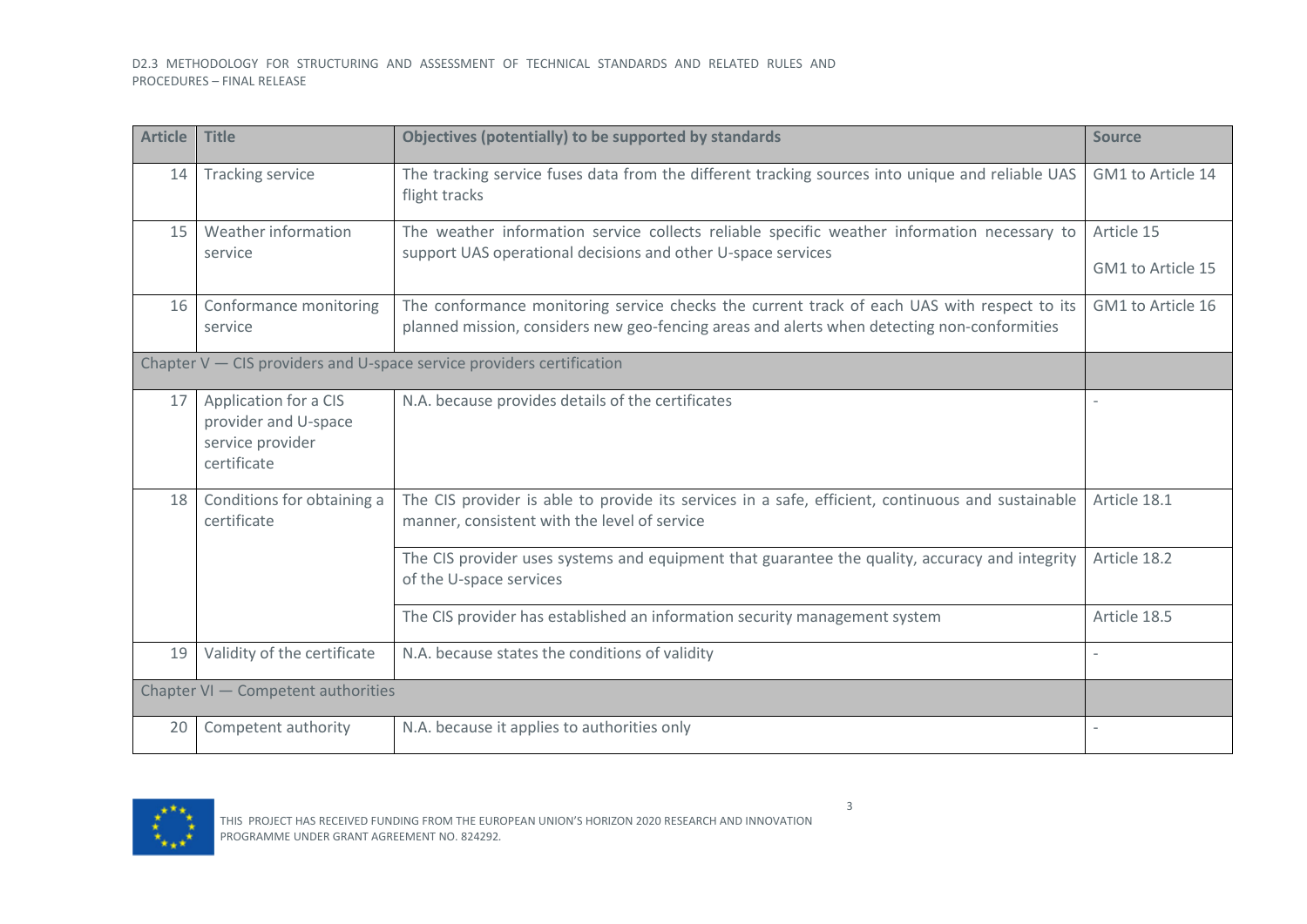| <b>Article</b> | <b>Title</b>                                                                   | Objectives (potentially) to be supported by standards               | <b>Source</b> |
|----------------|--------------------------------------------------------------------------------|---------------------------------------------------------------------|---------------|
| 21             | Tasks of the competent<br>authorities                                          | N.A. because it applies to authorities only                         |               |
| 22             | Exchange of safety<br>information and safety<br>measures                       | N.A. because it applies to authorities only                         |               |
|                | Chapter VII - Pricing of CIS                                                   |                                                                     |               |
| 23             | Pricing of common<br>information service                                       | N.A. because it addresses financial issues                          |               |
|                | Chapter VIII - Final provisions                                                |                                                                     |               |
| 24             | Amendments to<br>Commission<br><b>Implementing Regulation</b><br>(EU) 2017/373 | N.A. because it addresses a legal procedure                         |               |
| 25             | Entry into force and<br>applicability                                          | N.A. because it only sets a date independent from the requirements. |               |

For each objective, the mapped standards may address a service, a capability (for systems that uses the services) or a resource to deliver the services (e.g. infrastructure); for each standard it should be indicated which of these it addresses. Since Ref. 2 includes requirements for manned aviation as well, also standards for manned aviation need to be considered.

As stated above, the table can only provide a tentative list of objectives because the AMCs for U-space are still under development. By lack of these AMCs it was agreed with EASA to only identify and assess standards for the two services that will be operational shortly, the Network identification service and the Geo-awareness service. Even more specifically, those standards are aimed to cover the aspects from a U-space service provider point of view.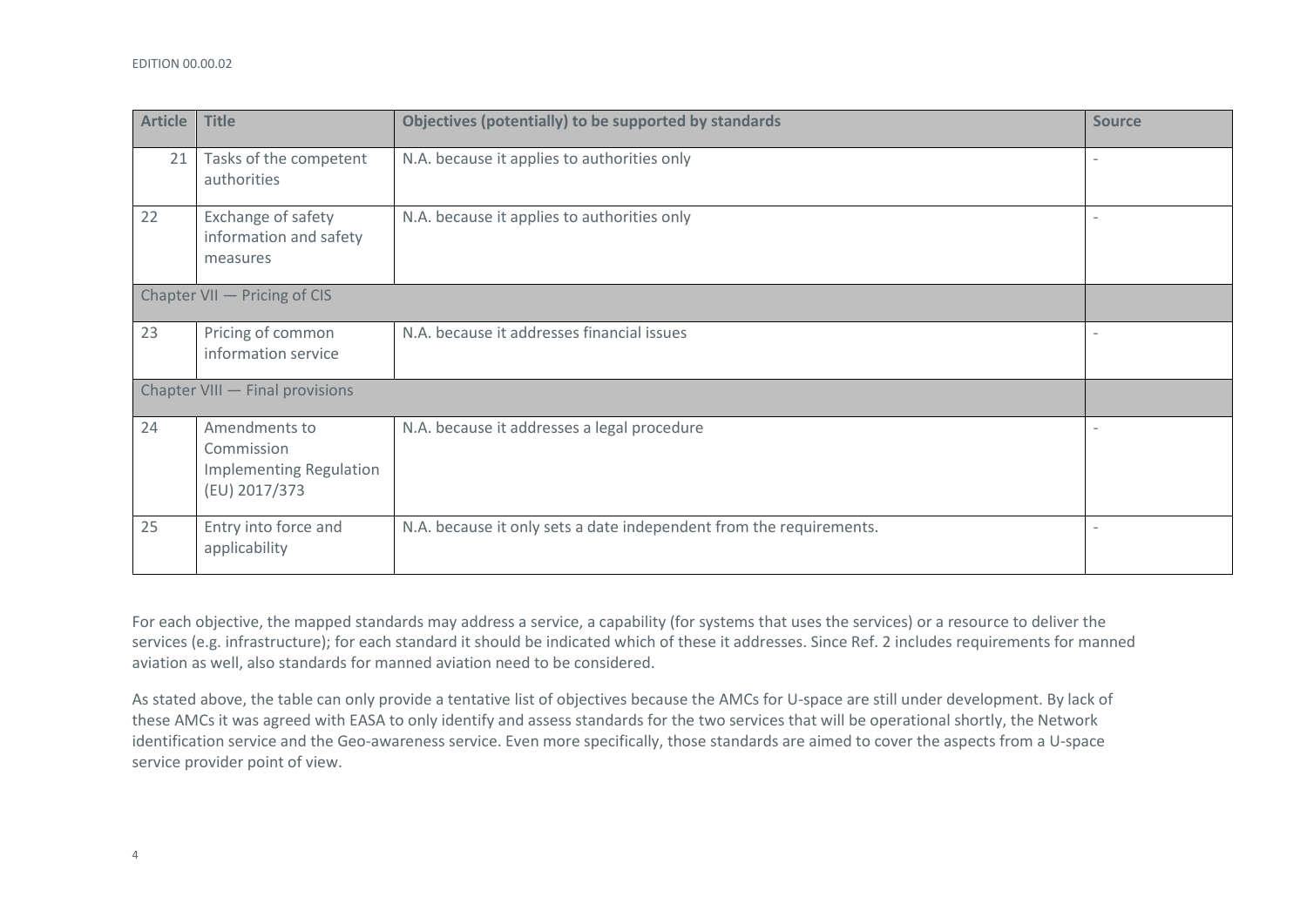# <span id="page-22-0"></span>**3 Methodology for assessing the standards**

This chapter is a replication of chapter 2 of AW-Drones deliverable D2.2 in which improvements, as found in the validation process (see section 1.2), are incorporated. As this process only included the SORA requirements an initial analysis on the suitability of this methodology for U-space standards is also performed. Based on this analysis no changes to the items hereunder are expected to be needed when addressing standards for U-Space.

In the assessment of each standard, three different cases will be considered:

- **CASE 1**: a standard that is potentially suitable to comply with a certain requirement has been identified (e.g. OSO #6);
- **CASE 2**: a standard that is potentially suitable to comply with a certain requirement(e.g. OSO #18) has not been identified;
- **CASE 3**: a standard that does not map on any requirement has been identified ("orphan" standard).

Note: during the first iteration of assessing the standards, CASE 3 will not be considered. It will be decided later whether to use CASE 3 for further iterations of assessing the standards.

The assessment methodology is based on the so called Multi-Criteria Analysis (see sectio[n 3.1\)](#page-23-0).

The structured standards will be assessed in WP 3 of the AW-Drones project using an initial set of criteria:

- Maturity of standard
- Type of standard

Note: for case 2 these criteria are not applicable due to the lack of a standard.

Then the structured standards will be assessed in WP 4 of the AW-Drones project using a full set of criteria.

- Effectiveness to fulfil Key Performance Area (KPA) requirement
- Cost of compliance
- Environmental impact
- Impact on EU Industry competitiveness

These criteria, their scoring system, the weight factors and the conclusions based on the total scores are described in sections [3.4,](#page-25-0) [3.5](#page-31-0) an[d 3.6](#page-33-1) for CASE 1, CASE 2 respectively CASE 3.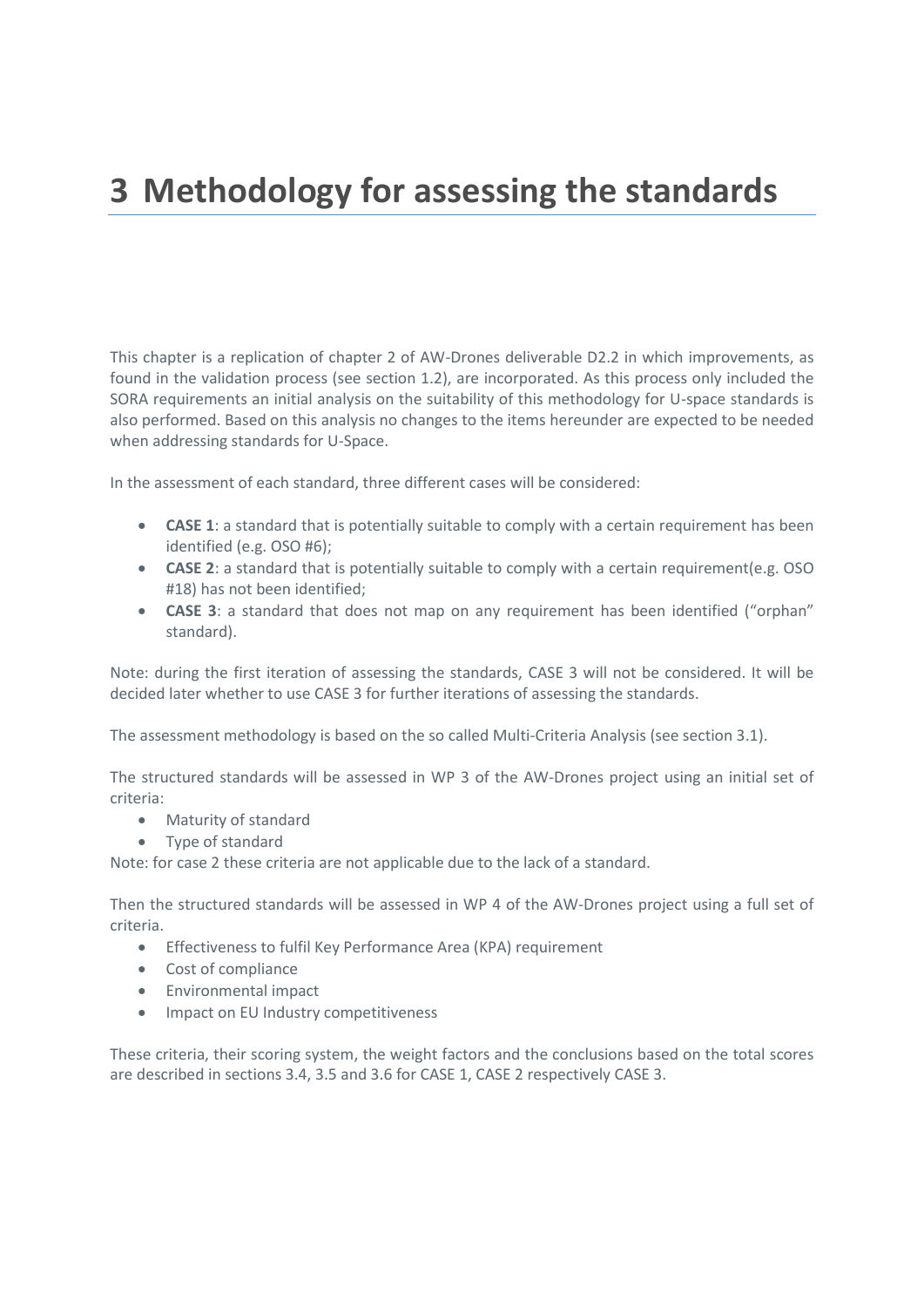# <span id="page-23-0"></span>**Multi Criteria Analysis**

Multi Criteria Analysis is an analytical method that is used to compare and rank options when the effects of an option on multiple aspects must be considered. For example the effect of a proposed new regulation on safety, cost, the environment and the society, or the effect of a proposed aircraft design solution on aircraft fuel consumption, system procurement cost, maintenance cost and training cost.

Multiple criteria Analysis works as follows:

- A criterion represents the effect of an option on a certain aspect such as safety, cost, the environment or the society.
- For each criterion a ranking system is defined which allows to express the magnitude of the effect of an option on the applicable aspect. The ranking system can be qualitative (e.g. very negative/negative/no effect/positive/very positive, low/medium/high) or quantitative (e.g. amount of euros, number of decibels, amount of particles per  $m<sup>3</sup>$ ).
- Rankings for the various criteria can have different units of measurements. To allow the combination of criteria, non-dimensional numerical scores are defined for each ranking system (e.g. very negative = 1, negative = 2, no effect = 3, positive = 5, very positive = 5).
- The various criteria are combined by summing the scores of each criterion using a weight factor for each criterion. The weight factor expresses the importance of a criterion relative to the other criteria. (e.g. effect on safety has weight factor 3, effect on environment has weight factor 1, thus safety is considered more important than the impact on the environment).

EASA uses Multiple criteria Analysis in the so called Preliminary Rulemaking Impact Assessment which assesses the effects of possible regulatory options and the expected safety benefits in order to identify the preferred option $^{11}$ .

The European Commission provides guidelines for impact assessment which are also structured around Multiple Criteria Analysis (see Ref. 5).

The Multi Criteria Analysis used by AW Drones is in line with the EASA pre-RIA<sup>12</sup> method as well as with the guidelines by the European Commission (EC).

### <span id="page-23-1"></span>**Weight factors used**

The weight factors for calculating the total score from the scores per individual criterion, and the rationale are as follows:

<sup>11</sup> The Preliminary Rulemaking Impact Assessment format and methodology is available via the EASA public website at the following link: http://easa.europa.eu/rulemaking/procedures-and-work-instructions.php). It was used for example in the Study on High Performance Aircraft (Ref. 6) which a consortium consisting of Ecorys and NLR performed on behalf of EASA.

#### <sup>12</sup> Regulatory Impact Assessment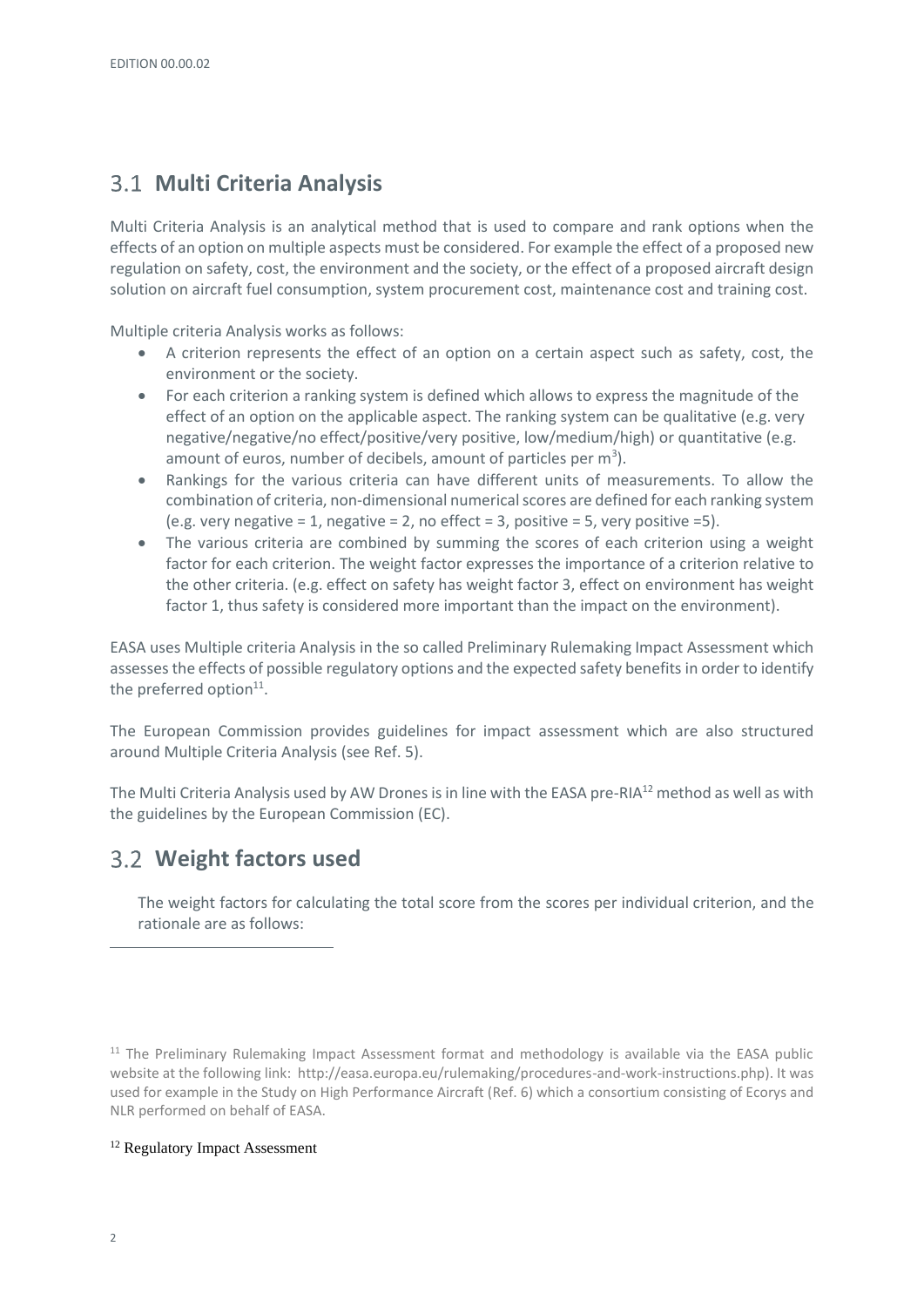| <b>Criterion</b>                        | <b>Weight factor</b>     | <b>Rationale</b>                                                                                                                                                                 |
|-----------------------------------------|--------------------------|----------------------------------------------------------------------------------------------------------------------------------------------------------------------------------|
| Maturity of standard                    | $\overline{2}$           | A standard with a higher maturity is<br>more easily applicable in the short<br>term, thus the impact of this criterion<br>the<br>significant on<br>overall<br>is.<br>evaluation. |
| Type of standard                        | 1                        | To differentiate between information<br>guidance, best practice<br>and<br>certification specifications                                                                           |
| Effectiveness to fulfil KPA requirement | 3                        | Safety is considered the<br>most<br>important criterion.                                                                                                                         |
| Cost of compliance                      | $\overline{\phantom{a}}$ | Cost of compliance is considered the<br>second most important criterion.                                                                                                         |
| Environmental impact                    | 1                        | To indicate whether this is expected<br>to be bad, neutral or good.                                                                                                              |
| Impact on EU Industry competitiveness   | 1                        | To indicate whether this is expected<br>to be (very) negative, neutral or (very)<br>positive.                                                                                    |

#### **Table 2: Weight factors for calculating the total score**

Criteria can be disregarded by setting their weigh factor to zero. For example:

• It is questionable whether a rating for the criterion 'Social acceptance' can be determined in a reliable and repeatable way. Results from the project are awaited before it will be decided whether or not to use this criterion.

### <span id="page-24-0"></span>**Differences in criteria for the three cases**

The criteria for the three cases differ in the following manner:

For CASE 2, the criteria 'maturity of a standard' and 'type of standard' are not applicable because there is no standard.

The criterion 'effectiveness to fulfil KPA requirement' differs between the three cases as follows:

• CASE 1:

In case of an incomplete coverage of a requirement by a standard, the applicant must demonstrate by other means that the requirement is met. There is a risk that missing aspects will be overlooked by either the applicant or the regulator. To quantify the effect on safety it is most conservatively

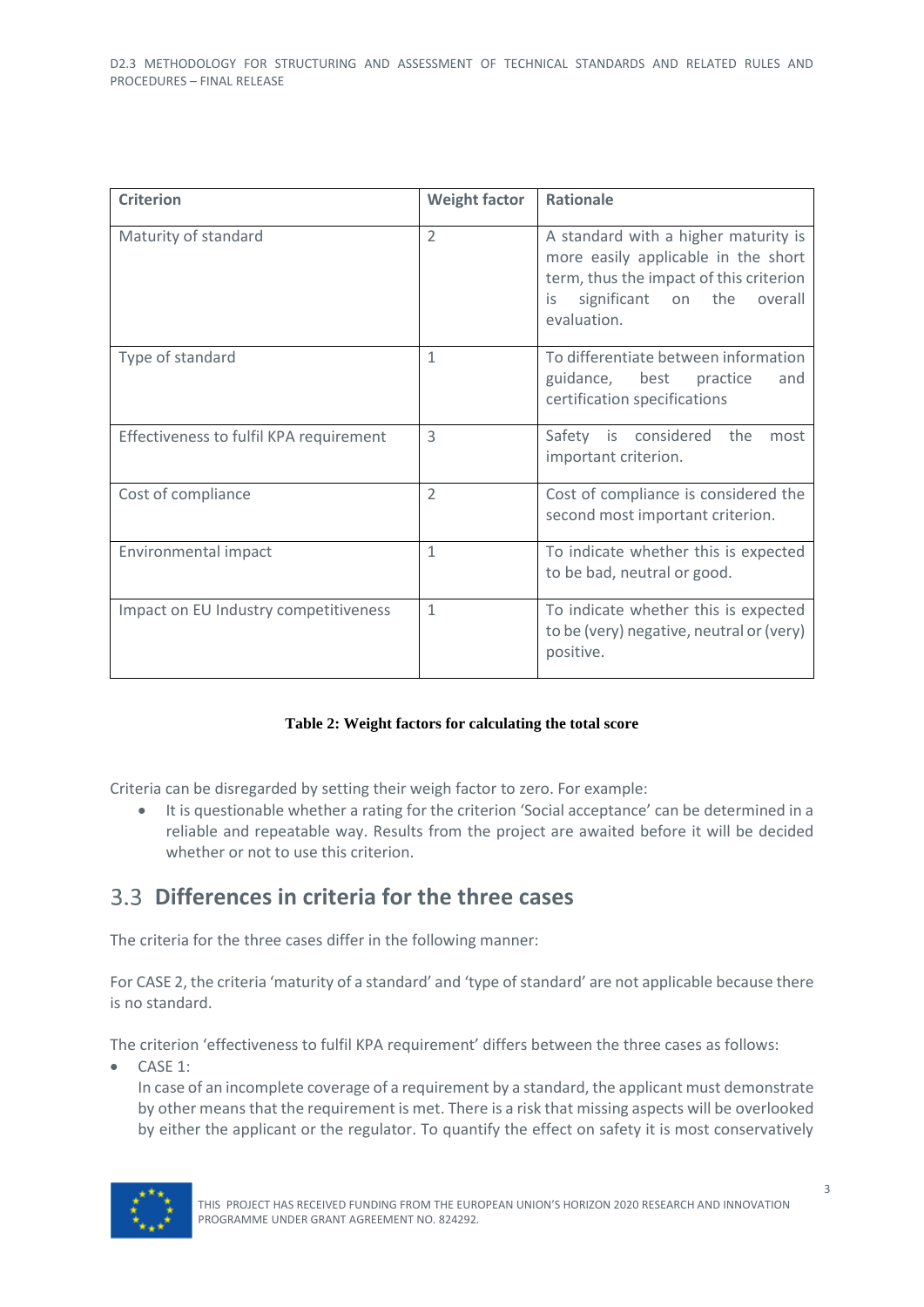assumed that the missing aspects are overlooked. Therefore partial coverage and full coverage of a requirement corresponds with a medium respectively large positive effect on safety.

• CASE 2:

In case of missing standards the applicant must demonstrate by other means that the requirement is met. There is a risk that aspects will be overlooked by either the applicant or the regulator. Therefore missing standards have a negative or no impact on safety.

• CASE 3:

A standard that does not map onto a requirement but seems useful nonetheless suggests that either the standard is not safety related or the requirements are incomplete (which will be analysed during the next phase of the project).

For CASE 2 'the cost of compliance with', 'the effect on the environment, 'social acceptance' of the regulation without having a standard, and the 'effect on EU industry competiveness' of the lack of a standard are considered.

# <span id="page-25-0"></span>**CASE 1: a standard that is potentially suitable to comply with a certain requirement has been identified**

This section contains the criteria and the scoring system for the assessment of the standards for CASE 1.

This section contains the criteria and the scoring system for the assessment of the standards for CASE 1. Table 3 shows the assessment criteria with corresponding weights, and Table 4 shows the scoring scales for the considered criteria.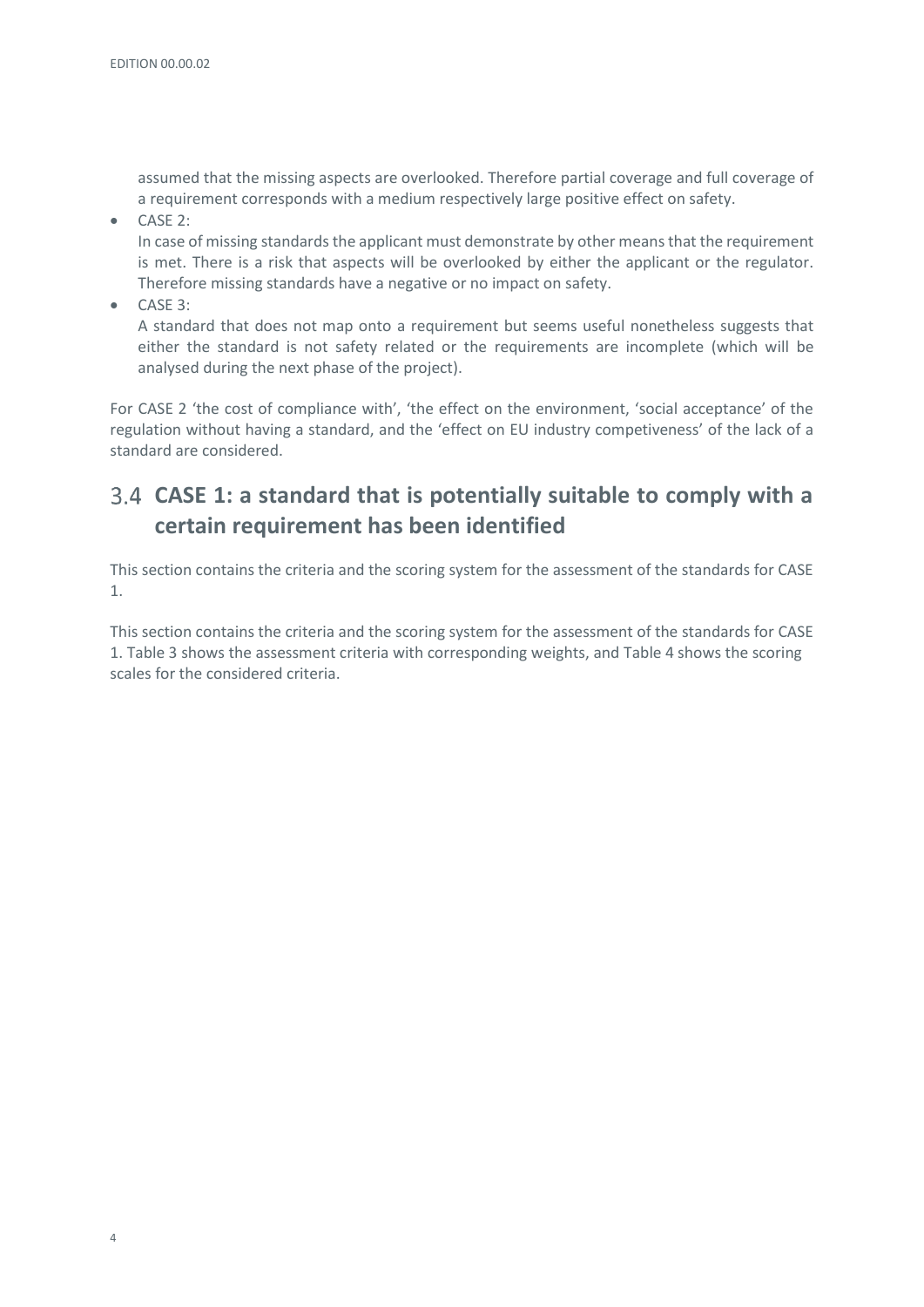| <b>Criterion</b>        | <b>Description</b>                                                                                                                                                                                                                                                                                                                                                                                                                                                                                                                                                                                                                                                                                                                                                                                                                                                                                                                                                                                                                                                                                                                                                                                                                                                                                                                                                                                                                                                                                                                                                                                                                                                                                                                                                                                                                                                                                                                                                                                                                                                                                                                                                                                                                                                                                                                                                                                                                                                                                                                                                                                                                                                                                    | <b>Weight</b> |
|-------------------------|-------------------------------------------------------------------------------------------------------------------------------------------------------------------------------------------------------------------------------------------------------------------------------------------------------------------------------------------------------------------------------------------------------------------------------------------------------------------------------------------------------------------------------------------------------------------------------------------------------------------------------------------------------------------------------------------------------------------------------------------------------------------------------------------------------------------------------------------------------------------------------------------------------------------------------------------------------------------------------------------------------------------------------------------------------------------------------------------------------------------------------------------------------------------------------------------------------------------------------------------------------------------------------------------------------------------------------------------------------------------------------------------------------------------------------------------------------------------------------------------------------------------------------------------------------------------------------------------------------------------------------------------------------------------------------------------------------------------------------------------------------------------------------------------------------------------------------------------------------------------------------------------------------------------------------------------------------------------------------------------------------------------------------------------------------------------------------------------------------------------------------------------------------------------------------------------------------------------------------------------------------------------------------------------------------------------------------------------------------------------------------------------------------------------------------------------------------------------------------------------------------------------------------------------------------------------------------------------------------------------------------------------------------------------------------------------------------|---------------|
| Maturity of<br>standard | Although the exact wording may differ, all organisations/groups involved in<br>making standards apply a similar process, or work flow (Ref. 7 - 10). In essence<br>they all follow the approach of: Planning, Drafting, Internal Consultation, External<br>Consultation, and Published.<br>Drafting: is considered to be the phase in which a person or (small) team of<br>persons has actually started working on drafting the standard.<br>Internal Consultation: is considered to be the phase in which a (first) draft<br>of the standard is provided to a higher body within that same organisation<br>for review and/or approval (thus a sub group provides a draft to a working<br>group or a working group provides a draft in a plenary meeting). In case no<br>(internal) status updates for a standard are provided the status of that<br>standard will remain 'Drafting' until it's published for external consultation.<br>After the internal consultation review/comments are gathered the draft<br>standard may be revised to address the comments. For this rating process<br>the status will remain at 'internal consultation' up to and including this<br>revision period.<br>External Consultation: After internal consultation and internal approval it is<br>good practice to issue the draft standard for external consultation. After the<br>external consultation review/comments are gathered the draft standard<br>may be revised to address the comments. For this rating process the status<br>will remain at 'external consultation' up to and including this revision<br>period.<br>Published: Once all external consultation comments are addressed, either<br>by revising the standard text or provide a clarification or rationale on that<br>specific comment, the standard can be published either after ratification or<br>other form of approval or directly. For this rating process the status is only<br>changed to published once the standard is classified as Final and that<br>standard is available in the public domain (either free of charge or at<br>charges).<br>Recognised / accepted / used: published standards that are actually used by<br>applicants.<br>In specific cases in which no status updates can be found or obtained for a specific<br>standard (i.e. it cannot be verified in which of the above stages the standard is)<br>that standard is rated as planned and is changed to published once that standard<br>is available in the public domain (either free of charge or at charges).<br>Standards will be checked on maturity just before drafting the respective<br>deliverable and the status will be frozen at that moment. | 2             |
|                         |                                                                                                                                                                                                                                                                                                                                                                                                                                                                                                                                                                                                                                                                                                                                                                                                                                                                                                                                                                                                                                                                                                                                                                                                                                                                                                                                                                                                                                                                                                                                                                                                                                                                                                                                                                                                                                                                                                                                                                                                                                                                                                                                                                                                                                                                                                                                                                                                                                                                                                                                                                                                                                                                                                       |               |

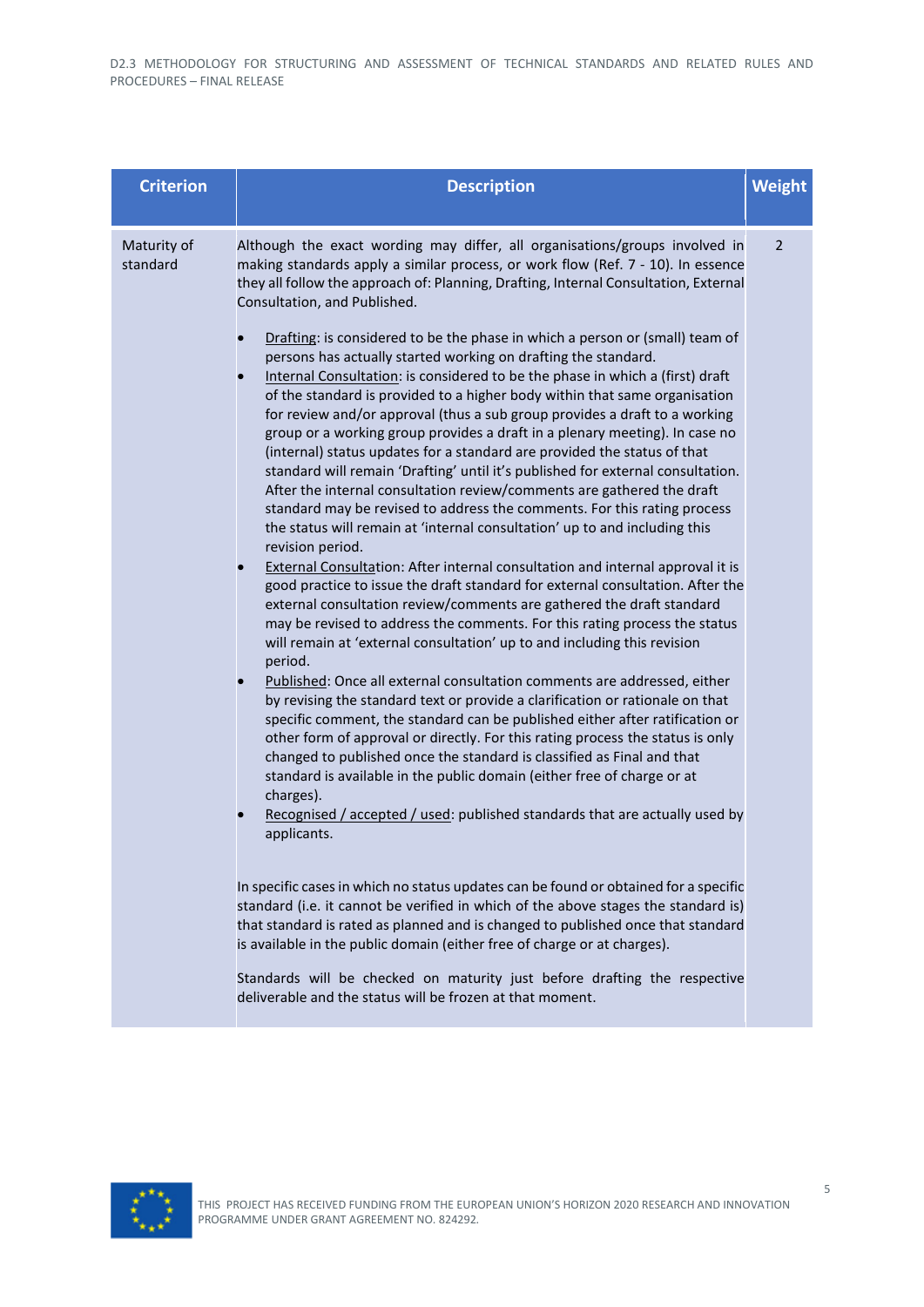| <b>Criterion</b>                                     | <b>Description</b>                                                                                                                                                                                                                                                                                                                                                                                                                                                                                                                                                                                                                                                                                                                                                                                                                                                                                                                                                                                                                                                                   | Weight         |
|------------------------------------------------------|--------------------------------------------------------------------------------------------------------------------------------------------------------------------------------------------------------------------------------------------------------------------------------------------------------------------------------------------------------------------------------------------------------------------------------------------------------------------------------------------------------------------------------------------------------------------------------------------------------------------------------------------------------------------------------------------------------------------------------------------------------------------------------------------------------------------------------------------------------------------------------------------------------------------------------------------------------------------------------------------------------------------------------------------------------------------------------------|----------------|
| Type of<br>standard                                  | The type of the standard is considered to be a measure for the applicability of<br>that standard. For this purpose three types of standards are identified:<br>Information guidance: A standard with non-binding explanatory and<br>interpretation material (including examples) on how to achieve, interpret<br>and/or apply the requirements contained in a specific or sets of rule(s)<br>and/or regulation(s) (based on ref: EASA FAQ $^{13}$ n. 19026 $^{14}$ )<br>Best practice: A standard that has proven to lead to a desired result in a<br>repetitive (reliable) way. If this cannot be substantiated by research and/or<br>documented experience, the standard should be rated as information<br>guidance.<br>Standard Specification: A standard that could be proposed as an acceptable<br>means of compliance (EASA FAQ n.19026) to a specific rule or regulation.                                                                                                                                                                                                     | $\mathbf{1}$   |
| <b>Effectiveness to</b><br>fulfil KPA<br>requirement | This criterion will address the effectiveness of the candidate standard to fulfil a<br>given requirement with respect with its relevant Key Performance Area (e.g.<br>Safety, Security)<br>The primary material on which the assessment of a standard will be performed<br>will be the beginning of the standardisation document, i.e. sections such as the<br>abstract, scope, applicability and background information.<br>It will be assessed to what extent the standard covers a requirement: not<br>applicable, partial or full coverage.<br>In case of an incomplete coverage the applicant must demonstrate by other<br>means that the requirement is met. There is a risk that missing aspects will be<br>overlooked by either the applicant or the regulator.<br>At this stage, it is conservatively assumed that the missing aspects are<br>overlooked. Therefore partial coverage and full coverage of a requirement<br>corresponds with respectively a neutral and positive effect on KPAs.<br>In case of partial coverage of a requirement the gaps must be indicated. | $\overline{3}$ |

<sup>&</sup>lt;sup>13</sup> Frequently Asked Questions

<sup>&</sup>lt;sup>14</sup> [https://www.easa.europa.eu/faq/19026;](https://www.easa.europa.eu/faq/19026) URL verified 23 June 2020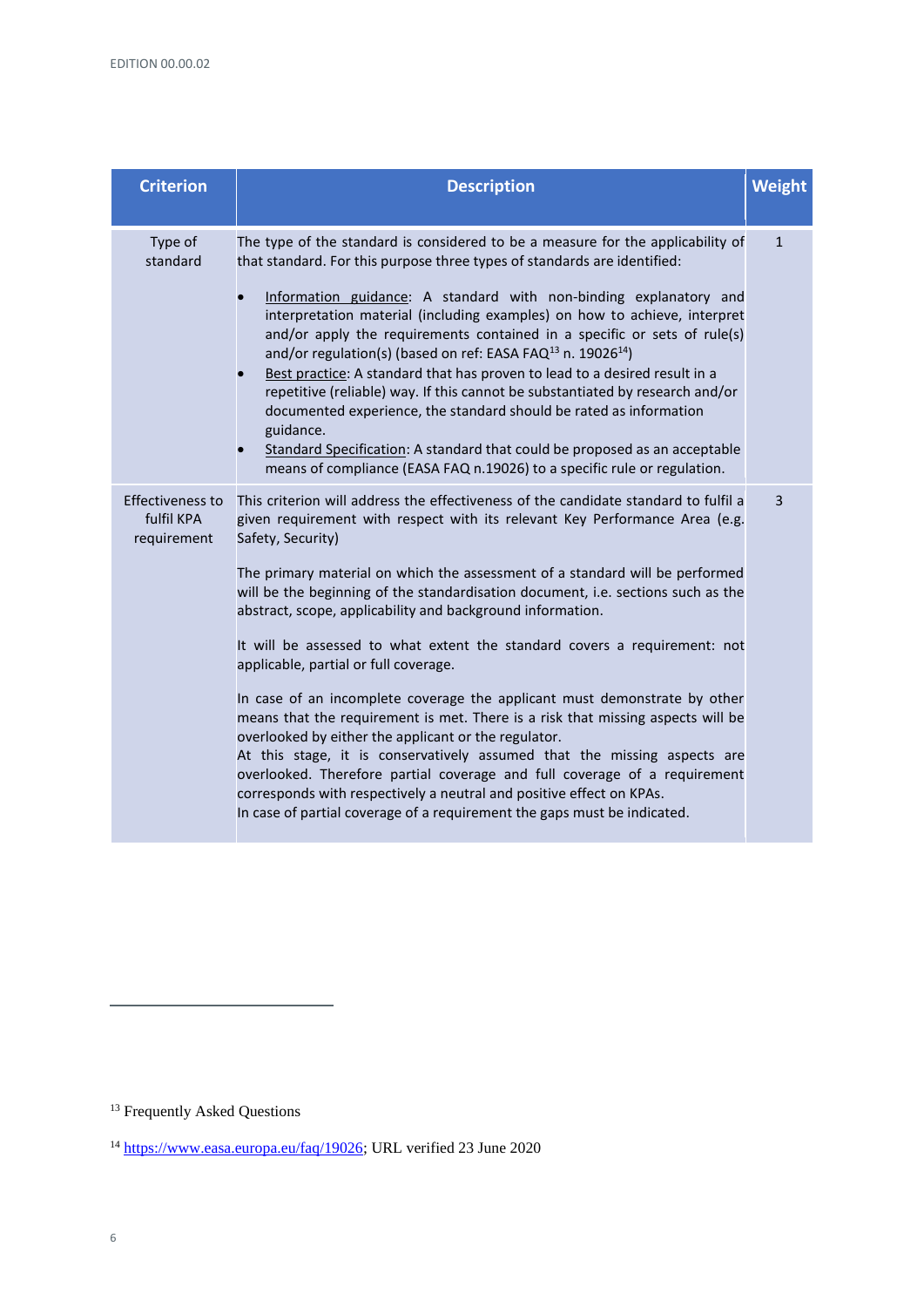| <b>Criterion</b>        | <b>Description</b>                                                                                                                                                                                                                                                                                                                                                                                                                                                                                                                                                                                                                                                                                                                                                                                                                                                                                                                                                                                                                                                                                                                                                                                                                                                                                                                                                                                                                                                                                                                                                                                                                                                                                                                                                                                                                                                                                                                                                                                                                                                                                                                  | <b>Weight</b>  |
|-------------------------|-------------------------------------------------------------------------------------------------------------------------------------------------------------------------------------------------------------------------------------------------------------------------------------------------------------------------------------------------------------------------------------------------------------------------------------------------------------------------------------------------------------------------------------------------------------------------------------------------------------------------------------------------------------------------------------------------------------------------------------------------------------------------------------------------------------------------------------------------------------------------------------------------------------------------------------------------------------------------------------------------------------------------------------------------------------------------------------------------------------------------------------------------------------------------------------------------------------------------------------------------------------------------------------------------------------------------------------------------------------------------------------------------------------------------------------------------------------------------------------------------------------------------------------------------------------------------------------------------------------------------------------------------------------------------------------------------------------------------------------------------------------------------------------------------------------------------------------------------------------------------------------------------------------------------------------------------------------------------------------------------------------------------------------------------------------------------------------------------------------------------------------|----------------|
| Cost of<br>compliance   | The objective of this criterion is mainly to assess and quantify the feasibility and<br>practicability for the drone industry of adopting a certain standard. Cost of<br>compliance is a metric to measure them.                                                                                                                                                                                                                                                                                                                                                                                                                                                                                                                                                                                                                                                                                                                                                                                                                                                                                                                                                                                                                                                                                                                                                                                                                                                                                                                                                                                                                                                                                                                                                                                                                                                                                                                                                                                                                                                                                                                    | $\overline{2}$ |
|                         | All costs incurred to comply with the selected standard shall be identified and<br>quantified at a qualitative level. The analysis should consider all affected<br>stakeholders such as: Manufacturers, Maintenance organisations, Training<br>organisations, Operator organisations, Remote pilots, Regulators, Oversight<br>authorities, General public.                                                                                                                                                                                                                                                                                                                                                                                                                                                                                                                                                                                                                                                                                                                                                                                                                                                                                                                                                                                                                                                                                                                                                                                                                                                                                                                                                                                                                                                                                                                                                                                                                                                                                                                                                                          |                |
|                         | The assessment should include (as a minimum):<br>Development costs incurred to develop a product/system compliant with the<br>standards (e.g. Cost for manufacturers to develop a DAA compliant with<br>EUROCAE/RTCA standard, or an entire UAS compliant with CS-UAS or ISO<br>UAS product standard. Cost for training organization to develop a training<br>course compliant with ASTM standard, cost for Remote Pilots to get a license)<br>Operational costs related to the limitations coming from the applicability of<br>the selected standard (e.g. if a standard is applicable only to operations in<br>uncontrolled airspace, there is a cost for the operator that cannot fly in<br>controlled airspace. If a standard is applicable only to rotorcraft, there is a<br>cost related to the efficiency of operations requiring to fly long distances and<br>more suitable for fixed-wing drones)<br>Time<br>required<br>to<br>complete<br>the<br>development<br>of<br>all<br>products/systems/infrastructures required to comply with the selected<br>standard (e.g. time for Remote Pilots to obtain a license in line with a selected<br>training standard, time for manufacturers to implement production<br>processes that allows to produce UAS compliant with CS-UAS)<br>Compatibility/consistency with existent standards should be considered as<br>a way to reduce overall costs by possibly reusing<br>products/systems/technologies already developed.<br>Both one-off and recurring costs shall be identified.<br>All the costs and resources listed here should be measured or derived with an<br>expert judgement taking into consideration the different magnitude and business<br>case of the considered stakeholders. Costs considerations will cover the<br>sustainability and feasibility of the adoption of the considered standard for a<br>certain organization, rather than the absolute value of the sustained costs (e.g.<br>Airbus and DJI may have very different costs for the production of a certain<br>component but with a similar affordability within their respective business cases). |                |
| Environmental<br>impact | Effects on emission of greenhouse gases; noise nuisance; energy and fuel<br>consumption. Effect on areas, scenic view, and resources. Likelihood of causing<br>fires, explosions or accidents. Effects on (local) fauna.                                                                                                                                                                                                                                                                                                                                                                                                                                                                                                                                                                                                                                                                                                                                                                                                                                                                                                                                                                                                                                                                                                                                                                                                                                                                                                                                                                                                                                                                                                                                                                                                                                                                                                                                                                                                                                                                                                            | $\mathbf{1}$   |
|                         | Impact can be bad, neutral or good. For example, a standard directed at reducing<br>consumption of resources has a beneficial impact. On the other hand, a standard<br>may be harmful when, for instance, it induces high noise nuisance or fuel<br>consumption. Standards are expected to have mostly a neutral impact.                                                                                                                                                                                                                                                                                                                                                                                                                                                                                                                                                                                                                                                                                                                                                                                                                                                                                                                                                                                                                                                                                                                                                                                                                                                                                                                                                                                                                                                                                                                                                                                                                                                                                                                                                                                                            |                |

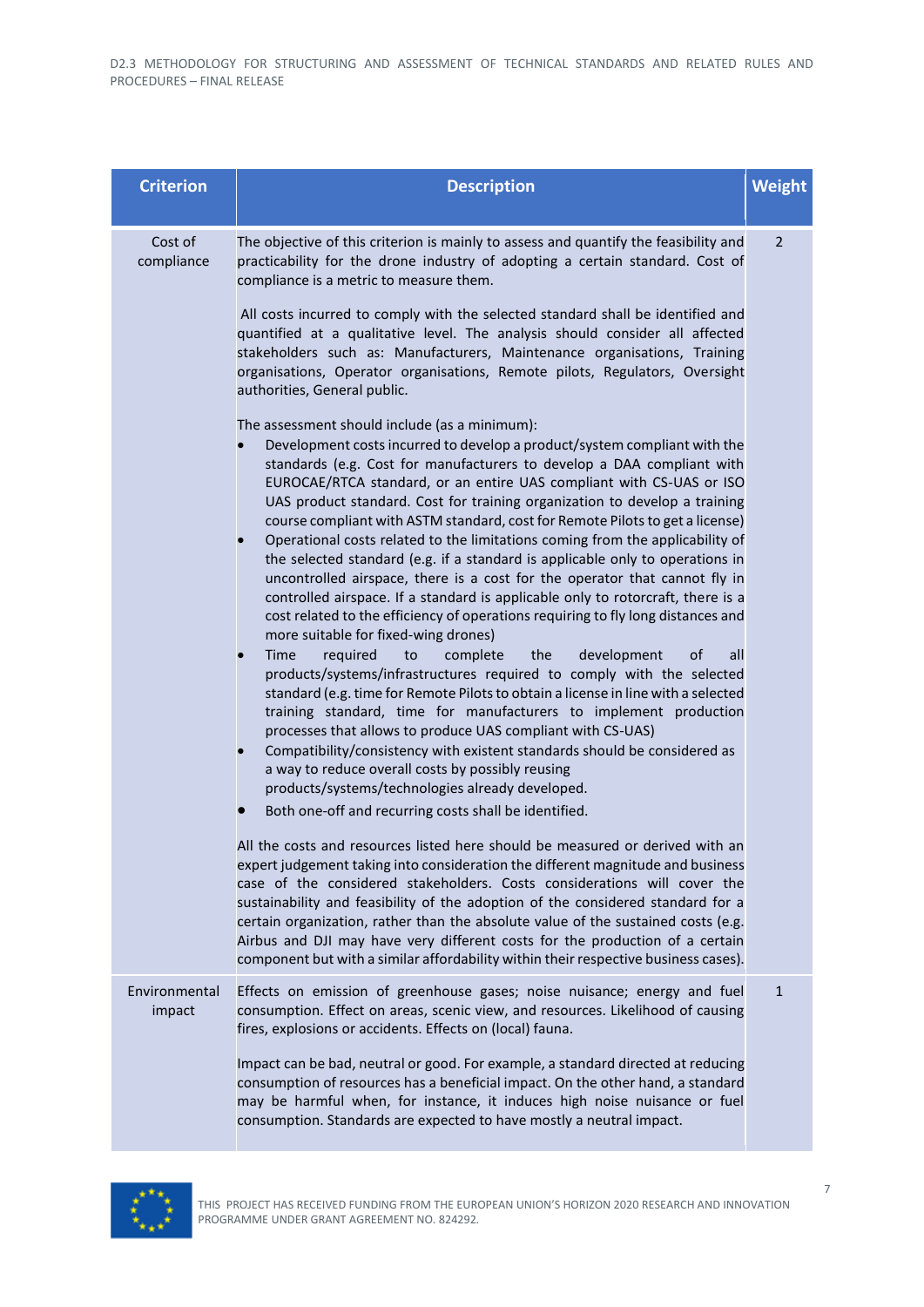| <b>Criterion</b>                            | <b>Description</b>                                                                                                                                                                                                                                                                                                                                                                                                                                                                                                                                                                                                                                                                                                                                                                                                                                                                                                                                                                                 | <b>Weight</b> |
|---------------------------------------------|----------------------------------------------------------------------------------------------------------------------------------------------------------------------------------------------------------------------------------------------------------------------------------------------------------------------------------------------------------------------------------------------------------------------------------------------------------------------------------------------------------------------------------------------------------------------------------------------------------------------------------------------------------------------------------------------------------------------------------------------------------------------------------------------------------------------------------------------------------------------------------------------------------------------------------------------------------------------------------------------------|---------------|
| Impact on EU<br>Industry<br>competitiveness | This criterion defines the impact (both positive and negative) of the adoption of<br>the selected standard on EU industrial stakeholders (manufacturers, operators,<br>service providers, etc.) competitiveness. The analysis should consider all affected<br>stakeholders and include (as a minimum):<br>Cost of compliance specifically for the European stakeholders (high costs<br>mean a negative impact);<br>Readiness of EU industry in adopting the standard (long times for adoption<br>$\bullet$<br>lead to a negative impact)<br>Readiness of EU aviation authorities (EASA and NAAs15) in adopting the<br>$\bullet$<br>standard (long times for adoption lead to a negative impact)<br>Potential benefits for EU manufacturers of certifiable technologies (positive<br>$\bullet$<br>impact) or need to rely on non-EU manufacturers to integrate certifiable<br>technology (negative impact)<br>Both one-off and recurring costs and benefits for EU industry shall be<br>identified. | $\mathbf{1}$  |

#### **Table 3: Criteria for CASE 1**

| <b>Item</b>                                       | $-2$<br>(lowest<br>ranking) | $-1$                 | 0                       | 1                    | $\overline{2}$<br>(highest<br>ranking) |
|---------------------------------------------------|-----------------------------|----------------------|-------------------------|----------------------|----------------------------------------|
| Maturity of standard                              | <b>Drafting</b>             | Internal<br>Consult. | External<br>Consult.    | Published            | Recognized /<br>Accepted / Used        |
| Type of standard                                  | N.A. <sup>16</sup>          | N.A.                 | Information<br>Guidance | <b>Best Practice</b> | Standard<br>Specification              |
| <b>Effectiveness to fulfil</b><br>KPA requirement | N.A.                        | N.A.                 | Partial<br>coverage     | N.A.                 | Full coverage                          |

<sup>15</sup> National Aviation Authorities

<sup>16</sup> Not Applicable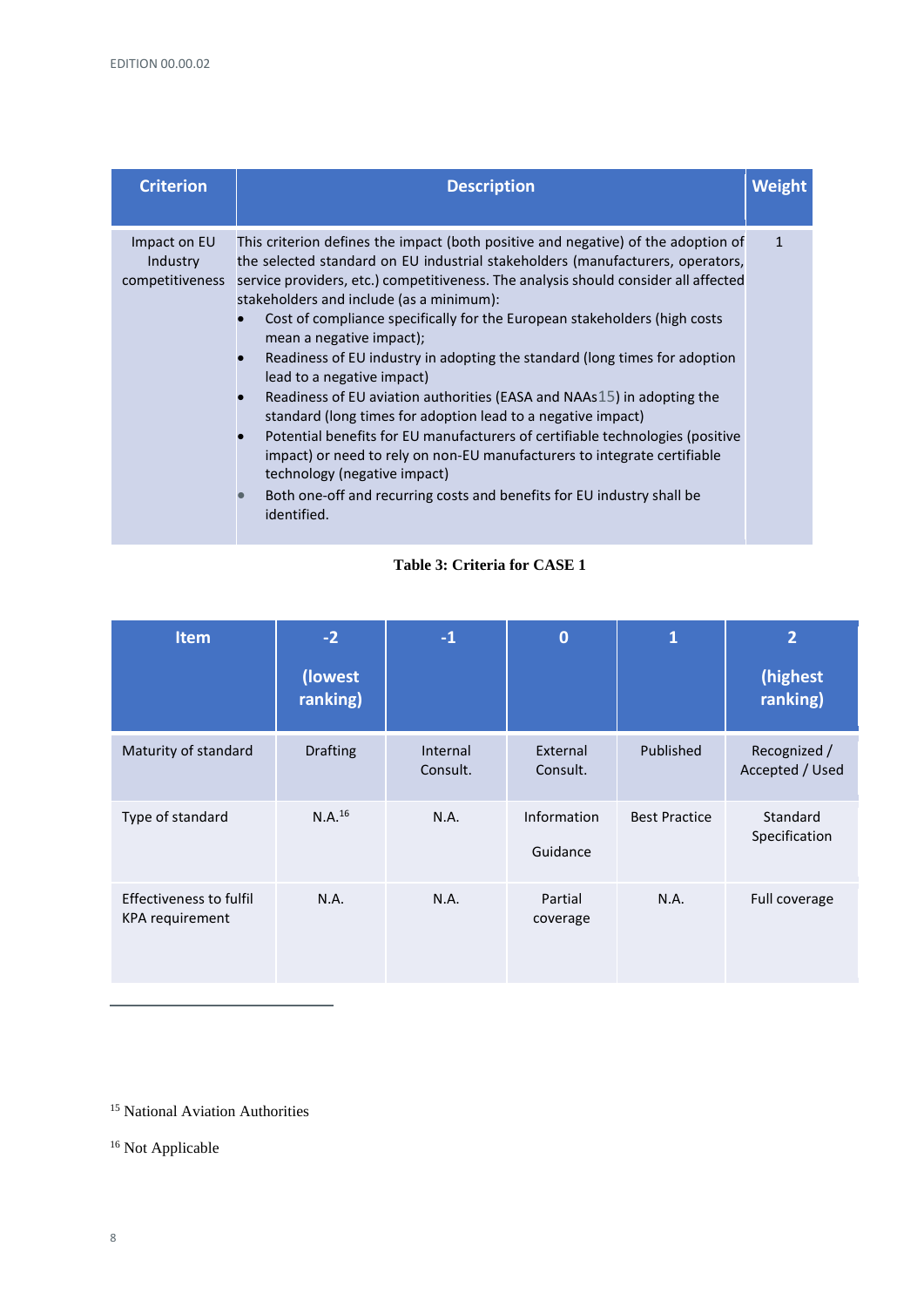| <b>Item</b>                              | $-2$                | $-1$     | $\bf{0}$       | $\mathbf{1}$ | $\overline{2}$       |
|------------------------------------------|---------------------|----------|----------------|--------------|----------------------|
|                                          | (lowest<br>ranking) |          |                |              | (highest<br>ranking) |
| Cost of compliance                       | Very High           | High     | <b>Medium</b>  | Low          | Very Low             |
| Environmental impact                     | <b>Bad</b>          | N.A.     | <b>Neutral</b> | N.A          | Good                 |
| Impact on EU Industry<br>competitiveness | Very negative       | Negative | No impact      | Positive     | <b>Very Positive</b> |

#### **Table 4: Criteria and scoring system (CASE 1)**

Each rating must be accompanied by a rationale.

#### <span id="page-30-0"></span>**3.4.1 Conclusions based on weighted score**

Depending on the weighted score, the following conclusions will be drawn:

- A standard that corresponds with a requirement and has a high score (see figure 1) will be proposed as AMC. In case of partial coverage the gaps will be indicated.
- A standard that correspond with a requirement that has a medium score (see figure 1) will be listed as possible AMC subject to decision by Authority. In case of partial coverage the gaps will be indicated.
- For a standard that corresponds with a requirement and has a low score (see figure 1), possible applicable standards from manned aviation and other industries will be proposed, or a recommendation to amend the standard will be provided. In case of partial coverage the gaps will be indicated.



#### **Figure 1,** Conclusions for CASE 1 based on weighted score

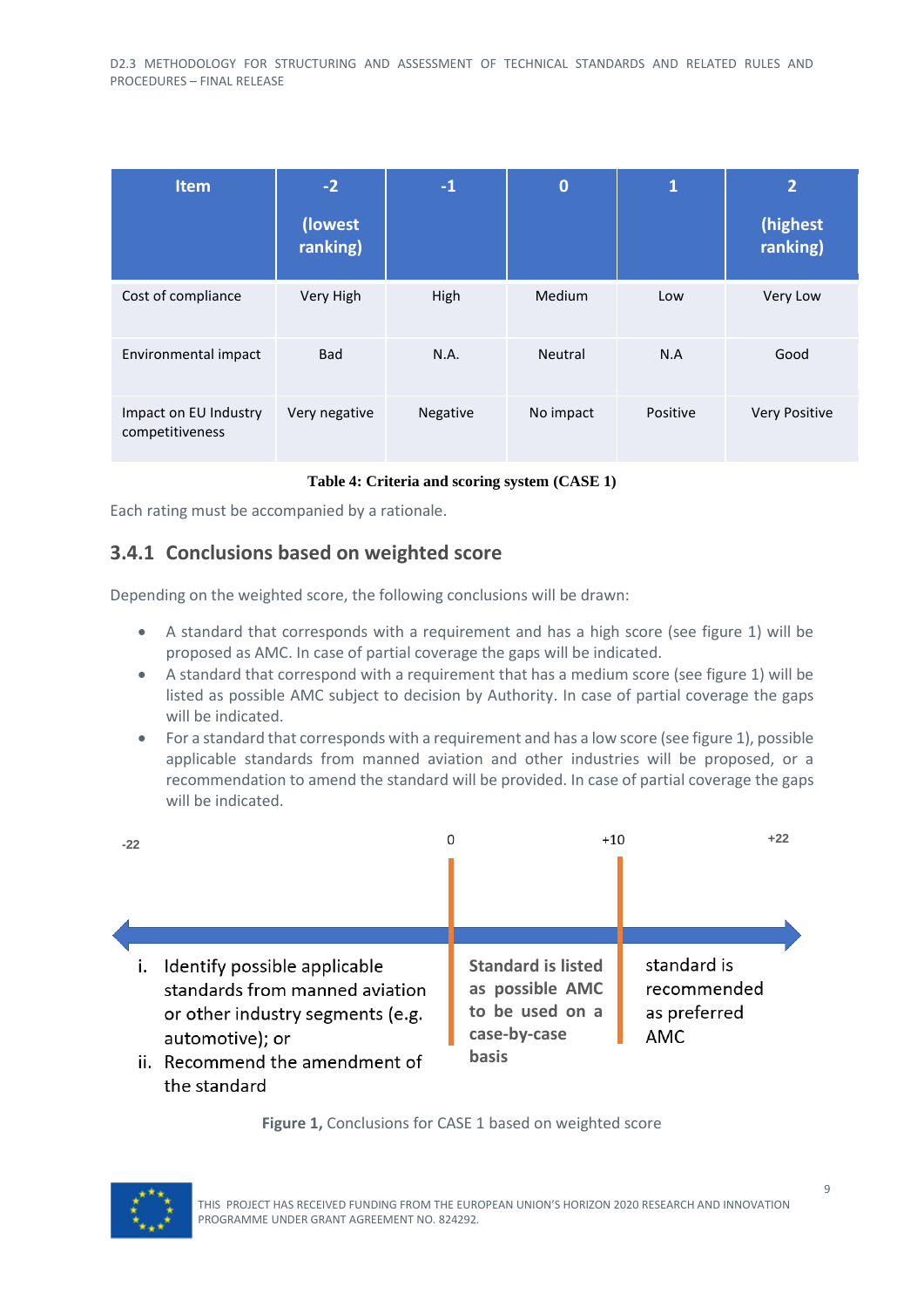# <span id="page-31-0"></span>**CASE 2: a standard that is potentially suitable to comply with a certain requirement has not been identified**

This section contains the criteria and the scoring system for the assessment of the standards for CASE 2.

This section contains the criteria and the scoring system for the assessment of the standards for CASE 2. The criteria are given i[n Table 5](#page-32-0) and scoring scales in [Table 6.](#page-33-2)

| <b>Criterion</b>                                                      | <b>Description</b>                                                                                                                                                                                                                                                                                                                                                                                                                                                                                                                                                                                                                                                                                                                                                                                                                                                                                                                                                                                                                                                                                                                                                                                                                                                                                                                                                                                                                                                                                                                                                                                                                                               | Weight |
|-----------------------------------------------------------------------|------------------------------------------------------------------------------------------------------------------------------------------------------------------------------------------------------------------------------------------------------------------------------------------------------------------------------------------------------------------------------------------------------------------------------------------------------------------------------------------------------------------------------------------------------------------------------------------------------------------------------------------------------------------------------------------------------------------------------------------------------------------------------------------------------------------------------------------------------------------------------------------------------------------------------------------------------------------------------------------------------------------------------------------------------------------------------------------------------------------------------------------------------------------------------------------------------------------------------------------------------------------------------------------------------------------------------------------------------------------------------------------------------------------------------------------------------------------------------------------------------------------------------------------------------------------------------------------------------------------------------------------------------------------|--------|
| Safety (or other<br>reference KPA) impact                             | In case of missing standards the applicant must demonstrate by other<br>means that the requirement is met. The objective of this criterion is<br>mainly to assess and quantify the impact on Safety (or other relevant<br>KPAs) of the need of complying with the identified requirement with<br>no definition of adequate standards.<br>There is a risk that aspects will be overlooked by either the applicant<br>or the regulator. Therefore missing standard might have a negative<br>impact on safety (or other relevant KPAs).                                                                                                                                                                                                                                                                                                                                                                                                                                                                                                                                                                                                                                                                                                                                                                                                                                                                                                                                                                                                                                                                                                                             | 3      |
| Cost of compliance (to<br>the requirement with a<br>lack of standard) | The objective of this criterion is mainly to assess and quantify the<br>feasibility and practicability for the drone industry of complying with<br>the identified requirement with no definition of adequate standards.<br>Cost of compliance is a metric to measure it.<br>All costs incurred to comply with the selected requirement shall be<br>identified and quantified at a qualitative level. The analysis should<br>consider all<br>affected stakeholders such as: Manufacturers,<br>Maintenance<br>organisations, Training organisations,<br>Operator<br>organisations, Remote pilots, Regulators, Oversight authorities,<br>General public. The assessment should include (as a minimum):<br>Development costs incurred to develop a product/system that<br>fulfils the selected requirement without guidance from existing<br>standards<br>Operational costs related to the limitations incurred to comply<br>$\bullet$<br>with the selected requirement without a reference standard<br>required<br>to complete the development of<br>Time<br>all<br>$\bullet$<br>products/systems/infrastructures required to comply with the<br>selected requirement<br>Both one-off and recurring costs shall be identified.<br>All the costs and resources listed here should be measured or derived<br>with an expert judgement taking into consideration the different<br>magnitude and business case of the considered stakeholders. Costs<br>considerations will cover the sustainability and feasibility of<br>complying with the requirement for a certain organization, rather<br>than the absolute value of the sustained costs (e.g. Airbus and DJI may | 2      |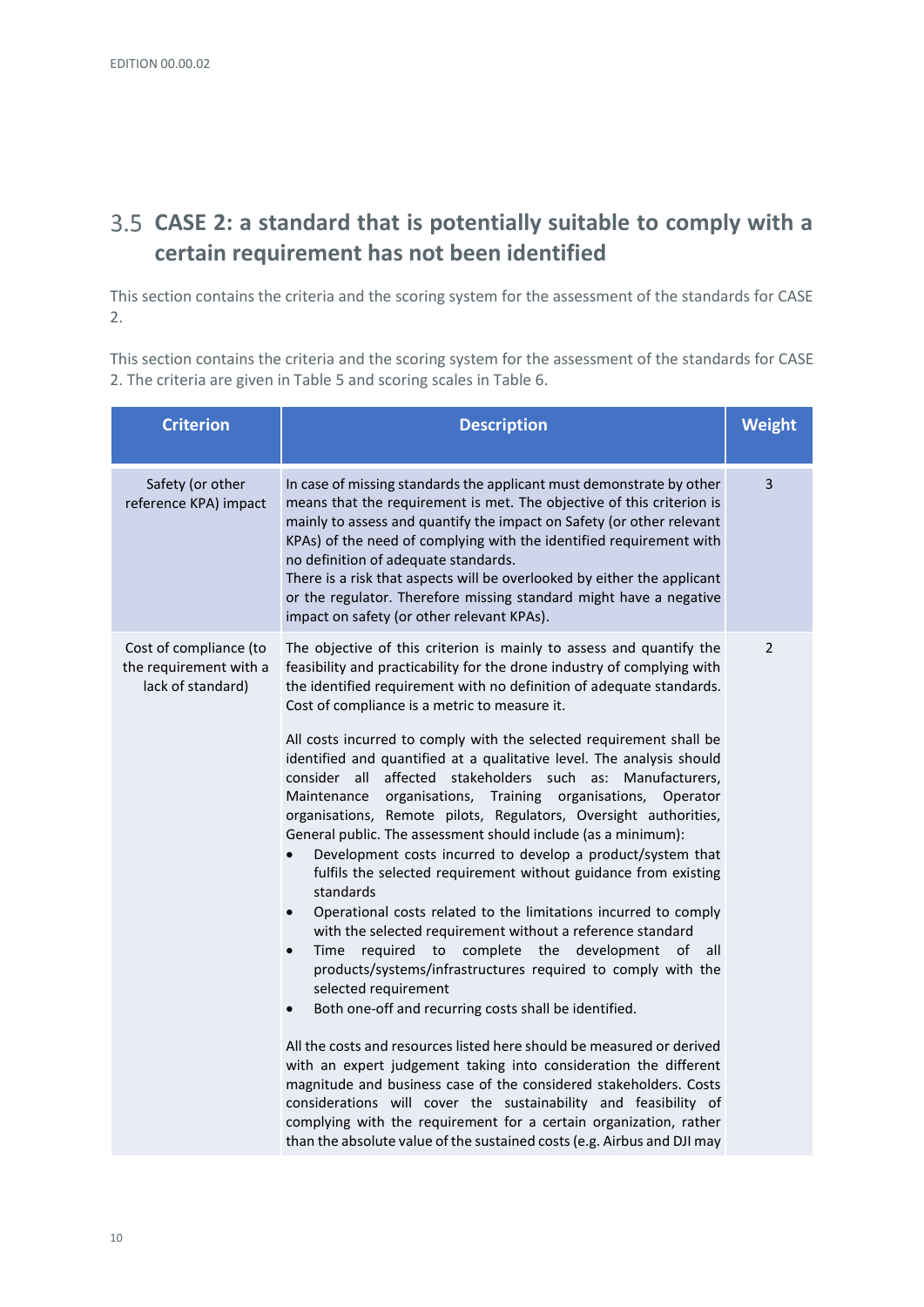| <b>Criterion</b>                           | <b>Description</b>                                                                                                                                                                                                                                                                                                                                                                                                                                                                                                                                                                                                                                                                                                                                                                                                                                                                                                                                                                                                                                                                                     |              |  |
|--------------------------------------------|--------------------------------------------------------------------------------------------------------------------------------------------------------------------------------------------------------------------------------------------------------------------------------------------------------------------------------------------------------------------------------------------------------------------------------------------------------------------------------------------------------------------------------------------------------------------------------------------------------------------------------------------------------------------------------------------------------------------------------------------------------------------------------------------------------------------------------------------------------------------------------------------------------------------------------------------------------------------------------------------------------------------------------------------------------------------------------------------------------|--------------|--|
|                                            | have very different costs for the production of a certain component<br>but with a similar affordability within their respective business cases).                                                                                                                                                                                                                                                                                                                                                                                                                                                                                                                                                                                                                                                                                                                                                                                                                                                                                                                                                       |              |  |
| Environmental impact                       | Effects of lack of a standard on emission of greenhouse gases; noise<br>nuisance; energy and fuel consumption. Effect on areas, scenic view,<br>and resources. Likelihood of causing fires, explosions or accidents.<br>Effects on (local) fauna.<br>The effect of a lack of a standard is expected to have mostly a neutral<br>impact.                                                                                                                                                                                                                                                                                                                                                                                                                                                                                                                                                                                                                                                                                                                                                                | $\mathbf{1}$ |  |
| Impact on EU Industry<br>competitiveness - | This criterion defines the impact (both positive and negative) of the<br>lack of standards for the considered requirement on EU industrial<br>stakeholders (manufacturers, operators, service providers, etc.)<br>competitiveness. The analysis should consider all affected<br>stakeholders and include (as a minimum):<br>Cost of compliance to the requirement specifically for the<br>European stakeholders in absence of suitable standards (high<br>costs mean a negative impact);<br>Readiness of EU industry in proposing suitable standards for the<br>$\bullet$<br>selected requirement (long times for proposal lead to a negative<br>impact)<br>Impact for EU aviation authorities (EASA and NAAs) of having a<br>$\bullet$<br>regulatory framework that is not covered by suitable standards<br>for the selected requirement<br>Impact for the EU market of having a regulatory framework that<br>$\bullet$<br>is not covered by suitable standards for the selected<br>requirement<br>Both one-off and recurring costs and benefits for EU industry<br>$\bullet$<br>shall be identified. | $\mathbf{1}$ |  |

| Table 5: Criteria for CASE 2 |
|------------------------------|
|------------------------------|

<span id="page-32-0"></span>

| <b>Item</b>                                                           | $-2$                | $-1$ | $\mathbf 0$ | $\overline{\mathbf{1}}$ | $\overline{2}$       |
|-----------------------------------------------------------------------|---------------------|------|-------------|-------------------------|----------------------|
|                                                                       | (lowest<br>ranking) |      |             |                         | (highest<br>ranking) |
| Safety<br>(or<br>other<br>reference KPA) impact                       | Very High           | High | Medium      | Low                     | <b>Very Low</b>      |
| Cost of compliance (to<br>the requirement with a<br>lack of standard) | Very High           | High | Medium      | Low                     | Very Low             |

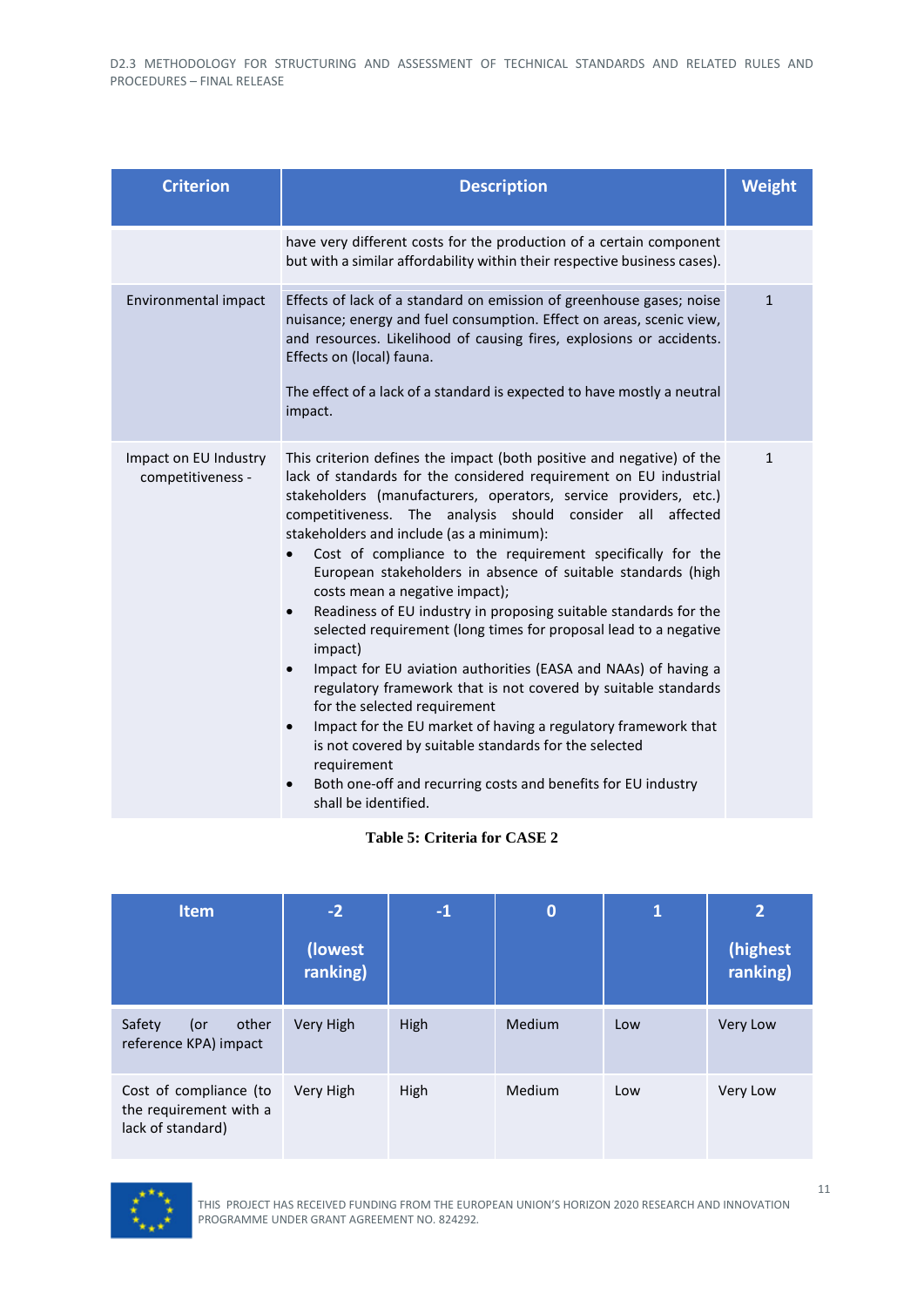| <b>Item</b>                              | $-2$                | $-1$     | $\bf{0}$  | $\overline{\mathbf{1}}$ | $\mathbf{2}$         |
|------------------------------------------|---------------------|----------|-----------|-------------------------|----------------------|
|                                          | (lowest<br>ranking) |          |           |                         | (highest<br>ranking) |
| Environmental impact                     | <b>Bad</b>          | N.A.     | Neutral   | N.A                     | Good                 |
| Impact on EU Industry<br>competitiveness | Very<br>negative    | Negative | No impact | Positive                | <b>Very Positive</b> |

#### **Table 6: Criteria and scoring system (CASE 2)**

<span id="page-33-2"></span>Each rating must be accompanied by a rationale.

#### <span id="page-33-0"></span>**3.5.1 Conclusions based on weighted score**

Depending on the weighted score, the following conclusions will be drawn:

• For a requirement that has no corresponding standards (gaps) and a low score (see figure 2), possible applicable standards from manned aviation and other industries will be proposed (e.g. standards applicable to navigation receivers for the automotive industry or standards for mobile telephony). Or a recommendation to develop a suitable standard will be provided.



**Figure 2,** Conclusions for CASE 2 based on weighted score

# <span id="page-33-1"></span>**CASE 3: a standard that does not map on any requirement has been identified**

This section contains the criteria and the scoring system for the assessment of the standards for CASE 3. The criteria are given i[n Table 7](#page-36-0) and the corresponding scoring system i[n Table 8.](#page-37-1)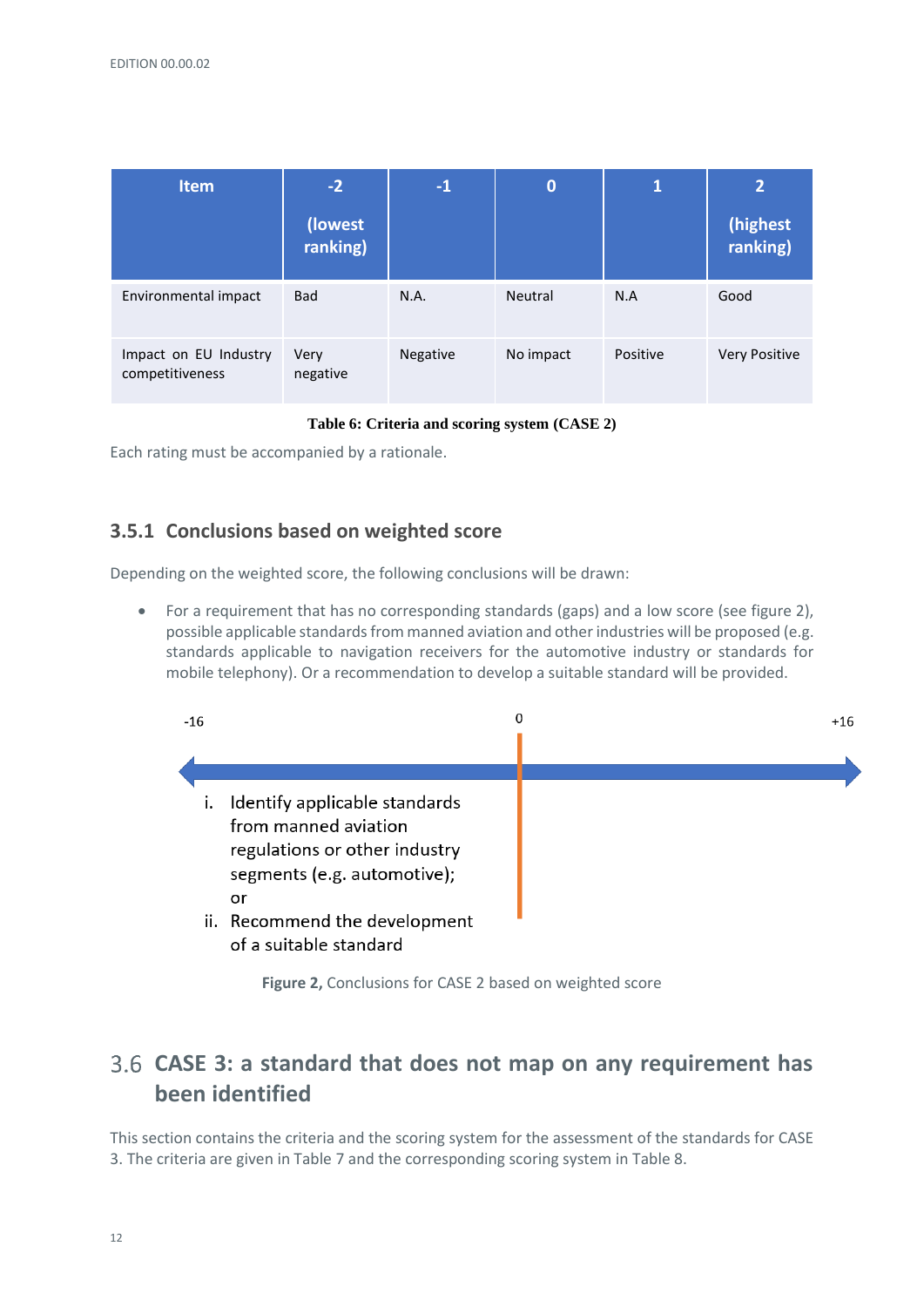| <b>Criterion</b>        | <b>Description</b>                                                                                                                                                                                                                                                                                                                                                                                                                                                                                                                                                                                                                                                                                                                                                                                                                                                                                                                                                                                                                                                                                                                                                                                                                                                                                                                                                                                                                                                                                                                                                                                                                                                                                                                                                                                                                                                                                                                                                                                                                                                                                                                                                                                                                                                                                                                                                                                                                                                                                                                                                                                                                                                                                           | Weight       |
|-------------------------|--------------------------------------------------------------------------------------------------------------------------------------------------------------------------------------------------------------------------------------------------------------------------------------------------------------------------------------------------------------------------------------------------------------------------------------------------------------------------------------------------------------------------------------------------------------------------------------------------------------------------------------------------------------------------------------------------------------------------------------------------------------------------------------------------------------------------------------------------------------------------------------------------------------------------------------------------------------------------------------------------------------------------------------------------------------------------------------------------------------------------------------------------------------------------------------------------------------------------------------------------------------------------------------------------------------------------------------------------------------------------------------------------------------------------------------------------------------------------------------------------------------------------------------------------------------------------------------------------------------------------------------------------------------------------------------------------------------------------------------------------------------------------------------------------------------------------------------------------------------------------------------------------------------------------------------------------------------------------------------------------------------------------------------------------------------------------------------------------------------------------------------------------------------------------------------------------------------------------------------------------------------------------------------------------------------------------------------------------------------------------------------------------------------------------------------------------------------------------------------------------------------------------------------------------------------------------------------------------------------------------------------------------------------------------------------------------------------|--------------|
| Maturity of<br>standard | Although the exact wording may differ, all organisations/groups involved in<br>making standards apply a similar process, or work flow (Ref. 7 - 10). In essence<br>they all follow the approach of: Planning, Drafting, Internal Consultation, External<br>Consultation, and Published.<br>Drafting: is considered to be the phase in which a person or (small) team of<br>persons has actually started working on drafting the standard.<br>Internal Consultation: is considered to be the phase in which a (first) draft<br>of the standard is provided to a higher body within that same organisation<br>for review and/or approval (thus a sub group provides a draft to a working<br>group or a working group provides a draft in a plenary meeting). In case no<br>(internal) status updates for a standard are provided the status of that<br>standard will remain 'Drafting' until it's published for external consultation.<br>After the internal consultation review/comments are gathered the draft<br>standard may be revised to address the comments. For this rating process<br>the status will remain at 'internal consultation' up to and including this<br>revision period.<br><b>External Consultation: After internal consultation and internal approval it is</b><br>good practice to issue the draft standard for external consultation. After the<br>external consultation review/comments are gathered the draft standard<br>may be revised to address the comments. For this rating process the status<br>will remain at 'external consultation' up to and including this revision<br>period.<br>Published: Once all external consultation comments are addressed, either<br>by revising the standard text or provide a clarification or rationale on that<br>specific comment, the standard can be published either after ratification or<br>other form of approval or directly. For this rating process the status is only<br>changed to published once the standard is classified as Final and that<br>standard is available in the public domain (either free of charge or at<br>charges).<br>Recognised / accepted / used: published standards that are actually used by<br>applicants.<br>In specific cases in which no status updates can be found or obtained for a specific<br>standard (i.e. it cannot be verified in which of the above stages the standard is)<br>that standard is rated as planned and is changed to published once that standard<br>is available in the public domain (either free of charge or at charges).<br>Standards will be checked on maturity just before drafting the respective<br>deliverable and the status will be frozen at that moment. | $\mathbf{1}$ |
| Type of<br>standard     | The type of the standard is considered to be a measure for the applicability of<br>that standard. For this purpose three types of standards are identified:<br>Information guidance: A standard with non-binding explanatory and<br>interpretation material (including examples) on how to achieve, interpret                                                                                                                                                                                                                                                                                                                                                                                                                                                                                                                                                                                                                                                                                                                                                                                                                                                                                                                                                                                                                                                                                                                                                                                                                                                                                                                                                                                                                                                                                                                                                                                                                                                                                                                                                                                                                                                                                                                                                                                                                                                                                                                                                                                                                                                                                                                                                                                                | $\mathbf{1}$ |

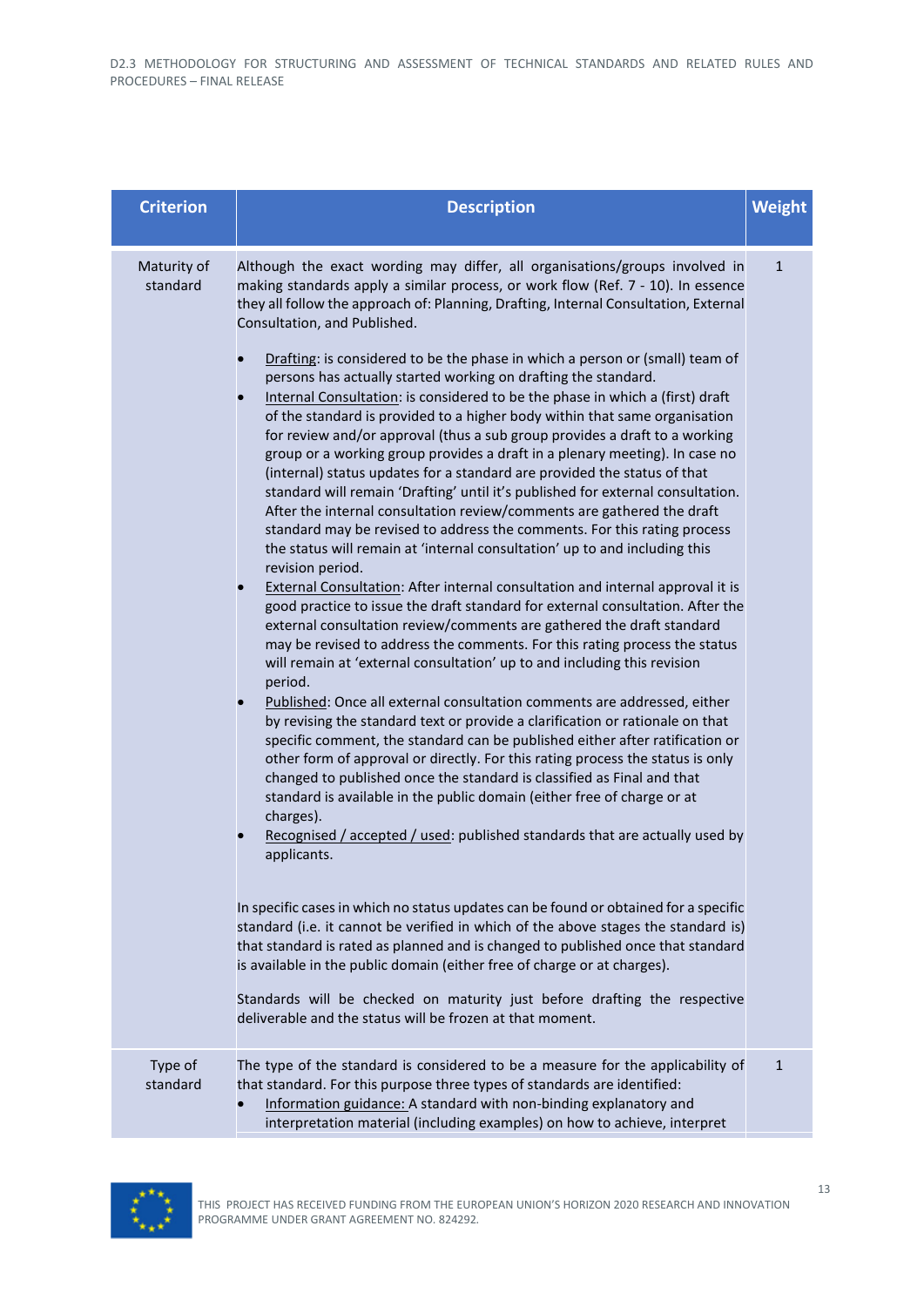| <b>Criterion</b>          | <b>Description</b>                                                                                                                                                                                                                                                                                                                                                                                                                                                                                                                                                                                                                                                                                                                                                                                                                                                                                                                                                                                                                                                                                                                                                                                                                                                                                                                                                                                                                                                                                                                                                                                                                                                                                                                  | <b>Weight</b>  |
|---------------------------|-------------------------------------------------------------------------------------------------------------------------------------------------------------------------------------------------------------------------------------------------------------------------------------------------------------------------------------------------------------------------------------------------------------------------------------------------------------------------------------------------------------------------------------------------------------------------------------------------------------------------------------------------------------------------------------------------------------------------------------------------------------------------------------------------------------------------------------------------------------------------------------------------------------------------------------------------------------------------------------------------------------------------------------------------------------------------------------------------------------------------------------------------------------------------------------------------------------------------------------------------------------------------------------------------------------------------------------------------------------------------------------------------------------------------------------------------------------------------------------------------------------------------------------------------------------------------------------------------------------------------------------------------------------------------------------------------------------------------------------|----------------|
|                           | and/or apply the requirements contained in a specific or sets of rule(s)<br>and/or regulation(s) (based on ref: EASA FAQ n. 19026 $^{17}$ )<br>Best practice: A standard that has proven to lead to a desired result in a<br>repetitive (reliable) way. If this cannot be substantiated by research and/or<br>documented experience, the standard should be rated as information<br>guidance.<br>Standard Specification: A standard that could be proposed as an acceptable<br>means of compliance (EASA FAQ n.19026) to a specific rule or regulation.                                                                                                                                                                                                                                                                                                                                                                                                                                                                                                                                                                                                                                                                                                                                                                                                                                                                                                                                                                                                                                                                                                                                                                             |                |
| Impact on<br>relevant KPA | This criterion addresses the potential benefit given by the compliance to the<br>considered standard in absence of a corresponding requirement. The criterion<br>assesses the impact on the KPAs for which the standard has been produced (e.g.<br>Safety, Security).<br>A standard that does not map onto a requirement but seems useful nonetheless<br>suggests that either the standard is not safety related or the requirements are<br>incomplete.                                                                                                                                                                                                                                                                                                                                                                                                                                                                                                                                                                                                                                                                                                                                                                                                                                                                                                                                                                                                                                                                                                                                                                                                                                                                             | 3              |
| Cost of<br>compliance     | The objective of this criterion is mainly to assess and quantify the feasibility and<br>practicability for the drone industry of adopting a certain standard. Cost of<br>compliance is a metric to measure them.<br>All costs incurred to comply with the selected standard shall be identified and<br>quantified at a qualitative level. The analysis should consider all affected<br>stakeholders such as: Manufacturers, Maintenance organisations, Training<br>organisations, Operator organisations, Remote pilots, Regulators, Oversight<br>authorities, General public.<br>The assessment should include (as a minimum):<br>Development costs incurred to develop a product/system compliant with the<br>standards (e.g. Cost for manufacturers to develop a DAA compliant with<br>EUROCAE/RTCA standard, or an entire UAS compliant with CS-UAS or ISO<br>UAS product standard. Cost for training organization to develop a training<br>course compliant with ASTM standard, cost for Remote Pilots to get a license)<br>Operational costs related to the limitations coming from the applicability of<br>the selected standard (e.g. if a standard is applicable only to operations in<br>uncontrolled airspace, there is a cost for the operator that cannot fly in<br>controlled airspace. If a standard is applicable only to rotorcraft, there is a<br>cost related to the efficiency of operations requiring to fly long distances and<br>more suitable for fixed-wing drones)<br>Time<br>required<br>to<br>complete<br>development<br>of<br>all<br>the<br>products/systems/infrastructures required to comply with the selected<br>standard (e.g. time for Remote Pilots to obtain a license in line with a selected | $\overline{2}$ |

<sup>&</sup>lt;sup>17</sup> [https://www.easa.europa.eu/faq/19026;](https://www.easa.europa.eu/faq/19026) URL verified 23 June 2020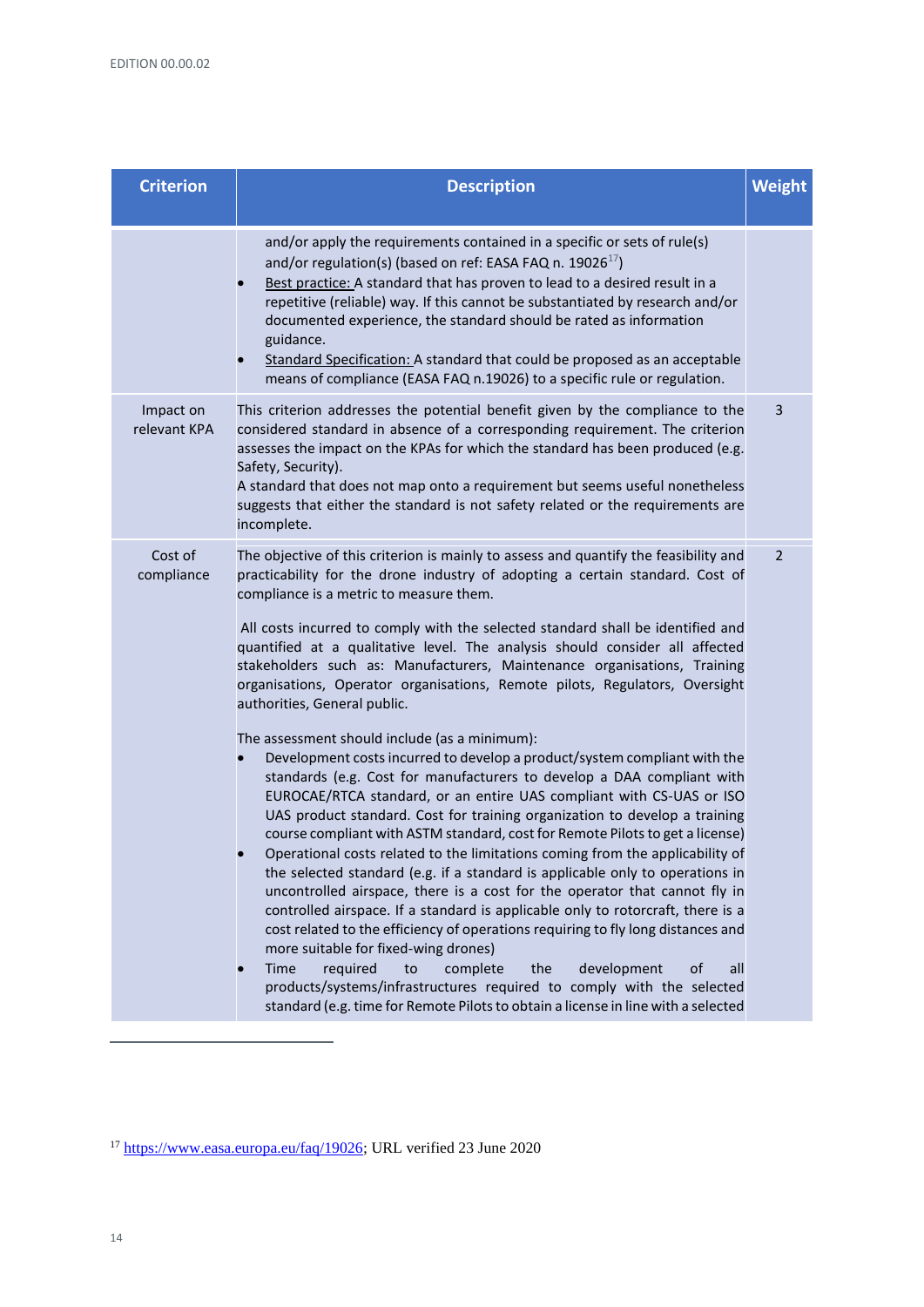| <b>Criterion</b>                            | <b>Description</b>                                                                                                                                                                                                                                                                                                                                                                                                                                                                                                                                                                                                                                                                                                                                                                                                                                                                                                                                                             | <b>Weight</b> |
|---------------------------------------------|--------------------------------------------------------------------------------------------------------------------------------------------------------------------------------------------------------------------------------------------------------------------------------------------------------------------------------------------------------------------------------------------------------------------------------------------------------------------------------------------------------------------------------------------------------------------------------------------------------------------------------------------------------------------------------------------------------------------------------------------------------------------------------------------------------------------------------------------------------------------------------------------------------------------------------------------------------------------------------|---------------|
|                                             | training standard, time for manufacturers to implement production<br>processes that allows to produce UAS compliant with CS-UAS)<br>Compatibility/consistency with existent standards should be considered as<br>a way to reduce overall costs by possibly reusing<br>products/systems/technologies already developed.<br>Both one-off and recurring costs shall be identified.<br>All the costs and resources listed here should be measured or derived with an<br>expert judgement taking into consideration the different magnitude and business<br>case of the considered stakeholders. Costs considerations will cover the<br>sustainability and feasibility of the adoption of the considered standard for a<br>certain organization, rather than the absolute value of the sustained costs (e.g.<br>Airbus and DJI may have very different costs for the production of a certain<br>component but with a similar affordability within their respective business cases). |               |
| Environmental<br>impact                     | Effects on emission of greenhouse gases; noise nuisance; energy and fuel<br>consumption. Effect on areas, scenic view, and resources. Likelihood of causing<br>fires, explosions or accidents. Effects on (local) fauna.<br>Impact can be beneficial, neutral or harmful. For example, a standard directed at<br>reducing consumption of resources has a beneficial impact. On the other hand, a<br>standard may be harmful when, for instance, it induces high noise nuisance or<br>fuel consumption. Standards are expected to have mostly a neutral impact.                                                                                                                                                                                                                                                                                                                                                                                                                 | $\mathbf{1}$  |
| Impact on EU<br>Industry<br>competitiveness | This criterion defines the impact (both positive and negative) of the adoption of<br>the selected standard on EU industrial stakeholders (manufacturers, operators,<br>service providers, etc.) competitiveness. The analysis should consider all affected<br>stakeholders and include (as a minimum):<br>Cost of compliance specifically for the European stakeholders (high costs<br>mean a negative impact);<br>Readiness of EU industry in adopting the standard (long times for adoption<br>lead to a negative impact)<br>Readiness of EU aviation authorities (EASA and NAAs) in adopting the<br>standard (long times for adoption lead to a negative impact)<br>Potential benefits for EU manufacturers of certifiable technologies (positive<br>impact) or need to rely on non-EU manufacturers to integrate certifiable<br>technology (negative impact)<br>Both one-off and recurring costs and benefits for EU industry shall be<br>identified.                      | $\mathbf{1}$  |

**Table 7: Criteria for CASE 3**

<span id="page-36-0"></span>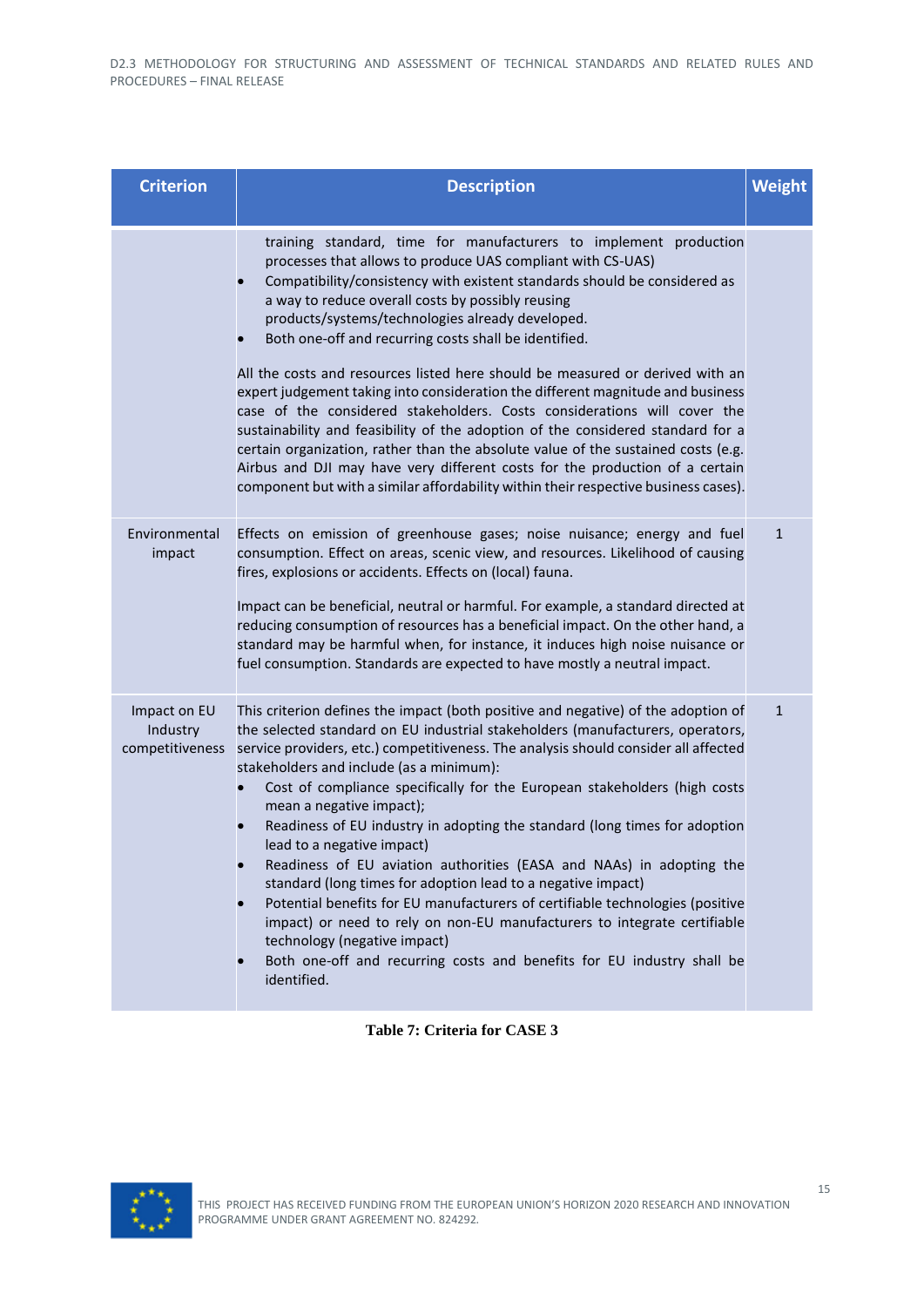| <b>Item</b>                                            | $-2$<br>(lowest<br>ranking) | $-1$                 | $\overline{0}$           | $\mathbf{1}$         | $\overline{2}$<br>(highest ranking) |
|--------------------------------------------------------|-----------------------------|----------------------|--------------------------|----------------------|-------------------------------------|
| Maturity of<br>standards                               | <b>Drafting</b>             | Internal<br>Consult. | <b>External Consult.</b> | Published            | Recognized /<br>Accepted / Used     |
| Type of<br>standard                                    | N.A.                        | N.A.                 | Information<br>Guidance  | <b>Best Practice</b> | <b>Standard Specification</b>       |
| Impact on<br>relevant<br><b>KPA</b>                    | N.A.                        | N.A.                 | No impact                | N.A.                 | Positive Impact                     |
| Cost of<br>compliance                                  | Very High                   | High                 | Medium                   | Low                  | Very Low                            |
| Environmen<br>tal impact                               | <b>Bad</b>                  | N.A.                 | Neutral                  | N.A                  | Good                                |
| Impact on<br><b>EU Industry</b><br>competitive<br>ness | Very<br>negative            | Negative             | No impact                | Positive             | Very Positive                       |

#### **Table 8: Criteria and scoring system (CASE 3)**

<span id="page-37-1"></span>Each rating must be accompanied by a rationale.

### <span id="page-37-0"></span>**3.6.1 Conclusions based on weighted score**

Depending on the weighted score, the following conclusions will be drawn:

• For a standard that does not correspond with any requirement and has a high ranking, a new requirement will be proposed to match this standard.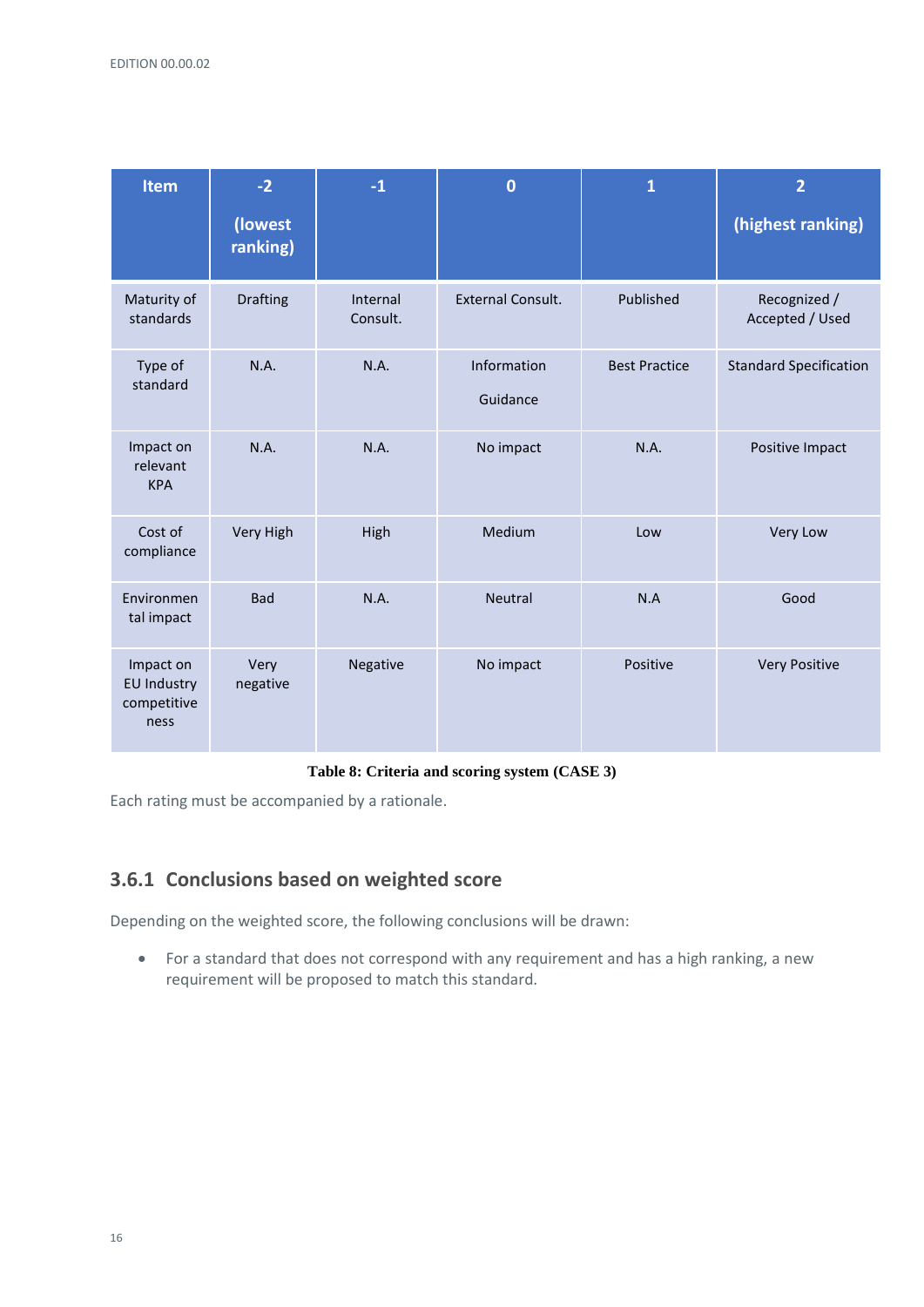

**Figure 3,** Conclusions for CASE 3 based on weighted score

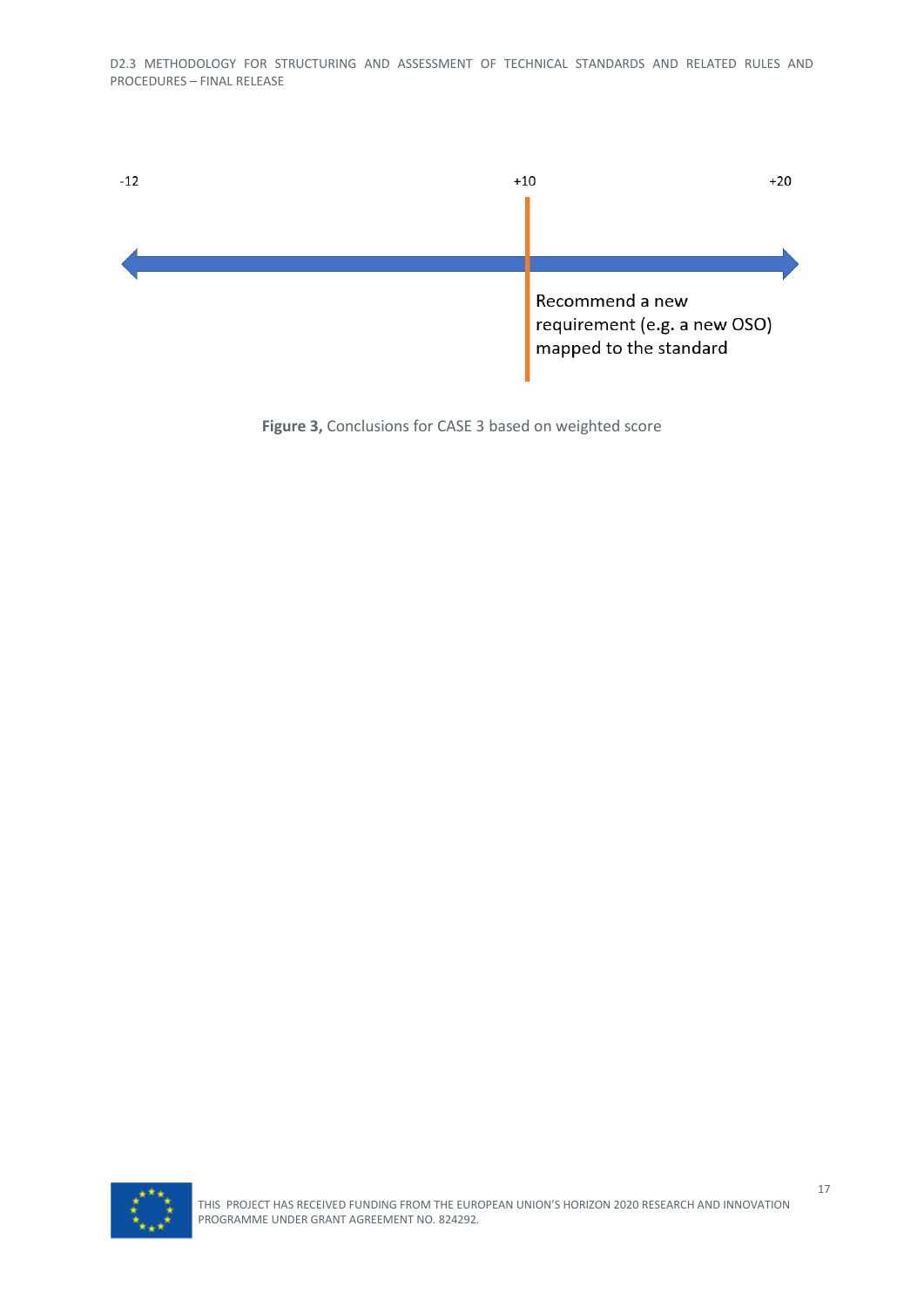# <span id="page-39-0"></span>**4 References**

- 1 AW Drones WP3 table of identified standards; document internal to the project
- 2 EASA Opinion No 01/2020 'High-level regulatory framework for the U-space'
- 3 Acceptable Means of Compliance (AMC) and Guidance Material (GM) to Commission Implementing Regulation (EU) 2019/947 of 24 May 2019, issue 1 of 9 October 2019
- 4 U-Space Blueprint, SESAR Joint Undertaking, 2017 [\(https://www.sesarju.eu/u-space-blueprint;](https://www.sesarju.eu/u-space-blueprint) URL verified 23 June 2020)
- 5 European Commission, Impact Assessment Guidelines, SEC(2009) 92, 15 Jan 2009
- 6 Study on High Performance Aircraft, Ecorys, Specific contract No SC004 (SAP: 500007063) implementing framework contract No. EASA.2011.FC25, Final Report, Version 2.0, 14 November 2016
- 7 EASA Management Board Decision N° 18-2015 of 15 December 2015 replacing Decision 01/2012 concerning the procedure to be applied by the Agency for the issuing of opinions, certification specifications, acceptable means of compliance and guidance material ('Rulemaking Procedure').

[\(https://www.easa.europa.eu/sites/default/files/dfu/EASA%20MB%20Decision%2018-](https://www.easa.europa.eu/sites/default/files/dfu/EASA%20MB%20Decision%2018-2015%20on%20Rulemaking%20Procedure.pdf) [2015%20on%20Rulemaking%20Procedure.pdf;](https://www.easa.europa.eu/sites/default/files/dfu/EASA%20MB%20Decision%2018-2015%20on%20Rulemaking%20Procedure.pdf) URL verified 23 June 2020)

- 8 JARUS [\(http://jarus-rpas.org/sites/jarus](http://jarus-rpas.org/sites/jarus-rpas.org/files/imce/attachments/jarus_tor_v06.17_and_annex_scb_tor_130818.pdf)[rpas.org/files/imce/attachments/jarus\\_tor\\_v06.17\\_and\\_annex\\_scb\\_tor\\_130818.pdf](http://jarus-rpas.org/sites/jarus-rpas.org/files/imce/attachments/jarus_tor_v06.17_and_annex_scb_tor_130818.pdf) )
- 9 ISO :Proposal Stage\* / Preparatory stage / Committee stage / Enquiry stage\* / Approval stage / Publication stage\* [\(https://www.iso.org/stages-and-resources-for-standards-development.html;](https://www.iso.org/stages-and-resources-for-standards-development.html) URL verified 23 June 2020)
- 10 EUROCAE EUROCAE Technical Work Programme Edition 2019 [\(https://www.eurocae.net/media/1567/eurocae-public-twp-2019.pdf;](https://www.eurocae.net/media/1567/eurocae-public-twp-2019.pdf) URL verified 23 June 2020)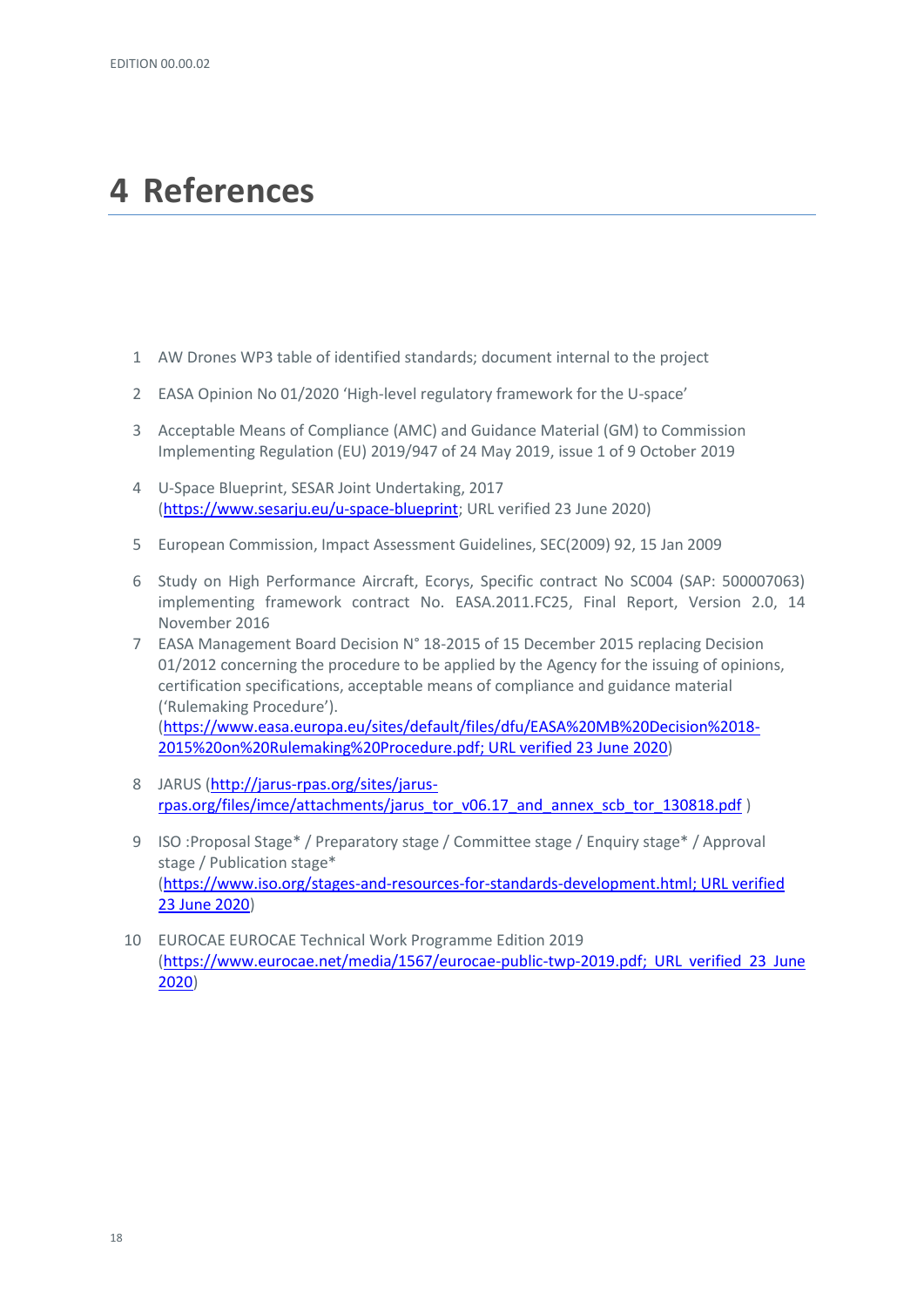# <span id="page-40-0"></span>**Appendix 1 Methodology for structuring the standards – graphical representation**

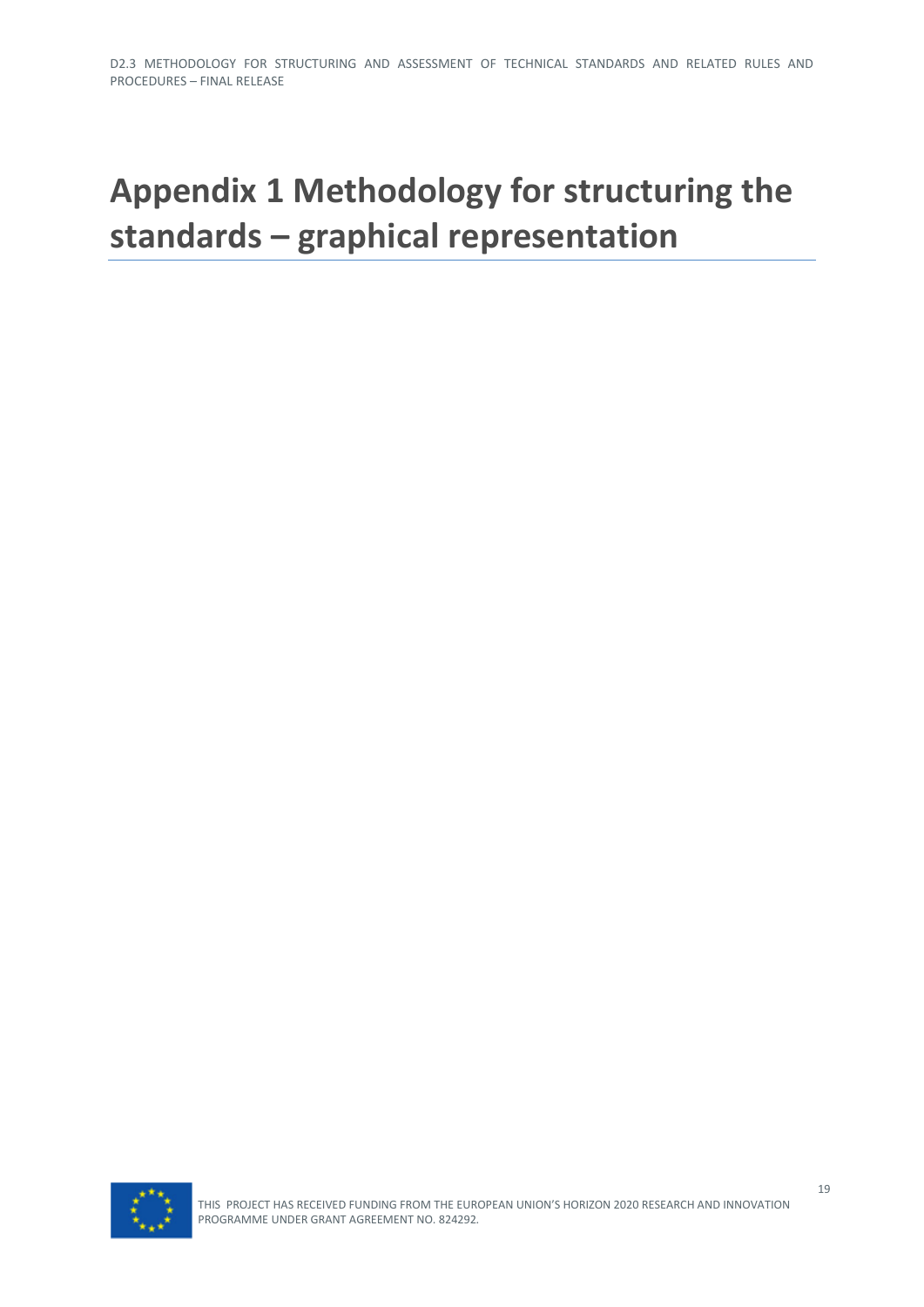